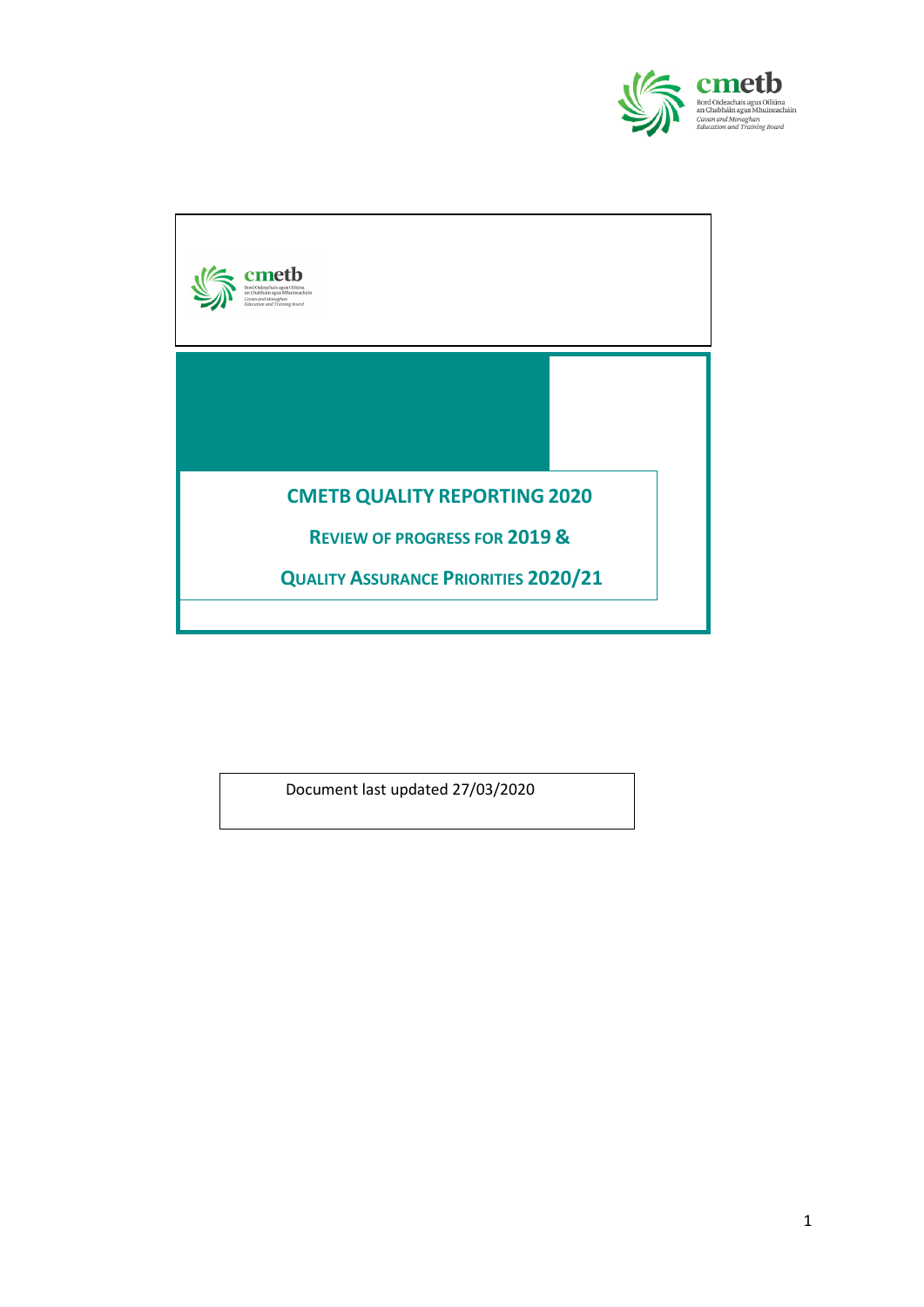## 1.0 Introduction

This Quality Assurance Improvement Plan represents the outcomes and improvement activities identified for CMETB following the completion of the Executive Self-Evaluation process, 2018. The plan was designed for the two-year period January 2018-December 2019. This evaluation considers the progress made against these objectives while also outlining the Quality Assurance improvement priorities for 2020/21.

The CMETB approach to the Quality Improvement Plan is the development of a progress monitoring system, where measurable performance indicators and key result areas, both qualitative and quantitative, are developed and monitored on an ongoing basis through the CMETB Governance structure. The new Governance structure which comprises a FET Management and Quality Council supported by a Quality Assurance Subgroup and a Programme Development and Implementation subgroup was first introduced in January 2019. A key responsibility of these structures is to manage performance against the delivery of the Quality Assurance Improvement Plan as it is linked to the CMETB FET strategic objectives.

From the initial baseline assessment derived from the ESER, information and data are systematically collected to ensure that outputs are in line with strategic objectives. This data is reviewed on a quarterly basis as part of the aforementioned CMETB Governance processes. In this context, this plan has been designed with due consideration of core statutory quality assurance guidelines and their requirement of enforced separation of responsibilities whilst ensuring sufficient oversight of education and training activities.

CMETB acknowledges that a successful Quality Assurance system will be "*efficient, well communicated and integrated into the normal activities of the provider*" (QQI Core Statutory Quality Assurance Guidelines, April 2016/QG1-V2, p2). These reference points are continuously considered and reviewed in CMETB activity on an ongoing basis.

In order to ensure we embed a quality culture with the CMETB, the oversight groups recognize that the totality of the CMETB teaching and learning community must be working in a coherent and cohesive way towards implementing the quality agenda. The supporting structure advocate that *"quality is accepted as a responsibility for all to improve on*". In this context, the assignment of specific quality assurance responsibilities is based on the *"subsidiary principle"* i.e. that QA matters ought to be handled by the lowest, or least centralized, competent authority

Policies, procedures and supporting processes are being developed and considered in line with quality assurance *"feedback and feed forward paths"* to maximise communications and transparency. Microsoft TEAMs has evolved into an important communication medium and administrative support system in this regard.

It is a recognised requirement that a *"balanced, holistic, organization wide approach is taken to quality assurance where continuous improvement is key and where procedures are integrated into the normal activities of the ETB". (1)* These parameters underpin the management of Quality Assurance in CMETB and have been found to support the success of the Quality Improvement Plan to date.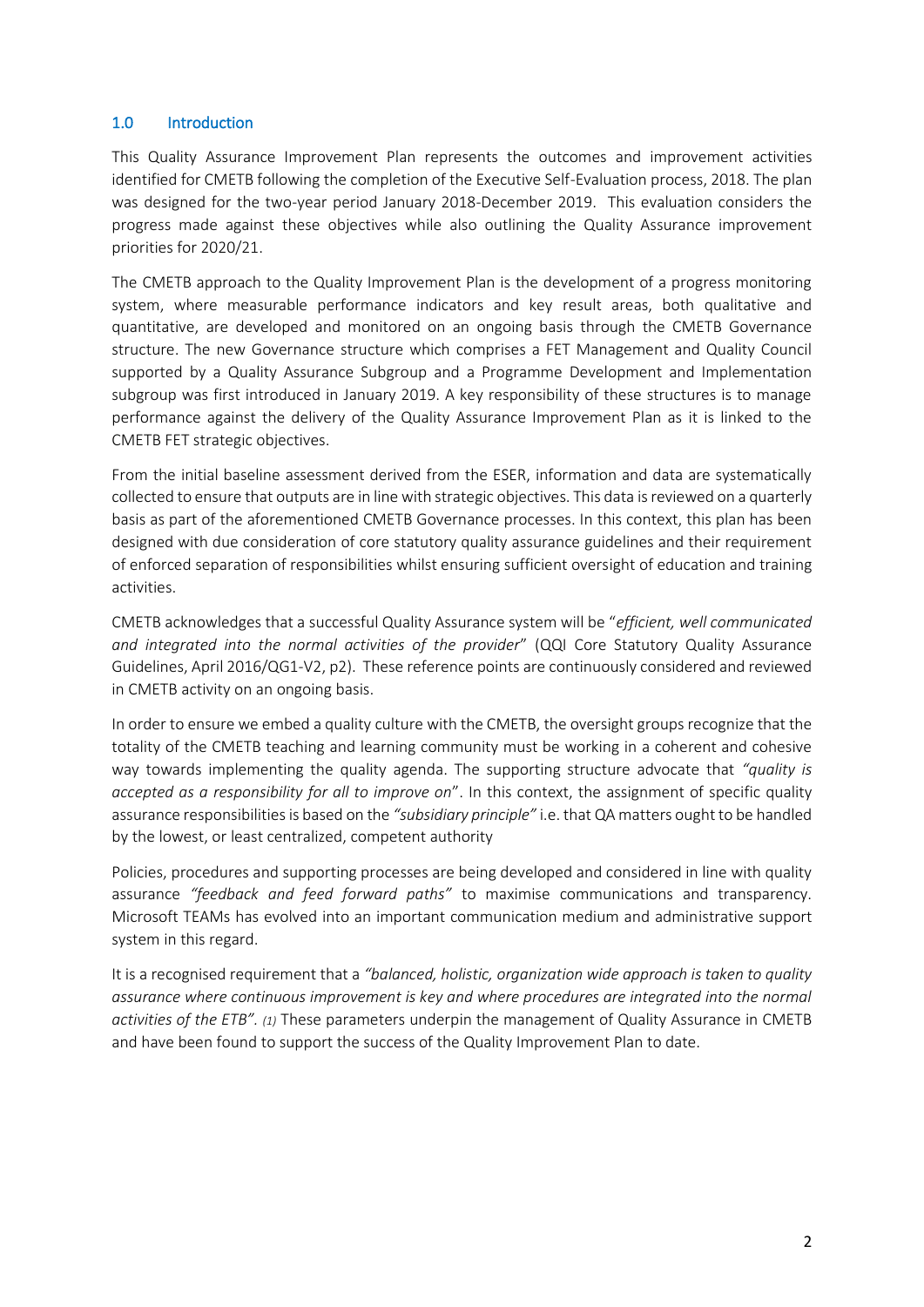## 2.0 Key Areas of focus prioritised by the ETB for quality improvement activities in 2019

The five priority areas for focus identified through this plan for 2019 were

- 1. Development of integrated policies and procedures with a view to integrating all policies and procedures under a CMETB framework.
- 2. Embedding, Reviewing and enhancing the new FET QA governance structures
- 3. Integrated planning, implementation and management of CMETB programme related activities
- 4. Improving the use of management information tools
- **5.** Staff and Stakeholder consultation and communication to deliver on going quality, relevant curriculum.

For reference, these are identified in the first column of the tables detailed in Appendix 1 of this document. They are then aligned to FET Strategic Goals and broken down into Key Performance Indicators in the plan. These were further subdivided into key result areas and details with respect to timelines, responsibilities and measurement provided as best estimates as to how this plan would be executed.

In the main, CMETB is satisfied with progress made to date on this plan. Work has commenced in each of the priority areas. It is acknowledged that some of the timelines and priorities have moved as CMETB adjusted to business priorities in 2019. Any areas that have yet to be completed will move to form the basis of the 2020/21 plan.

As per QQI guidelines, the following traffic lighting system has been applied to the review of progress in the appended plan (See [Appendix 1\)](#page-10-0).

| <b>Status</b>  | Update                                           | <b>Revised Timescale</b> |
|----------------|--------------------------------------------------|--------------------------|
| Complete       | Description of the actions completed.            | N/A                      |
| On Track       | Description of the actions taken to date.        | N/A                      |
| <b>Delayed</b> | Description of the actions taken to date and the | Required                 |
|                | factors/challenges contributing to the delay.    |                          |
| <b>Not</b>     | Reason work on the activity has not commenced    | Required                 |
| <b>Started</b> |                                                  |                          |

#### 3.0 Main Quality Assurance Improvement achievements in 2019.

Having reviewed the QIP, the CMETB FET Management and Quality Council identified the following key areas of achievement in 2019.

#### 3.1 Embedding Governance Structures

The initial Governance and Quality Management review carried out in 2018 showed that CMETB had "*quite a developed series of governance units that are reporting into the FET Director".* (2) This was considered positive on a number of levels and provided a very sound building block for further development.

The review of previous governance and quality management conducted in early 2018 highlighted a need for separation of responsibility for developing and approving documentation, in order for good governance to be satisfied. As a result, the pre-existing subunits of governance in the form of the working groups were re-orientated and reconfigured to support the principles of good governance. The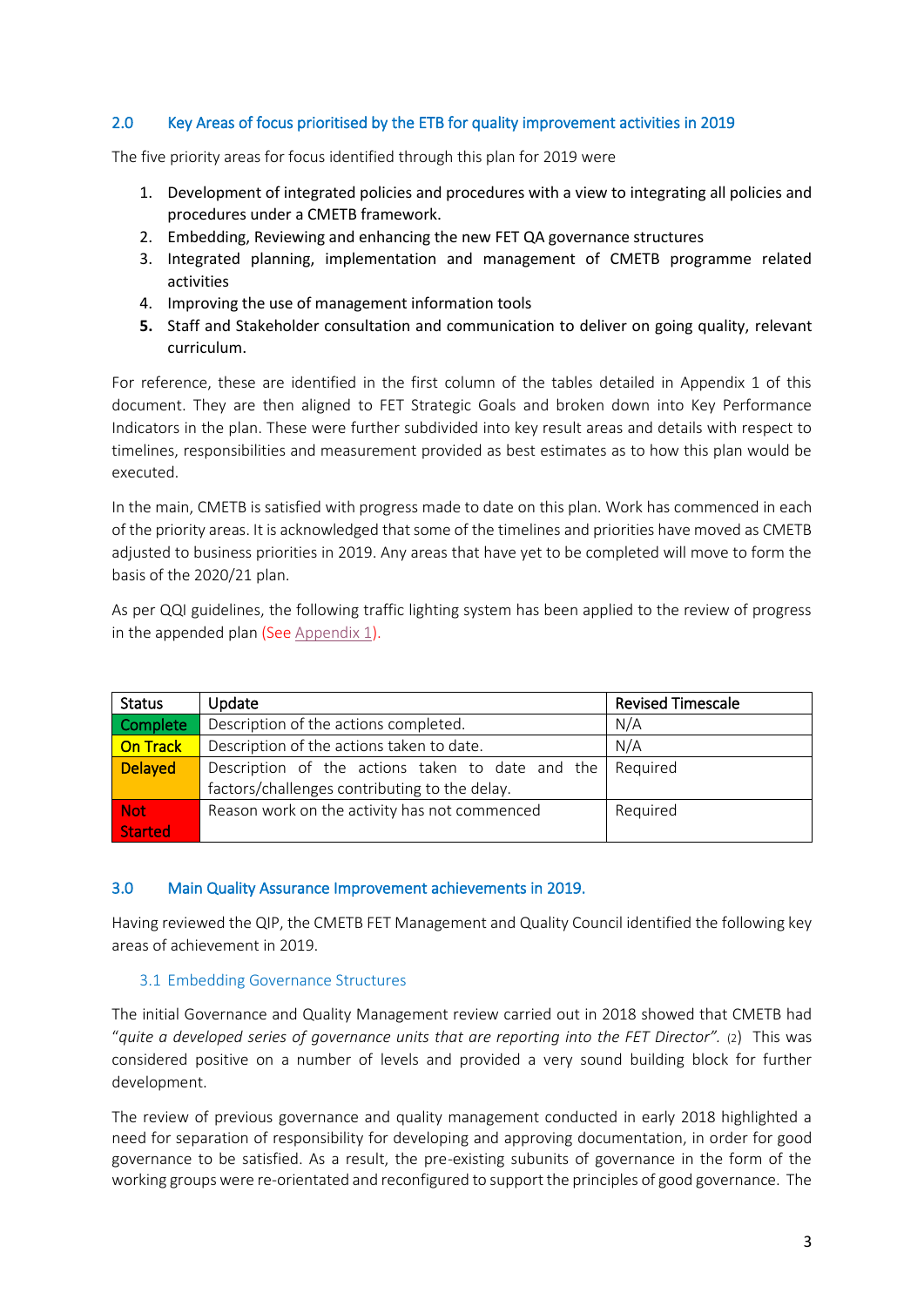resultant structure is one of a FET Management and Quality Council which has two subunits of governance – Quality Assurance and Programme Planning Development and Implementation. See [Appendix 2](#page-31-0) for structure. Provision in terms of additional resourcing has been made for working groups to feed these structures, as and when required.

The introduction of an oversight unit of governance with linked sub-units of governance also required the revisiting of responsibilities and associated terms of reference for existing units. This was to ensure a pipeline of information from the centre to CMETB and back out to the services. This type of review of the whole system has assisted with transparency and also an appraisal of communication in particular how the connections are being made to CMETB. The Terms of Reference for these groups are available i[n Appendix 3.](#page-32-0)

2019 saw the operational introduction of these new structures together with their associated terms of reference. A timetable with the schedule of the meetings of these groups was issued in December 2018 and rollout commenced in January 2019. The timetable was divided into periods which were worked back from QBS submission dates. This ensured alignment of centre led External Evaluations, Results Approval Reporting, review and consolidation of results at CMETB level by Quality Assurance Subgroups and final submission of results to the FET Management & Quality Council for ratification. [Appendix 4](#page-47-0) Schedule of Meetings.

In addition, a review of the governance structures was undertaken in early March 2020, just over a year after inception and the overwhelming feedback from the personnel involved in these structures was that they found that the system was working well and facilitating clear and comprehensive communications through the structures and from the structures to the wider CMETB FET community. The detail of this review will feed the Inaugural Self Evaluation process, 2020

#### 3.2 Communications

Communications, both feed forward and feedback, are a key tenet of CMETB's approach to quality improvement. Over the lifetime of this plan, it has taken a number of key forms:

*IT Infrastructure to support effective communications:* In order to support the governance structure as developed and to provide timely access to information to those participating in associated meetings, CMETB has developed a TEAMs platform for each governance group where all information is uploaded in advance of meetings. Access is restricted to nominated team members. Service updates are commenced in the PDI Subgroup and automatically feed the order of business in the QA Subgroup and FET Management & Quality Council Meetings to avoid duplication and facilitate efficiencies in information preparation and sharing.

Related to communications via TEAMS are the CMETB TEL and CPD activities which have explored alternative ways to communicate with learners for example via LinkedIn and Moodle training.

*Strategic Performance Agreement:* A key communications tool for CMETB since 2018 has been the development of its Strategic Performance Agreement with SOLAS. This published report sets out the strategic vision for CMETB, segments the target markets in terms of full time and part time education and training and sets out a range of qualitative and quantitative targets for engagement both at macro and micro level.

This has been a very useful document in focusing the efforts of FET Services and Centres and assisting with articulating priorities both internally and externally. This is measured through a Management Information System which extracts data from PLSS, the SOLAS learner database. This data is used as key performance measurement data at the PDI Subgroup level. This data is then transferred to the QA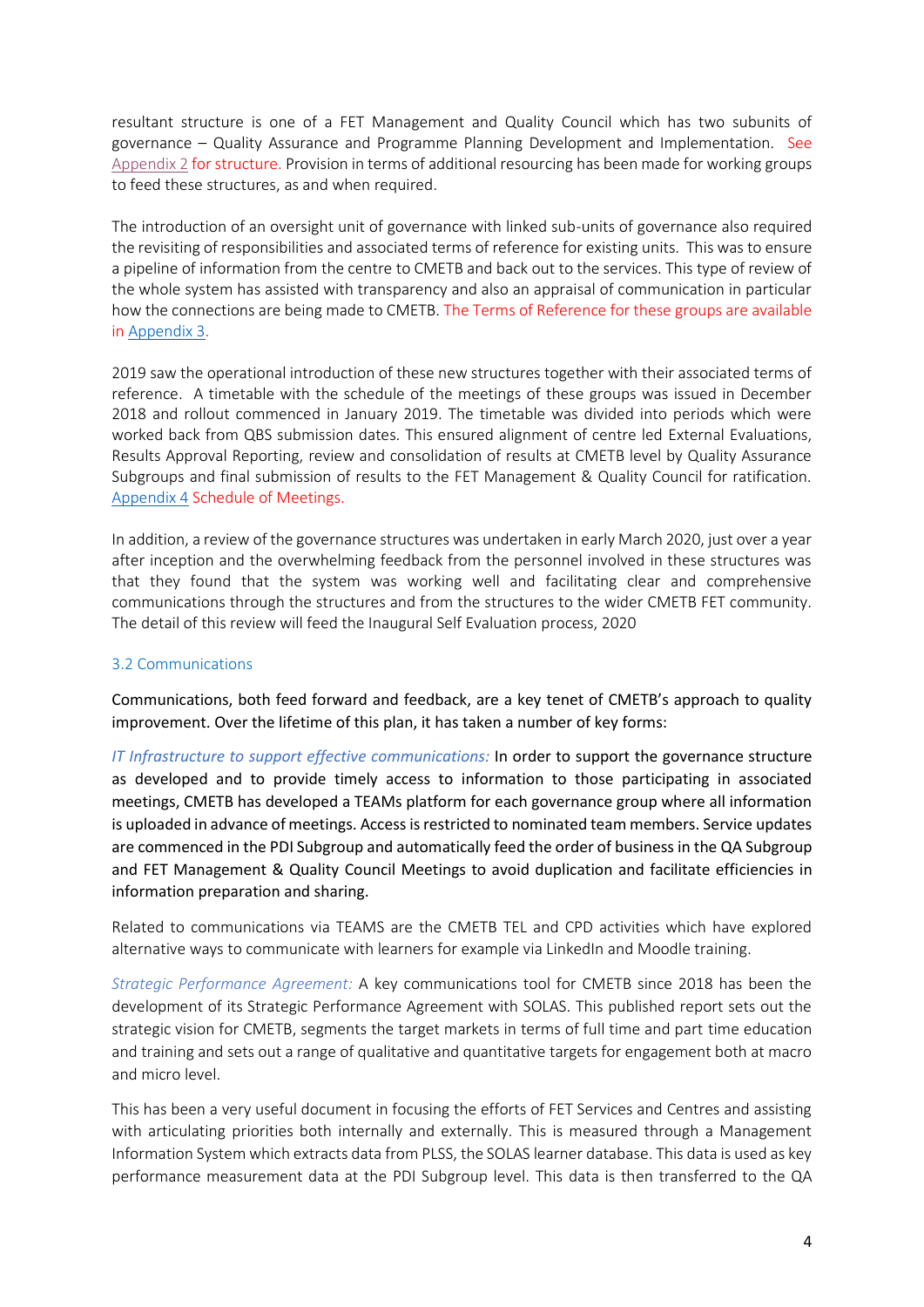Subgroup where it is further cross referenced with QQI validation reports in order to effectively manage and audit programme validation and certification data. Any variant in system data is proactively reported to QQI. Three such review sessions have taken place to date – May 2019, December 2019, and February 2020.

*National FET Learner Regional Event:* In March 2019, CMETB in collaboration with Aontas conducted primary research into learner experience of Adult Education in CMETB. The research focused on two thematic areas:

1. What was the learners experience entering Further Education and Training

2. How has your Further Education and Training Programme met your needs as learner.

58 learners participated in this event. Overall learner satisfaction on courses was high with 54 out of 58 respondents selecting 'strongly agree' or 'agree' to the satisfaction with CMETB provision statement. The most common barriers to learning captured through the survey were transport costs and technology skills. For further information see appendix 5. The success of this first forum has prompted CMETB to engage broader and deeper with learners within FET. To this end, CMETB has circulated a FET wide learner survey to which it received 421 responses before the questionnaire was closed on the 12<sup>th</sup> March 2020. At this point 166 of these learners have opted in to participating in a Learner Forum Focus Group which had originally been planned to take place in the Errigal Hotel on the  $31<sup>st</sup>$  March 2020. This was to represent an opportunity for CMETB to explore in more depth the findings of the learner survey. Out of this group of participants it was hoped to invite representation onto a Learner Advisory Network (LAN) to provide ongoing learner advice to areas of particular interest or concern to our student cohorts across FET. The measures that had to be taken with regard to the Corona virus has this initiative on hold for the moment.

## 3.2 Programme Development and Approval

At a national level, the development of the Original Equipment Manufacturing Apprenticeship commanded significant time and resources in 2018 and 2019. After a long and very involved process with a disparate range of stakeholders, the programme received confirmation on the 25<sup>th</sup> September 2018 that its validation had been approved by PAEC. The apprenticeship was launched successfully on the 14<sup>th</sup> January 2019, achieving significant national media coverage in the process. CMETB believes the successful validation and launch of this programme has added significantly to promoting apprenticeships as a desirable and highly credible mode of education and training delivery.

The OEM Apprenticeship programme commenced in October 2019 with 10 learners. The off the job element of stage one has been completed with learners undertaking examinations and assessment before re-joining their companies. They are currently working on the job and completing work-based assessments under the guidance of their workplace mentor and their supervising tutor. The workplace mentors have received two days training in order to support them in this important role.

This validation also represented a significant achievement for CMETB, not least because it was only the fourth ETB to have a national apprenticeship validated and the first ETB without a training centre to achieve such validation. This apprenticeship challenged the programme development process and the development of Quality Assurance procedures to ensure that they were suitable for engagement with collaborating providers at a national level.

At local level, CMETB held six Programme Proposal Committee Meetings (PPC) and six Programme Approval Committee meetings (PAC) in the last 24 months. This process has resulted in the introduction of 25 new programmes including 14 nationally validated QQI awards to the CMETB suite of programmes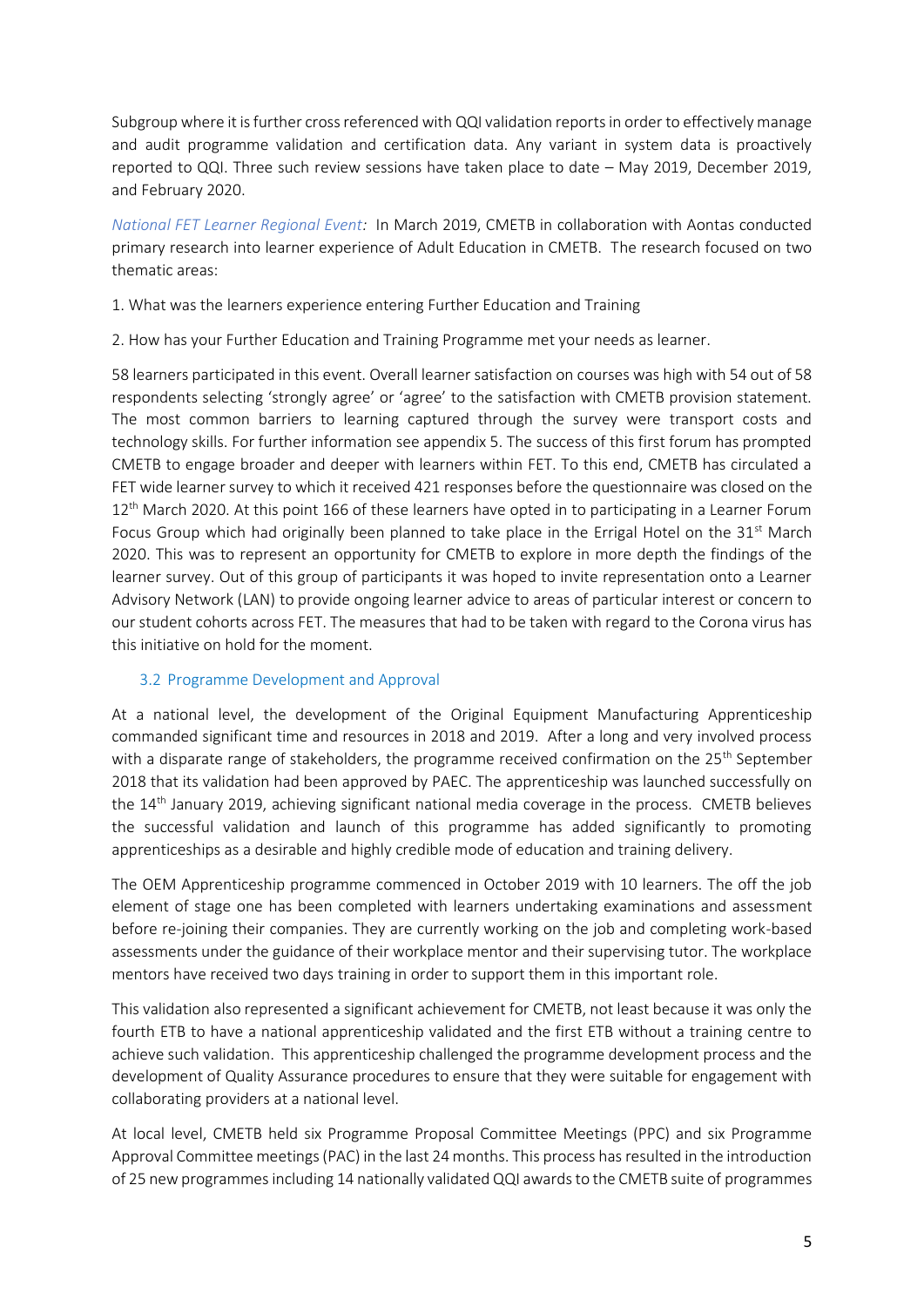and a further 19 modules including those from other providers coming to the meetings for approval and/or acknowledgement.

Contained in these figures are a number of traineeships and workforce development initiatives. Furthermore, CMETB has introduced an innovative Youthreach PLC Access programme which is a supportive, bridging programme that eases the transition of Youthreach learners into the PLC setting.

These processes have significantly supported the governance processes and strengthened due diligence with regard to programme introduction while going some way to negating oversupply of certain provision in the region. In addition, the programmes introduced are clearly focused on progression be it to employment, further study, active inclusion, lifelong learning, meeting key skills gaps or new modes of delivery.

#### 3.3 Learner Supports

An essential focus of the Quality Improvement Plan has been the development of a system that is learner centred and inclusive across the diversity of FET provision at CMETB.

*Reasonable Accommodation*: When applying for admission to CMETB programmes, learners are encouraged to disclose any special needs so reasonable accommodation measures can be put in place to support the individual's specific learning requirements. The specific needs and supports required are considered in light of these disclosures. An area of particular need identified was that of numeracy. In 2018 CMETB successfully developed a numeracy workbook for electrical apprentices which has been adopted across a number of ETBs as best practice. This teaching aid has significantly assisted learner engagement with the subject and improved learner performance.

In addition, CMETB was part of an ETB working group which developed a learner *"[Handbook for](https://fess.ie/images/stories/ResourcesForTutors/Referencing_Handbook_files/Referencing_Handbook_February_2019.pdf)  [Referencing](https://fess.ie/images/stories/ResourcesForTutors/Referencing_Handbook_files/Referencing_Handbook_February_2019.pdf)"* (hyp) and an *"[Academic Writing Guide](https://fess.ie/images/stories/ResourcesForTutors/AcademicWritingHandbookForLearnersInTheFETSector.pdf)"*(hyp). These are visually impactful publications which take the learner through the process of referencing by source, in an interactive, intuitive and engaging way. They also guide the learner as to how to develop their academic writing skills in plain speak. These support tools are available to all our learners and have been very well received by our learners at Levels 5 and 6.

CMETB has also become the first ETB commissioned by SOLAS to conduct a sector wide primary research project. This research focused on the development of good practice guidelines and toolkit for "*Initial and Ongoing Assessment of English Language Competency of Migrant Workers" at NFQ levels 1- 4.* This research piece has recently been completed and submitted to SOLAS for review and comment. Early indications are that this will move to an operational phase by the end of 2020.

#### 3.4 Staff Development & Training

CMETB is committed to ensuring that all staff have access to Professional Development (PD) thereby enabling CMETB to grow as a professional organisation. This commitment to PD was translated into CMETB's PD strategy 2017-2019 which is firmly aligned to SOLAS' Professional Development Strategy 2017-2019. Members of staff have participated in a range of programmes including Change Management, People Management, TEL, Working with Adult Learners and e-college programmes such as Microsoft Office Specialist (MOS) programmes. In addition, CMETB has devised a policy and procedure to assist CMETB staff in accessing funding and support for certified (at or above NFQ level 6) Professional Development relevant to their post. [\(Appendix 5\)](#page-48-0)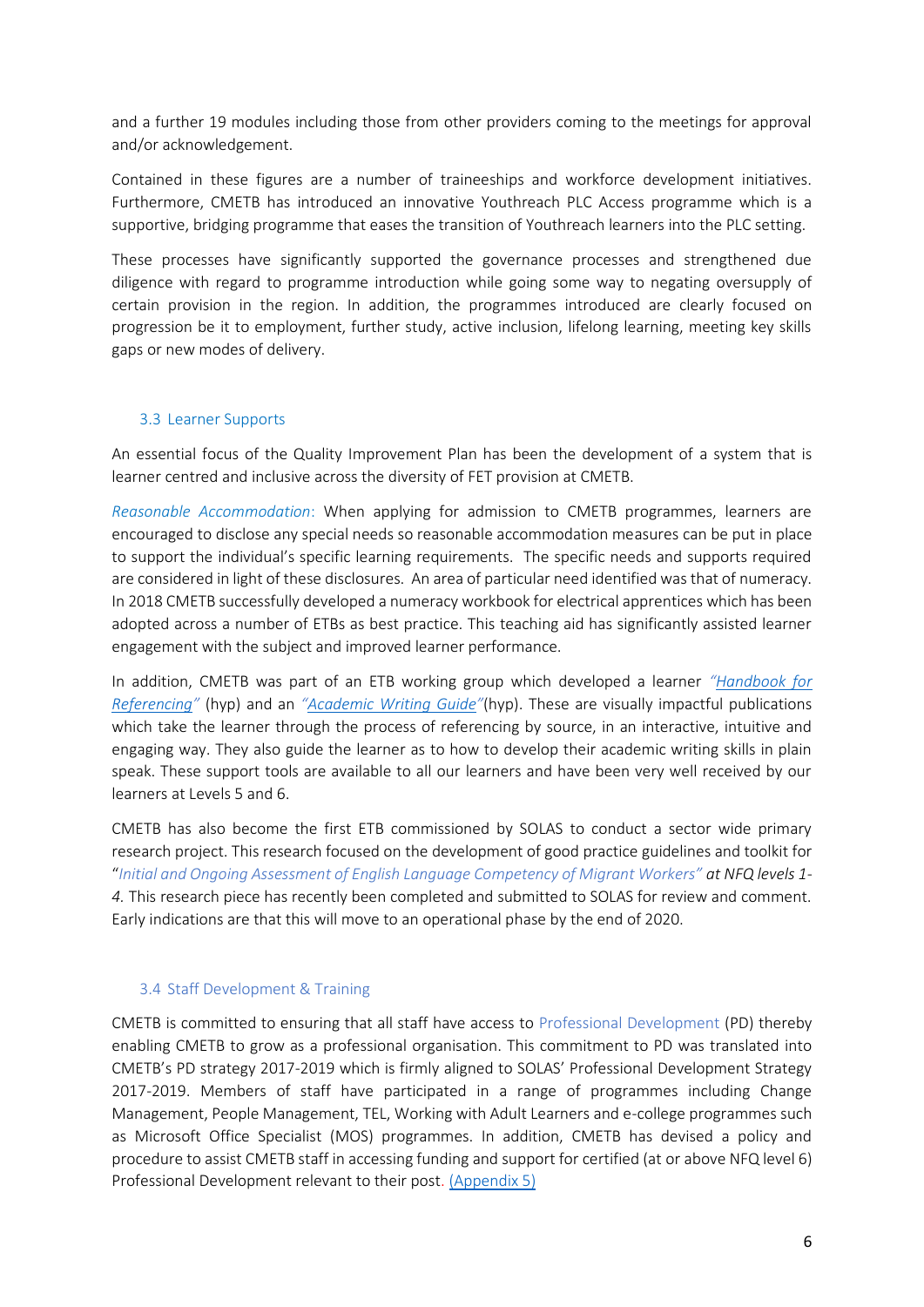Members of the Programme Development and Implementation (PDI) team have also devised an 8-hour workshop for staff induction training for both administrative and teaching staff. This induction situates all of the services within CMETB, deals with topics such as HR, Finance and Governance and takes the staff member through the journey of education and training provision from programme proposal to the ratification and submission of results. This was piloted in March 2020 with a mixture of new staff and established staff involved in mentoring practice. Management envisages the new programme being rolled out for the intake of new staff for the next academic year.

## 4.0 Barriers/Challenges encountered in implementing the actions outlined in the QIP

As with any new process, there were a number of barriers/challenges encountered in implementing the actions outlined in the CMETB Quality Improvement Plan. These have changed little since the start of the process. Some have evolved and in other instances CMETB has travelled a distance in alleviating their impact while others remain challenges outside our control and can only be mitigated through our risk management processes. These are summarised and included in the key cluster areas identified as follows:

#### 4.1 Resources

4.1.1 *Human Resources* – Ensuring a sufficient and consistent complement of suitably qualified staff to deliver in key areas is an ongoing challenge for CMETB. This is exacerbated by restrictions on contracts, CID obligations, unattractive remuneration packages that require experienced professionals coming from outside the sector to start at the bottom of the relevant salary scale and delays in sanctioning suitably attractive posts and associated pay scales. Notwithstanding this a number of key new posts have been resourced including TEL Co-ordinator and Communications Officer which are noticeably contributing to the online agenda.

*4.1.2 Programme Review and Development Team* – CMETB through the evolving development of its MIS systems has identified a need to review its current offering and look to revise its current programme offering, in preparation for a FET wide programmatic review. This exercise in turn will lead into the new programme development phase. The resource requirement to engage in this process is prohibitive at current staffing levels.

4.1.3 *Physical Resources*- CMETB is one of 5 ETBs without a training centre. There is a significant process and associated timeline therefore, in planning, developing and implementing practical skills-based training programmes as they are all new to this ETB. In addition, there is a steep learning curve in delivering to the inherited, pre-existing TQAS system requirements while endeavouring to move to an integrated CMETB assessment process.

4.1.4 *EA Panels* - CMETB utilises a panel of External Authenticators (EAs), selected from the QQI approved panel of EAs or the SOLAS panel approved for use with training services apprenticeship delivery. Currently there is a significant challenge in finding appropriate EAs particularly in the context of not engaging the same EA for more than three consecutive assessment periods. ETBI has been leading out on the development of a new model for External Authentication in association with FESS and CMETB has been actively engaged in supporting this process and a new National EA panel is just going live. However, the process for payment for these contracts for services by shared services has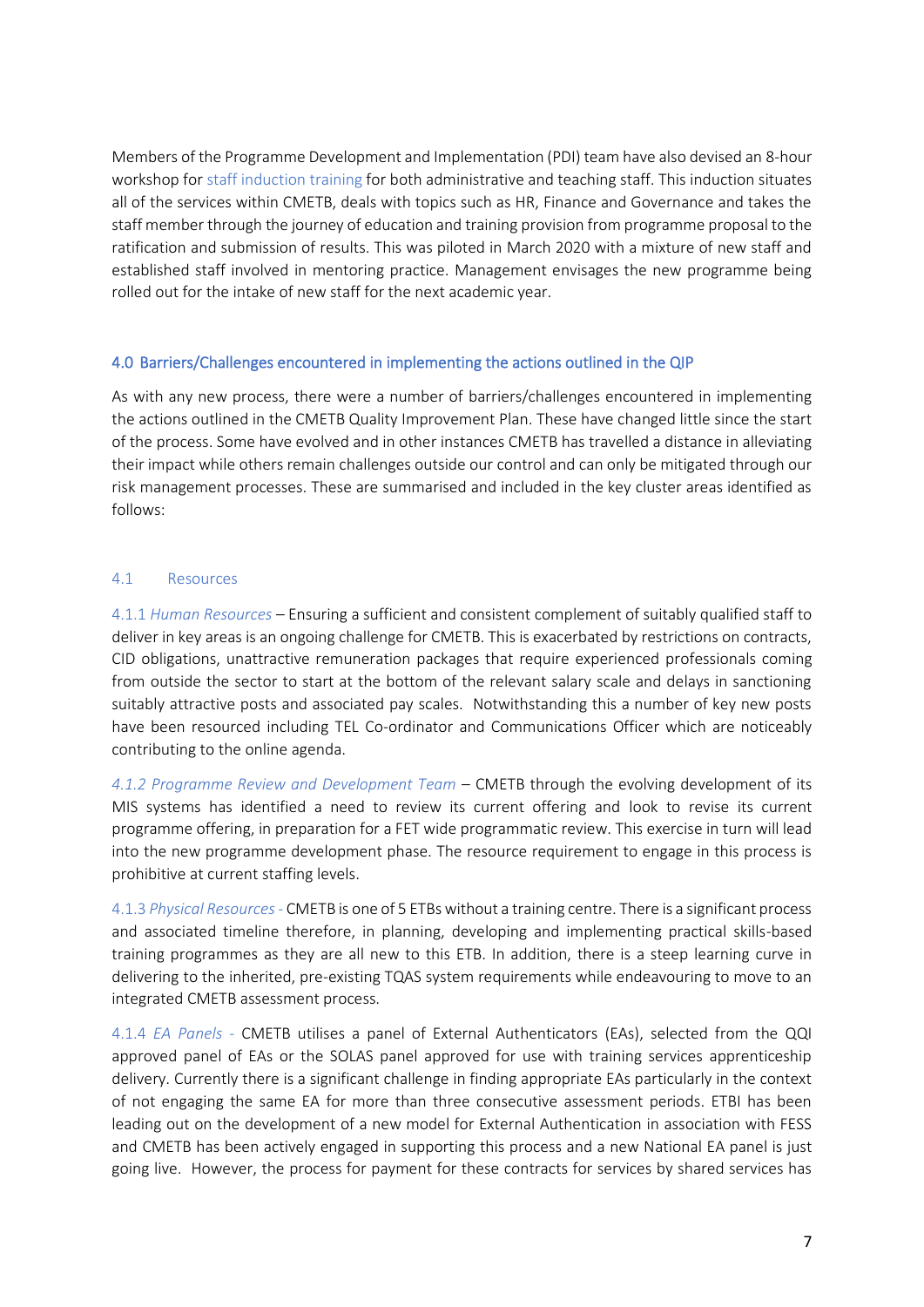further complicated matters. As a result, CMETB has moved to introduce a new process for the engagement of Subject Matter Experts (SMEs) which incorporates HR, Finance and QA processes into one integrated procedure. This is currently being trialled.

4.1.5 *Time* – Correctly estimating the amount of time it takes to develop, communicate and embed new policies, procedures and processes has been an ongoing challenge across the organisation. This is further complicated by a number of requirements that tend not to be known at the outset of the planning process. The CMETB approach to managing slippage is to ensure it is on the agenda for QA Subgroup and FET Management & Quality Council Agenda meetings.

## 4.2 Change Management

4.2.1 *Change management processes* – "Change is the only constant" and the resourcing and management of the change process across PLC, Adult Education, Training Services etc. is not without its challenges. In addition, there is a significant timeline involved in reaching all personnel across all services in terms of providing suitable training and communications with respect to change and its implications. The management team has sought to equip change leaders with the requisite skills required to drive this process through a series of training and informal mentoring opportunities. FET Briefings and FET Meets have also played a significant part in the roll out of new processes and procedures.

4.2.2 *Integration of Policies and Procedures* – CMETB is currently operating across four legacy Quality Assurance procedures. Amalgamating these as part of the aforementioned change management process is challenging from a resource, time and communications perspective. Given the business priorities of 2018, this had not progressed as far as was originally envisaged. The team also tried a number of approaches to integrating procedures including benchmarking against CETB before it settled on using a cross functional QA working group to agree new integrated policies and procedures and disseminate these through their respective services. This has been a much slower process but is getting good buy in. Therefore, whilst pace is slower adoption is more sustained.

4.2.3 *Contracted Training* – The introduction of the new contracted trainer procurement framework has added a significant external challenge to an already complex process and is requiring significant resource and induction support as well as ongoing monitoring. The rotation of contractors on a number of occasions is utilising resources on administration rather than on delivery and this is impacting negatively on timelines.

## *4*.3 Multiple Stakeholder Requirements

4.3.1 *Multiple stakeholder reporting* – CMETB has a number of stakeholders with their own individual reporting requirements. It is a particular challenge compiling a number of different reports, across a number of reporting platforms at very frequent intervals over the year. CMETB are looking at ways to *feed forward* and *feedback* out of reporting processes to make this process more streamlined. For example, Labour Market Justification is now mandatory in new Programme Proposal Committee (PPC) and Programme Approval Committee (PAC) forms which can then feed Labour Market Justification reporting to SOLAS.

4.3.2 *Industry needs* - Reacting to industry requirements and associated tight timelines is a specific challenge. Industry regularly have 'urgent' requirements for programme development that cannot be facilitated under current development and validation processes and procedures. In addition, many CAS awards require significant updating in order for them to be fit for purpose for today's employer so managing the need for programmatic review as per 4.1.2 presents an ongoing challenge.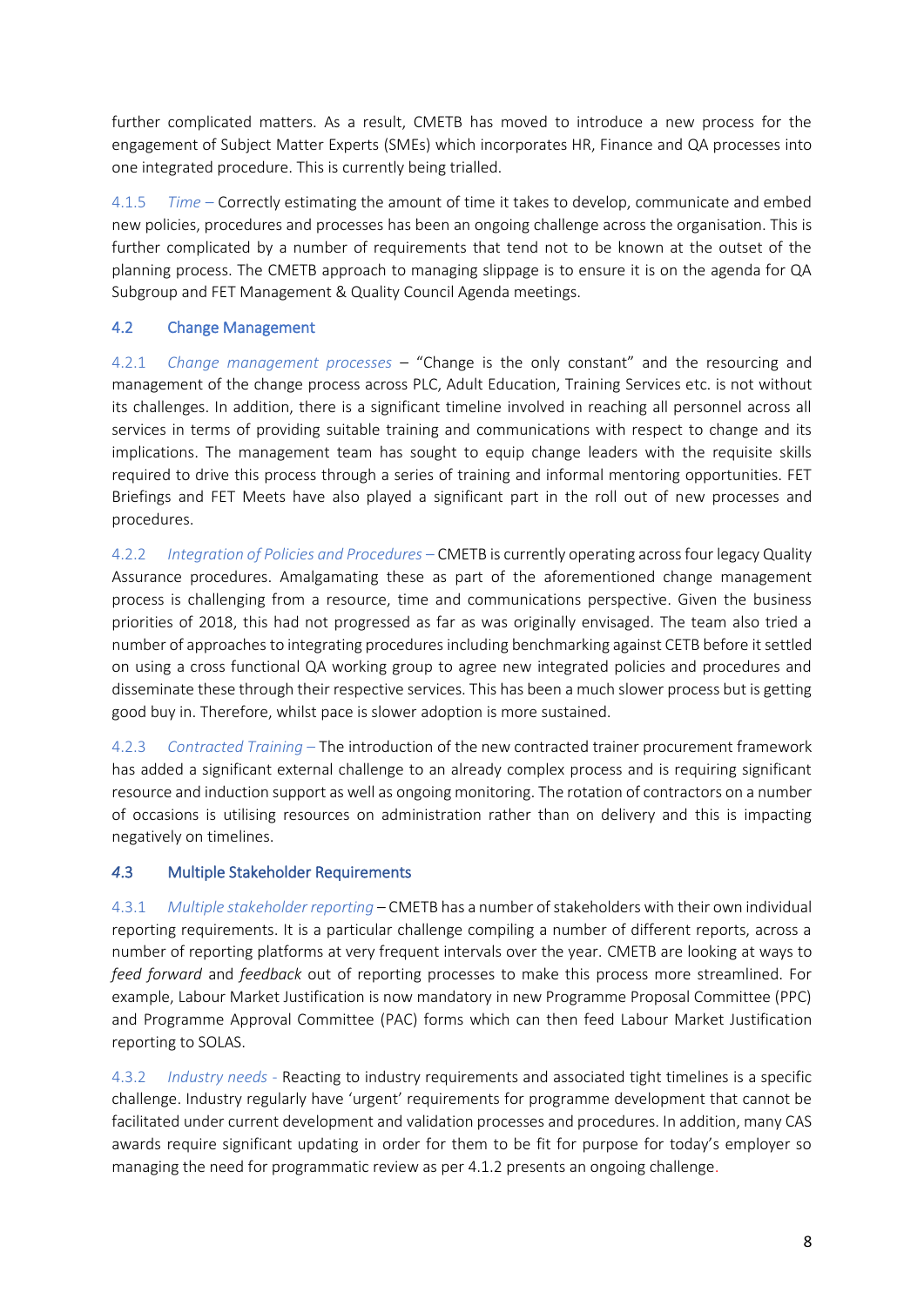4.3.3 *Geographical location* – January 2020 saw the UK leave the EU and commit to full withdrawal by 31 December 2020. CMETB is particularly challenged given its border location. Brexit brings huge uncertainty for industry and indeed for learners, when making their choice regarding education location. It is yet unknown the impact Brexit will have on students enrolling from Northern Ireland.

Brexit has also brought additional changes in support infrastructure within and outside Ireland when it comes to the use of other certifying bodies and associated GDPR considerations.

## 4.4 Governance

4.4.1 *Meeting management* - Management of the number and type of meetings has been a challenge in terms of striking a balance between what is on the agenda, how often meetings are held, their duration and available resources for a quorum. CMETB has become more proficient in managing these but they continue to be under constant review. CMETB staff feel that considerable progress has been made in the planning and sequencing of meetings to manage resources and productivity.

4.4.2 *Cross Representation on Governance Groups* – Suitable external representation on boards is a challenge. It is difficult to find personnel with a range and depth of understanding of the sector in order to contribute to the meeting agenda. CMETB is monitoring this and introducing this resource on an incremental basis. For example, there are external chairs on both our Programme Proposal and Programme Approval Committees.

## 4.5 Communications

4.5.1 *GDPR* - The scope of GDPR which came into effect on the 28th May 2018 is far reaching and the full extent of implications for the sector in terms of access to personal data, what constitutes personal data, timelines for responses to request for data are still being worked through as differing scenarios arise. The appointment of a Data Protection Officer for CMETB has assisted greatly with these changes.

4.5.2 *Multiple stakeholder Communications* – there is a significant challenge in reaching all stake holders with the correct communications medium. An example is the parents of second level students who are key determinants in their children's choice of progression. More often than not, they are best accessed through third parties, for example, career guidance teachers, so that a dedicated resource is required to liaise with these groups on behalf of the sector.

4.5.3 Volume of information – The team at CMETB finds the level and detail of information circulated and to be assimilated, of real challenge. The team continues to look at ways of breaking this information into key points for dissemination. The quarterly FET Briefings play a key facilitating role in this regard.

## 5.0 Key areas of focus for quality improvement activity in 2020/21

As detailed earlier, the original Quality Improvement Plan submitted by CMETB was a two year plan. This worked well for CMETB in terms of continuity and the rolling of activity that, in particular, knows no end point but is the subject of continuous improvement. The plan therefore for the next period is a 2 year rolling plan also. The key areas identified for focus are as follows:

- 5.1 Development of integrated policies and procedures with a view to integrating all policies and procedures under a CMETB framework.
- 5.2 Embedding TEL in CMETB teaching and management activity
- 5.3 Programme review/audit using integrated MIS tools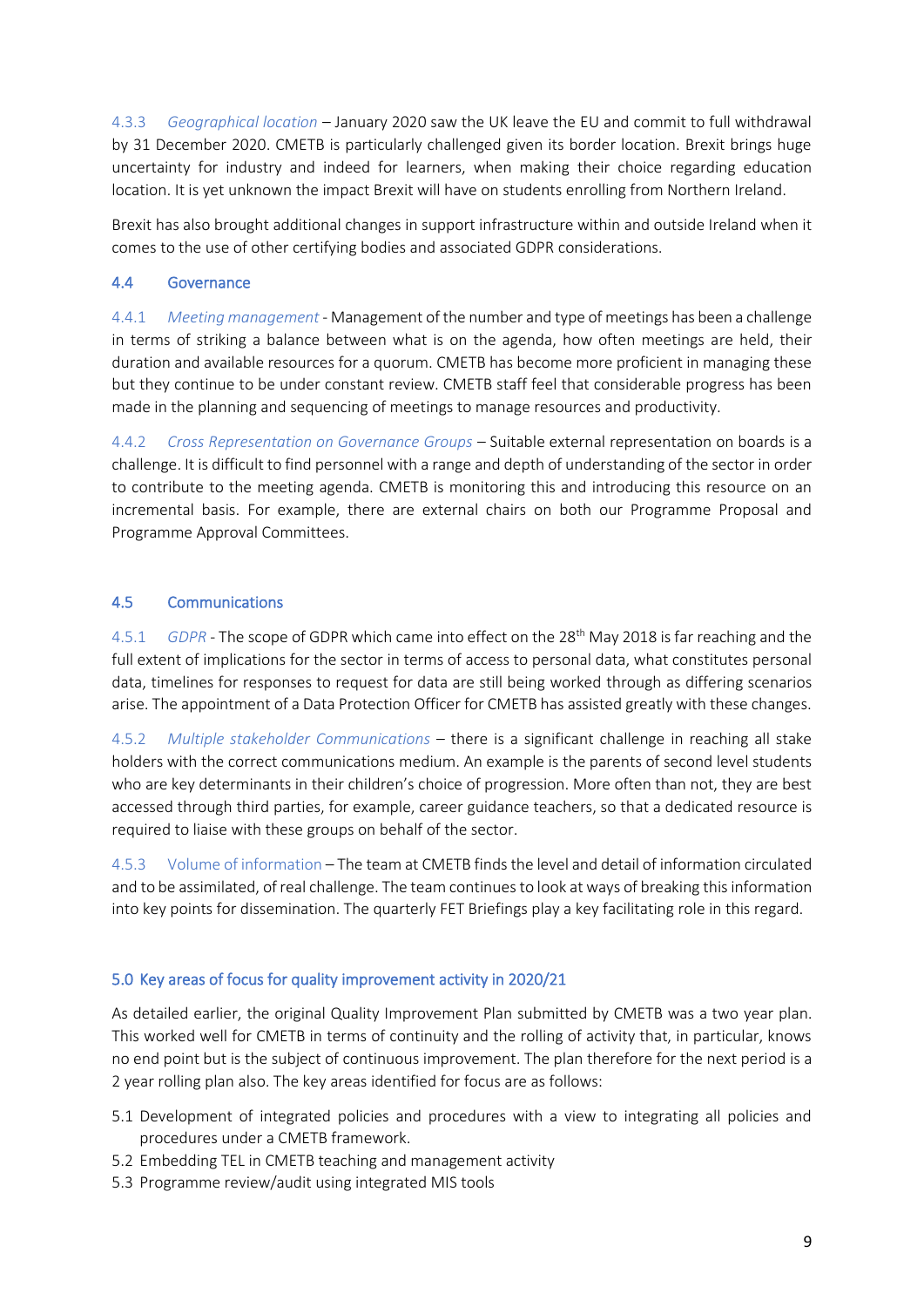- 5.4 Development of learner voice through CMETB processes
- 5.5 Inaugural review.

In addition, CMETB will continue to enhance activity in areas previously targeted including:

- 5.6 Embedding, reviewing and enhancing the new FET QA governance structures
- 5.7 Integrated planning, implementation and management of CMETB programme related activities
- 5.8 Staff and Stakeholder consultation and communication to deliver on going quality, relevant curriculum.

## References:

- (1) Core Statutory Quality Assurance Guidelines developed by QQI for use by all providers. April 2016/QQI – V2. Section 1-3 Embedding a Quality Culture, Page 8-9.
- (2) O'Brien, Dr Trish, Report on Governance & Quality Management Questionnaire for CMETB, 23.01.2018, page 2

March 2020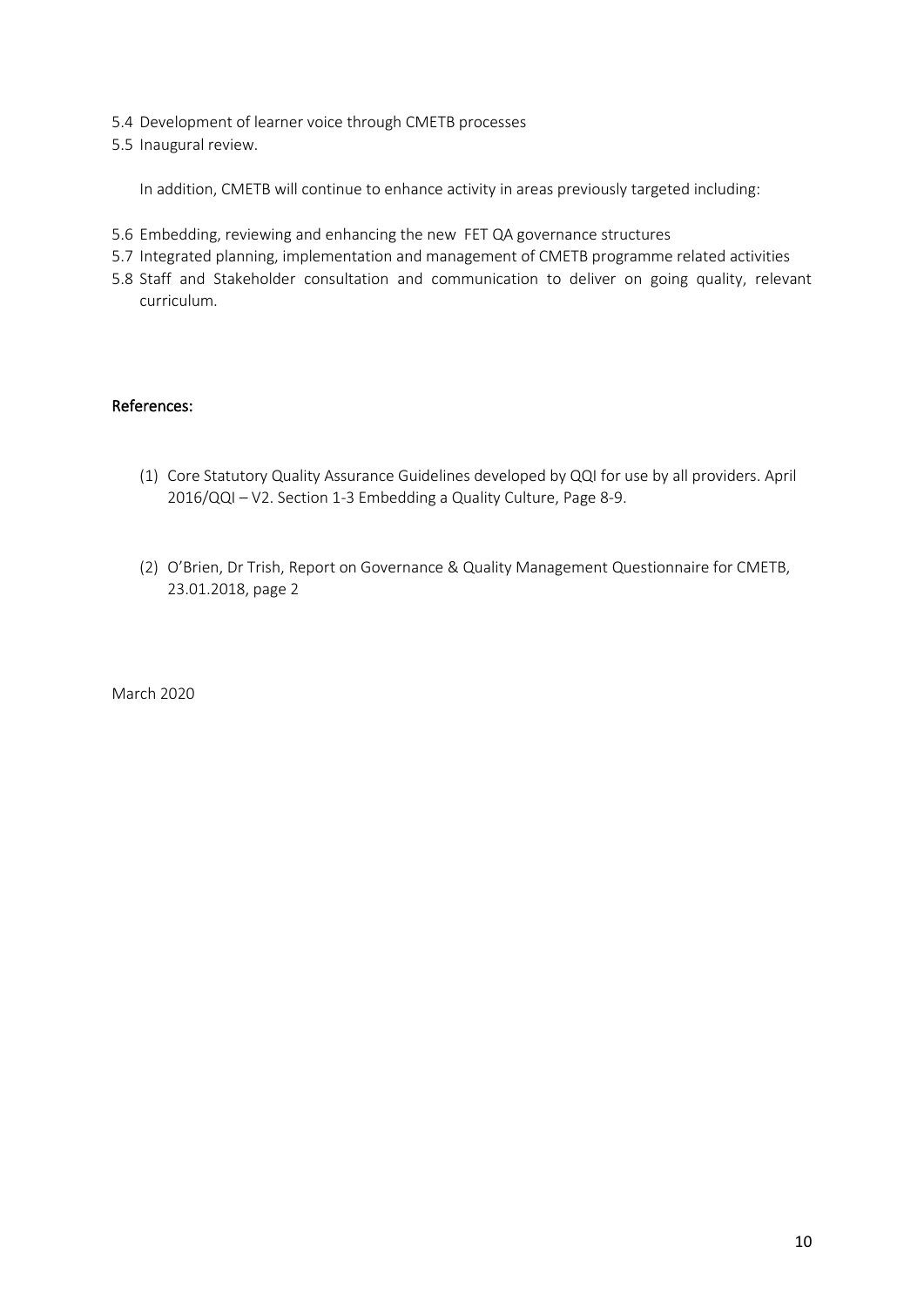

# Review of Progress (Appendix 1)

<span id="page-10-0"></span>

| <b>Priority Area</b><br><b>Reference</b>  | <b>Quality Improvement</b><br><b>Objective/Desired</b><br><b>Outcome</b>   | <b>Key Result Areas</b><br>as identified in<br><b>ESER</b>                                                                                                                               | <b>Responsible</b><br>Person(s)                                                                                           | <b>Timeline</b> | <b>Measure/Benchmark</b><br>[how will you know it<br>was achieved]                                                         | <sup>1</sup> Status/Update                                                                                                                                                                                                                                                                                                                                                                                                | <b>Revised</b><br><b>Timeline</b> |
|-------------------------------------------|----------------------------------------------------------------------------|------------------------------------------------------------------------------------------------------------------------------------------------------------------------------------------|---------------------------------------------------------------------------------------------------------------------------|-----------------|----------------------------------------------------------------------------------------------------------------------------|---------------------------------------------------------------------------------------------------------------------------------------------------------------------------------------------------------------------------------------------------------------------------------------------------------------------------------------------------------------------------------------------------------------------------|-----------------------------------|
|                                           | <b>Strategic Goal 1 - Skills</b><br>for the Economy                        |                                                                                                                                                                                          |                                                                                                                           |                 |                                                                                                                            |                                                                                                                                                                                                                                                                                                                                                                                                                           |                                   |
| 5<br>Consultation<br>and<br>communication | KPI 1 - Current FET<br>Provision is in line with<br>skills for the economy | <b>KRA 1: Continue to</b><br>monitor and<br>ensure that<br><b>CMETB FET</b><br>Strategy is in line<br>with national FET<br>Strategy and<br>reflects the overall<br><b>CMETB Strategy</b> | <b>FET Director</b><br>and FET<br>Planning<br>Committee<br>(FET Mgt. and<br><b>Quality Council</b><br>from March<br>2019) | Quarterly       | <b>Assessment of CMETB</b><br>activity quarterly<br>against national and<br>regional requirements<br>with an annual review | 1.Workforce<br><b>Development</b><br><b>Officer in place</b><br>to ensure<br>alignment with<br>national and<br>regional<br>requirements.<br>2.Occupational<br><b>Skills Profiles</b><br>conducted to<br>ensure sufficient<br>requirement for<br>proposed<br>programmes. 3.<br><b>Continuous</b><br>liaison with<br><b>Regional skills</b><br>forum;<br><b>5. Responses</b><br>captured in SPAs<br><b>6. Labour Market</b> | N/A                               |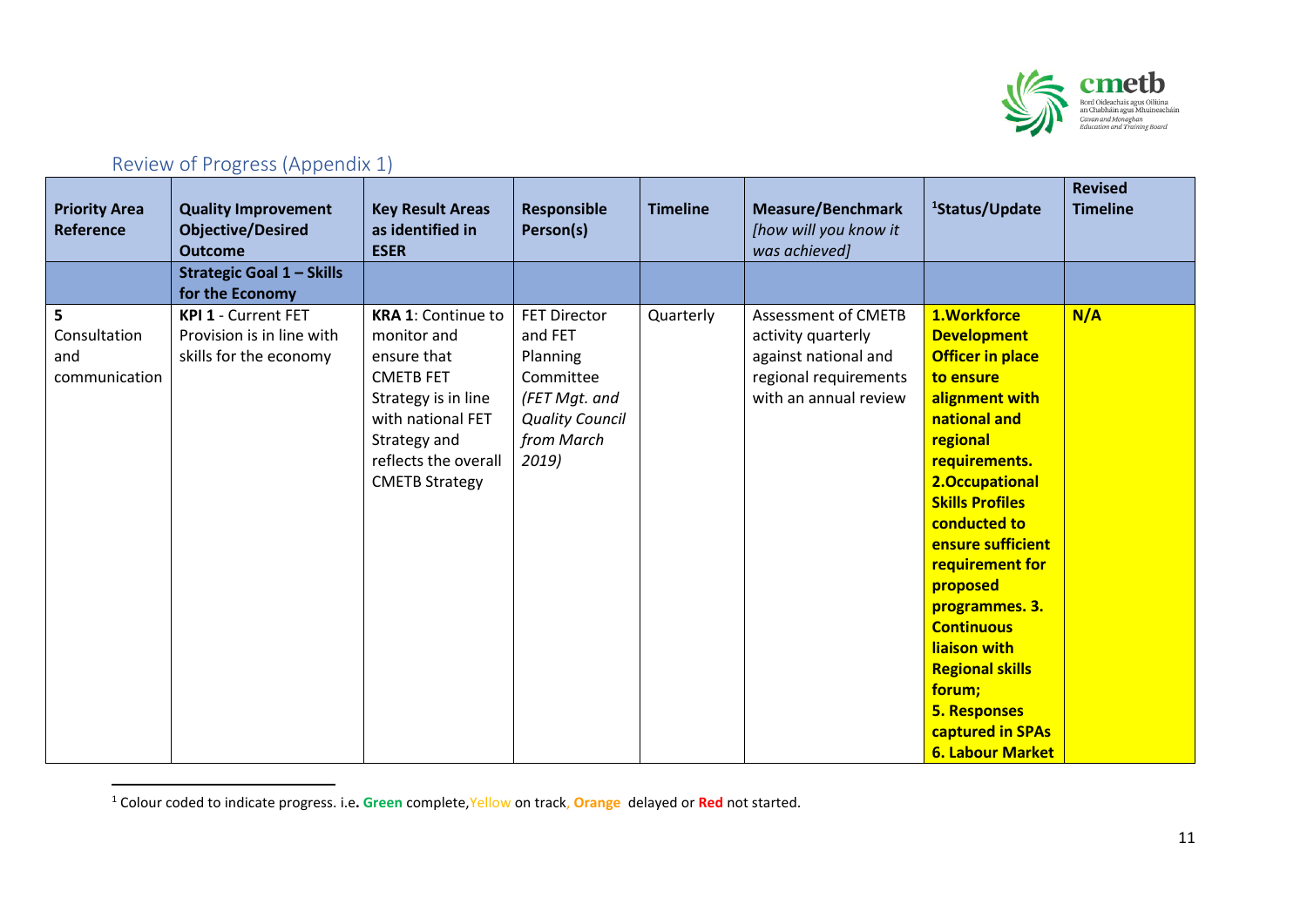|                                           |                                                                                             |                                                                                                                                                   |                                                                               |                    |                                                                                                                                                                                                            | <b>Justification data</b><br>to be compiled<br>by 31/12/2019<br>for submission to<br><b>SOLAS.</b>                                                                                                                                                                                                                                                                                                                                                 |                                                                                                                                                                                                                                                                                      |
|-------------------------------------------|---------------------------------------------------------------------------------------------|---------------------------------------------------------------------------------------------------------------------------------------------------|-------------------------------------------------------------------------------|--------------------|------------------------------------------------------------------------------------------------------------------------------------------------------------------------------------------------------------|----------------------------------------------------------------------------------------------------------------------------------------------------------------------------------------------------------------------------------------------------------------------------------------------------------------------------------------------------------------------------------------------------------------------------------------------------|--------------------------------------------------------------------------------------------------------------------------------------------------------------------------------------------------------------------------------------------------------------------------------------|
| 5<br>Consultation<br>and<br>communication | <b>KPI 2- FET Provision</b><br>reflects employer-based<br>profile and industry<br>standards | KRA 2: Continue a<br>process of<br>extensive internal<br>and external<br>consultation with<br>regard to the<br>development of<br>ongoing strategy | <b>CE</b><br><b>FET Director</b><br>Director of<br>Organisational<br>Supports | Quarter 4,<br>2019 | The development of a<br>new CMETB Strategic<br>Plan 2020 - 2025<br>(including FET<br>Strategy) which<br>demonstrates wide<br>internal and external<br>consultation<br>underpinning its<br>Strategic Goals. | <b>1.FET Breakfast</b><br><b>Briefings to</b><br>inform staff of<br>strategy 2. Work<br>groups in place<br>to deliver on SPA<br>3.Student<br><b>Council in MI and</b><br>CI; MI and CI<br><b>Learners on</b><br><b>Board of</b><br><b>Management</b><br><b>NLN</b><br>representative<br>on CMETB Board<br><b>5.Strategic</b><br><b>Planning team in</b><br>place to develop<br>2020-2024 plan<br>with an April<br>2020 deadline<br>for completion. | <b>Commenced</b><br>activity in the<br>form of FET<br>Meet (28 <sup>th</sup> May<br>2019) to assist<br>with planning.<br><b>SMT now</b><br>engaged in FET<br><b>Strategic</b><br><b>Planning 2020-</b><br><b>2024 with a</b><br>view to having<br>a new plan by<br><b>June 2020.</b> |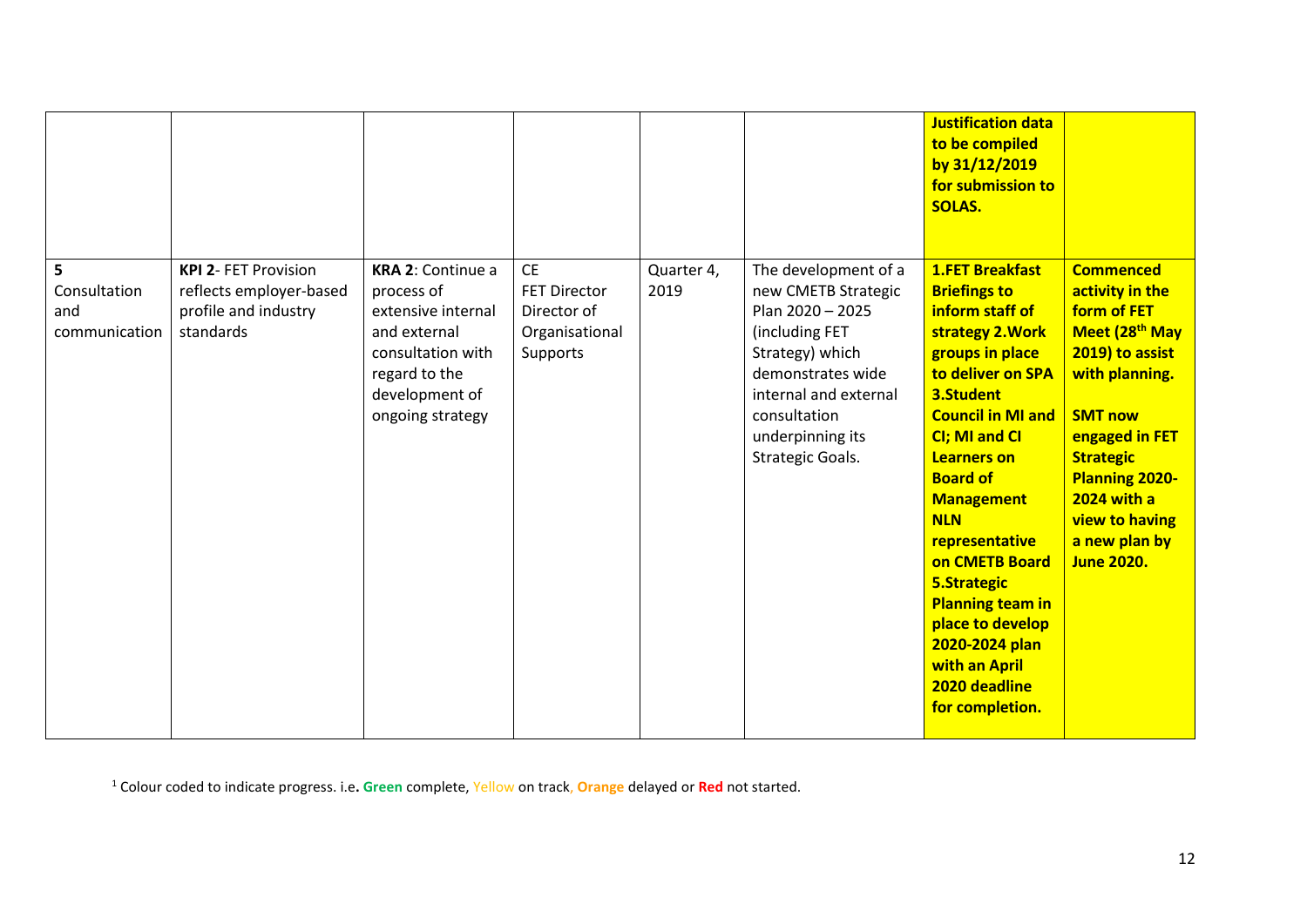| 5             | <b>KRA 3: Formulate</b> | <b>FET Director</b> | Devise plan | Sharing of CMETB plan | 1.Learner and          | Formal plan yet |
|---------------|-------------------------|---------------------|-------------|-----------------------|------------------------|-----------------|
| Consultation  | a service wide plan     | & PDI               | in Quarter  | mapping learner and   | employer               | to be           |
| and           | to increase learner     | Subgroup            | 2, 2018 and | employer involvement  | involvement in         | developed;      |
| communication | and employer            | formerly            | implement   | in the development    | <b>OEM</b>             | Individualised  |
|               | involvement in          | known as FET        | from        | and delivery of       | <b>Apprenticeship</b>  | activity        |
|               | programme               | Planning &          | Quarter 3,  | programmes.           | <b>Development</b>     | underway.       |
|               | development and         | Workforce           | 2018        |                       | 2.Self-evaluation      | <b>Revised</b>  |
|               | delivery                | Development         |             |                       | process to elicit      | timeline        |
|               |                         | subgroup            |             |                       | learner and            | quarter 2, 2020 |
|               |                         | (from 2019 -        |             |                       | employer               |                 |
|               |                         | PDI subgroup)       |             |                       | feedback;              |                 |
|               |                         |                     |             |                       | <b>3.Learner input</b> |                 |
|               |                         |                     |             |                       | to Traineeship         |                 |
|               |                         |                     |             |                       | <b>Steering</b>        |                 |
|               |                         |                     |             |                       | <b>Committee;</b>      |                 |
|               |                         |                     |             |                       | 4.Employer             |                 |
|               |                         |                     |             |                       | information feed       |                 |
|               |                         |                     |             |                       | to PPC                 |                 |
|               |                         |                     |             |                       | 5.Student              |                 |
|               |                         |                     |             |                       | <b>Councils in MI</b>  |                 |
|               |                         |                     |             |                       | and CI                 |                 |
|               |                         |                     |             |                       | <b>6.Learner</b>       |                 |
|               |                         |                     |             |                       | representative         |                 |
|               |                         |                     |             |                       | introduced to          |                 |
|               |                         |                     |             |                       | the board of           |                 |
|               |                         |                     |             |                       | <b>CMETB</b>           |                 |
|               |                         |                     |             |                       |                        |                 |
|               |                         |                     |             |                       |                        |                 |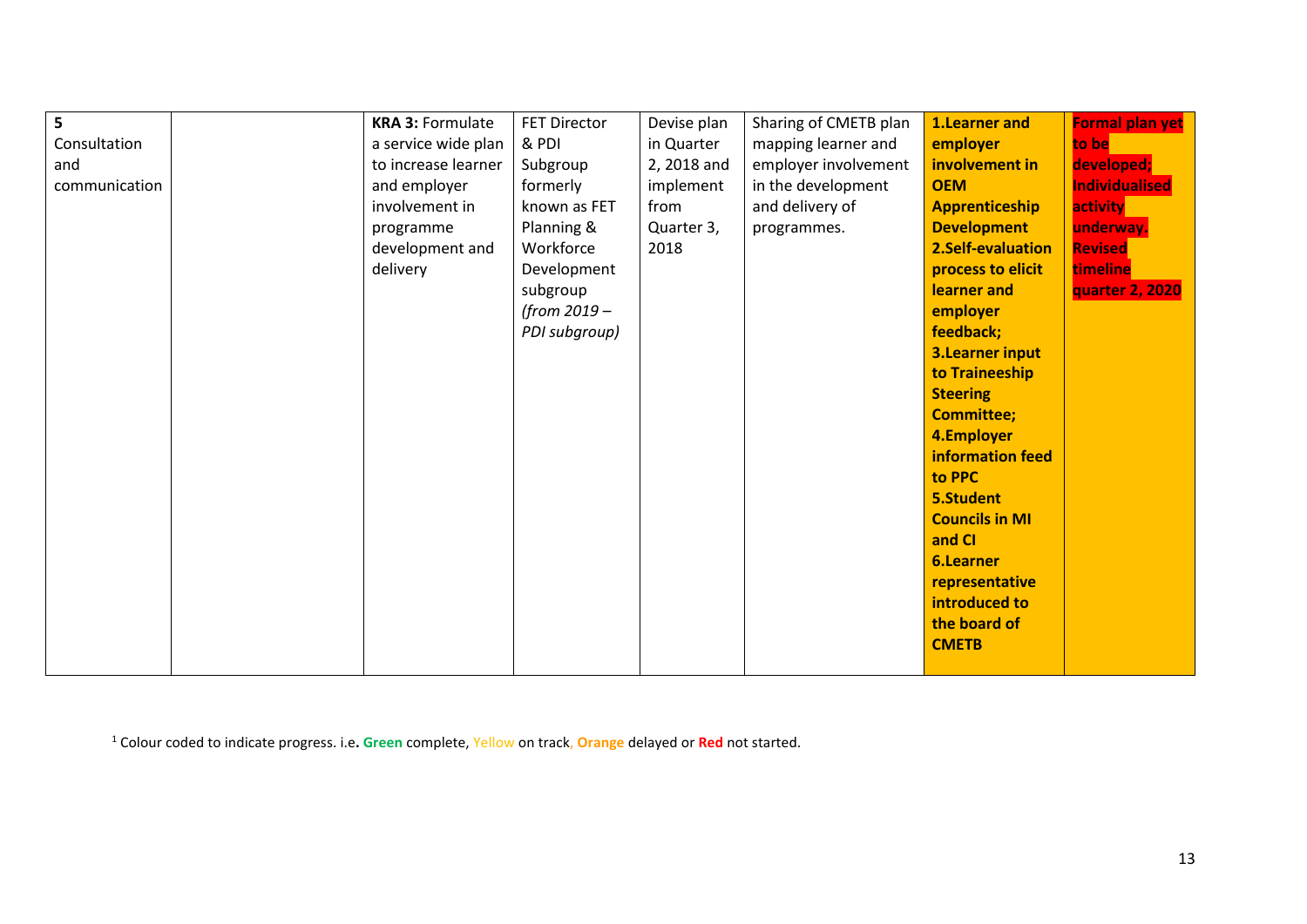| 5             | <b>KRA 4:</b>        | FET Director in     | Reviewed   | Live, up to date group  | <b>1.DEASP Briefing</b>  | N/A                 |
|---------------|----------------------|---------------------|------------|-------------------------|--------------------------|---------------------|
| Consultation  | Disseminate          | association         | Quarterly  | on share point or       | 2.SOLAS                  |                     |
| and           | learnings and best   | with FET            | from       | Teams monitoring and    | <b>Briefings</b>         | <b>Key sharing</b>  |
| communication | practice from        | Planning,           | Quarter 2  | sharing information on  | 3.FET staff              | activity is now     |
|               | engagement with      | Integration and     |            | interactions at service | briefings 4.             | <b>briefings at</b> |
|               | stakeholders and     | Co-ordination       |            | level with businesses   | <b>TEAMS Group 5.</b>    | meetings and        |
|               | collaborating        | Committee;          |            |                         | <b>Case study space</b>  | on TEAMS            |
|               |                      | Workforce           |            |                         | to be created in         |                     |
|               | partners             |                     |            |                         |                          |                     |
|               |                      | Development         |            |                         | subgroups to             |                     |
|               |                      | Committee           |            |                         | capture best             |                     |
|               |                      | (to be              |            |                         | practice by Qtr. 1       |                     |
|               |                      | Programme PDI       |            |                         | 2020                     |                     |
|               |                      | subgroup from       |            |                         |                          |                     |
|               |                      | March 2019)         |            |                         |                          |                     |
| 5             | <b>KRA 5: Review</b> | <b>CE</b>           | December   | Devise action plan for  | 1.Internal               |                     |
| Consultation  | processes and        | <b>FET Director</b> | 2018 and   | implementation and      | evaluations to be        |                     |
| and           | methods of           | <b>SMT</b>          | annually   | include a review of     | shared through           |                     |
| communication | sharing external     | (now FET Mgt.       | thereafter | suitable                | new Governance           |                     |
|               | and internal         | and Quality         |            | communications          | structures.              |                     |
|               | evaluation           | Council)            |            | media.                  | <b>2. EA Evaluations</b> |                     |
|               | information at       |                     |            |                         | shared internally        |                     |
|               | <b>CMETB Level.</b>  |                     |            |                         | through                  | June 2020 for       |
|               | Devise an action     |                     |            |                         | subgroups                | inclusion into      |
|               | plan in relation to  |                     |            |                         | <b>3QQI Reports</b>      | <b>FET Strategy</b> |
|               | the findings of      |                     |            |                         | shared internally        |                     |
|               | these evaluations.   |                     |            |                         | through                  |                     |
|               |                      |                     |            |                         | subgroups                |                     |
|               |                      |                     |            |                         | <b>Aontas</b>            |                     |
|               |                      |                     |            |                         | <b>Evaluation</b>        |                     |
|               |                      |                     |            |                         | completed and            |                     |
|               |                      |                     |            |                         | shared with staff        |                     |
|               |                      |                     |            |                         | <b>March 2019</b>        |                     |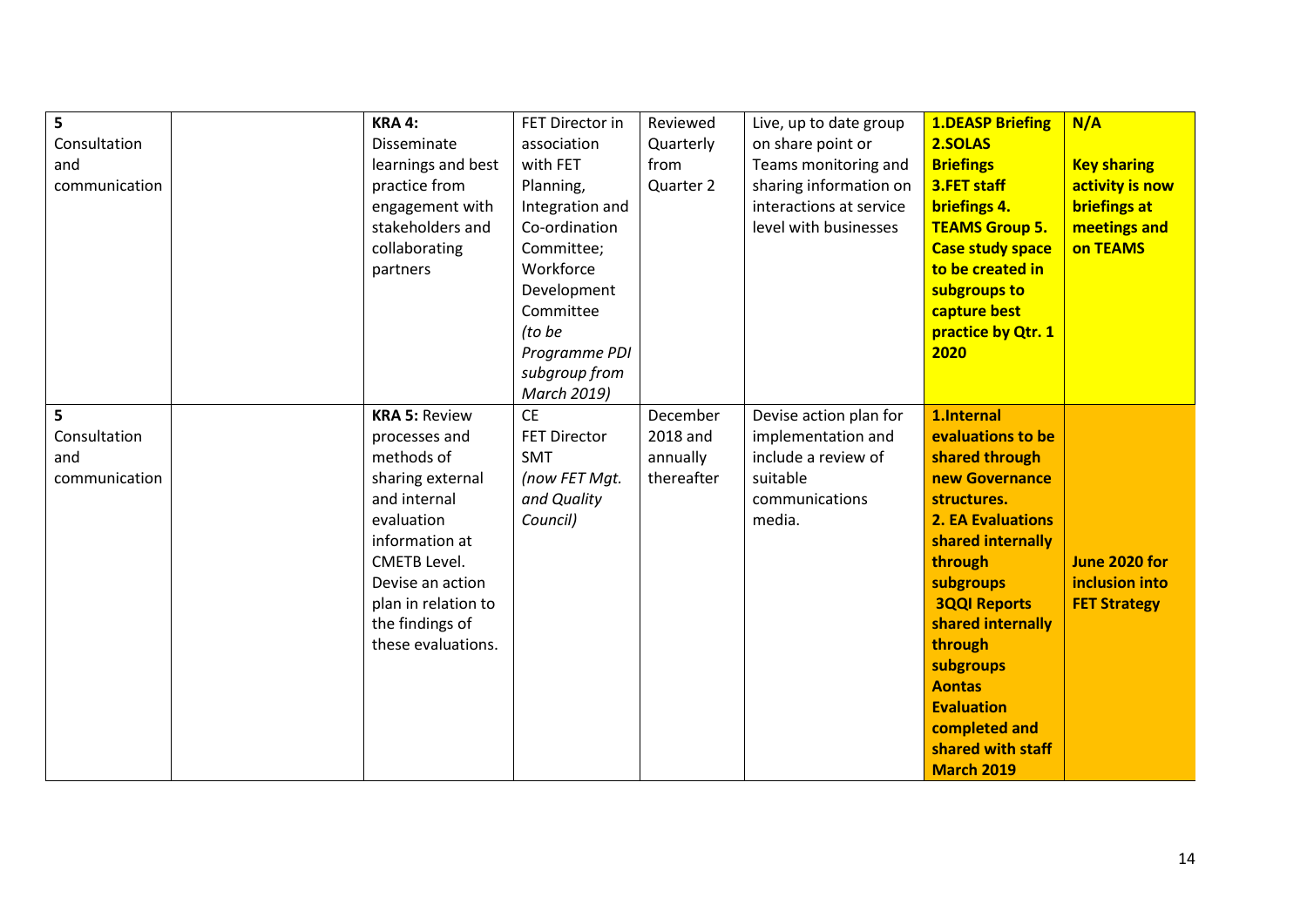| 5             | KPI 3 - Introduction of | <b>KRA 6:</b>      | <b>CE</b>           |      | Programmes validated | <b>OEM Programme</b> | N/A |
|---------------|-------------------------|--------------------|---------------------|------|----------------------|----------------------|-----|
| Consultation  | new programmes and      | Development of     | <b>FET Director</b> |      | and open for         | validated            |     |
| and           | associated QA           | new                | Training            |      | recruitment          | 25/09/2018.          |     |
| communication | procedures for the      | apprenticeships    | Manager             |      |                      | <b>IProgramme</b>    |     |
|               | development of new      | for validation and | Director of QA      | 2018 |                      | launched Jan 14th    |     |
|               | apprenticeships         | associated QA      | <b>CSG</b>          | 2019 |                      | 2019 and CMETB       |     |
|               |                         | Procedures:        |                     |      |                      | in the process of    |     |
|               |                         | OEM                |                     |      |                      | operationalising     |     |
|               |                         | <b>HGV</b>         |                     |      |                      | same                 |     |
|               |                         |                    |                     |      |                      | <b>HGV</b>           |     |
|               |                         |                    |                     |      |                      | Apprenticeship       |     |
|               |                         |                    |                     |      |                      | on hold              |     |
|               |                         |                    |                     |      |                      | <b>CMETB</b>         |     |
|               |                         |                    |                     |      |                      | <b>Collaborating</b> |     |
|               |                         |                    |                     |      |                      | partner on ATI       |     |
|               |                         |                    |                     |      |                      | Apprenticeship;      |     |
|               |                         |                    |                     |      |                      | <b>Commis Chef</b>   |     |
|               |                         |                    |                     |      |                      | Apprenticeship       |     |
|               |                         |                    |                     |      |                      | and Hairdressing     |     |
|               |                         |                    |                     |      |                      | Apprenticeship       |     |
|               |                         |                    |                     |      |                      |                      |     |
|               |                         |                    |                     |      |                      |                      |     |
|               |                         |                    |                     |      |                      |                      |     |
|               |                         |                    |                     |      |                      |                      |     |
|               |                         |                    |                     |      |                      |                      |     |
|               |                         |                    |                     |      |                      |                      |     |
|               |                         |                    |                     |      |                      |                      |     |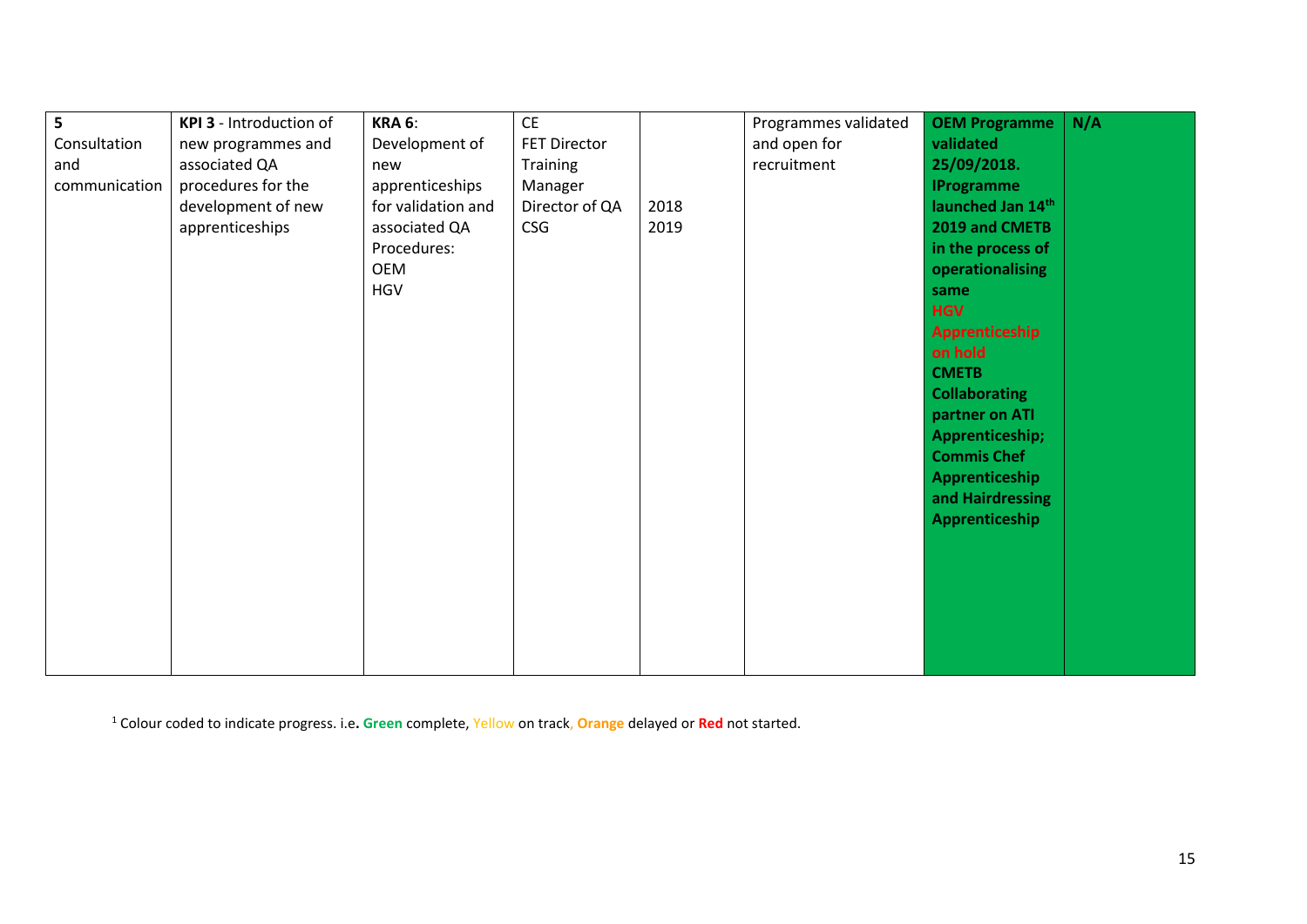| 5             | <b>KRA 7: Integration</b> | <b>CE</b>           | Quarterly - | Agenda item at           | <b>Steering</b>         | <b>Tabled as an</b>         |
|---------------|---------------------------|---------------------|-------------|--------------------------|-------------------------|-----------------------------|
| Consultation  | of learnings from         | <b>FET Director</b> | Ongoing     | <b>Training Services</b> | committees of           | agenda item on              |
| and           | apprenticeship            | Training            |             | meeting;                 | <b>Apprenticeship</b>   | <b>PDI subgroup</b>         |
| communication | programmes and            | Manager             |             | Agenda item at           | <b>Programmes</b>       | and reported to             |
|               | feedback from             | Director of QA      |             | Teaching, Learning &     | receive this            | <b>FET Mgt. and</b>         |
|               | other work-based          | QA, Active          |             | Assessment meetings      | information.i.e.        | <b>Quality</b>              |
|               | learning into             | Inclusion and       |             | Numbers of new           | <b>ATI and Commis</b>   | <b>Councilfrom</b>          |
|               | general                   | Reporting sub       |             | programmes               | Chef.                   | quarter 2, 2019             |
|               | programme                 | committee           |             | developed.               | <b>Information now</b>  |                             |
|               | development               | (to be              |             |                          | <b>brought formally</b> | <b>CMETB</b>                |
|               | practices                 | Programme PDI       |             |                          | to governance           | presented                   |
|               |                           | subgroup from       |             |                          | meetings.               | <b>Benefits and</b>         |
|               |                           | March 2019)         |             |                          |                         | <b>Challenges of</b>        |
|               |                           |                     |             |                          | <b>New</b>              | developing an               |
|               |                           |                     |             |                          | programmes              | <b>Apprenticeship</b>       |
|               |                           |                     |             |                          | developed               | at the QQI                  |
|               |                           |                     |             |                          | include five new        | <b>Apprenticeship</b>       |
|               |                           |                     |             |                          | traineeships in a       | <b>Event in Dublin</b>      |
|               |                           |                     |             |                          | variety of              | <b>Castle on the</b>        |
|               |                           |                     |             |                          | disciplines.            | 8 <sup>th</sup> April 2019. |
|               |                           |                     |             |                          | Nos of new              |                             |
|               |                           |                     |             |                          | programmes              |                             |
|               |                           |                     |             |                          | developed               |                             |
|               |                           |                     |             |                          | tracked via             |                             |
|               |                           |                     |             |                          | annual PAC. PAC         |                             |
|               |                           |                     |             |                          | data                    |                             |
|               |                           |                     |             |                          | comparisons.            |                             |
|               |                           |                     |             |                          |                         |                             |
|               |                           |                     |             |                          |                         |                             |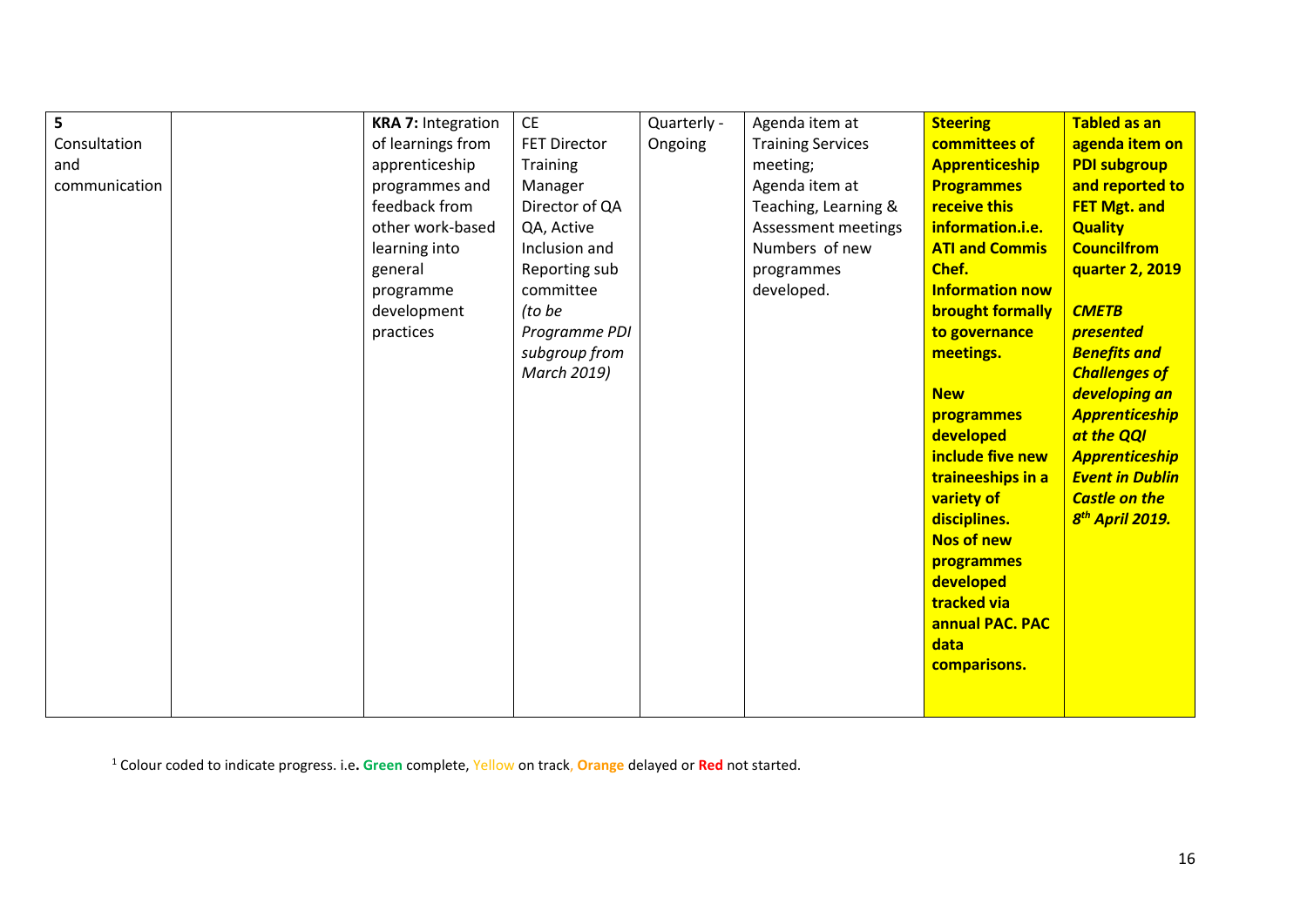|                                            | <b>Quality Improvement</b><br><b>Objective/Desired</b><br><b>Outcome</b>                  | <b>Key Result Areas as</b><br>identified in ESER                                                                                    | <b>Responsible</b><br>Person(s)                                                                                                                                   | <b>Timeline</b>    | <b>Measure/Benchmark</b><br>[how will you know it<br>was achieved]                                                                 | <sup>2</sup> Status/Update                                                                                                                                                                                                                               | <b>Revised</b><br><b>Timeline</b>                                                                                                                                                             |
|--------------------------------------------|-------------------------------------------------------------------------------------------|-------------------------------------------------------------------------------------------------------------------------------------|-------------------------------------------------------------------------------------------------------------------------------------------------------------------|--------------------|------------------------------------------------------------------------------------------------------------------------------------|----------------------------------------------------------------------------------------------------------------------------------------------------------------------------------------------------------------------------------------------------------|-----------------------------------------------------------------------------------------------------------------------------------------------------------------------------------------------|
|                                            | <b>Strategic Goal 2-</b><br><b>Active inclusion,</b><br>literacy and numeracy<br>strategy |                                                                                                                                     |                                                                                                                                                                   |                    |                                                                                                                                    |                                                                                                                                                                                                                                                          |                                                                                                                                                                                               |
| 3<br>Integrated<br>Policies &<br>Procedues | <b>KPI 1 - Review,</b><br>develop and<br>implement a QQI<br>approved RPL system           | <b>KRA 8: Review ETBI</b><br>co-ordinated RPL<br>strategy with a view<br>to adopting it, or a<br>localised version,<br>across CMETB | <b>FET Director</b><br>Director of QA<br>Directors of<br>Service<br><b>NAIREC</b><br>PD Co-<br>ordinator<br>QA subgroup<br>FET Mgt. and<br><b>Quality Council</b> | Quarter 4,<br>2018 | Review, adopt and<br>implement ETBI<br>developed RPL strategy<br>in line with Goggin, O<br>Leary and Sheridan<br>Report, Sept 2017 | <b>RPL strategy</b><br>adopted at<br><b>CMETB level, May</b><br>2018<br><b>Adopted at centre</b><br>level Oct 2019<br><b>Process for</b><br>convening panel<br>and associated<br>documentation in<br>place<br><b>Three RPL</b><br>requests<br>processed. | <b>Process for</b><br>convening<br>panel by Sept<br>2019<br><b>Training to</b><br>be organise<br>Qtr1, 2020-<br>decided to do<br>this with<br>panels as<br>they convene<br>for the<br>moment. |

<sup>1</sup>Colour coded to indicate progress. i.e**. Green** complete, Yellow on track, **Orange** delayed or **Red** not started.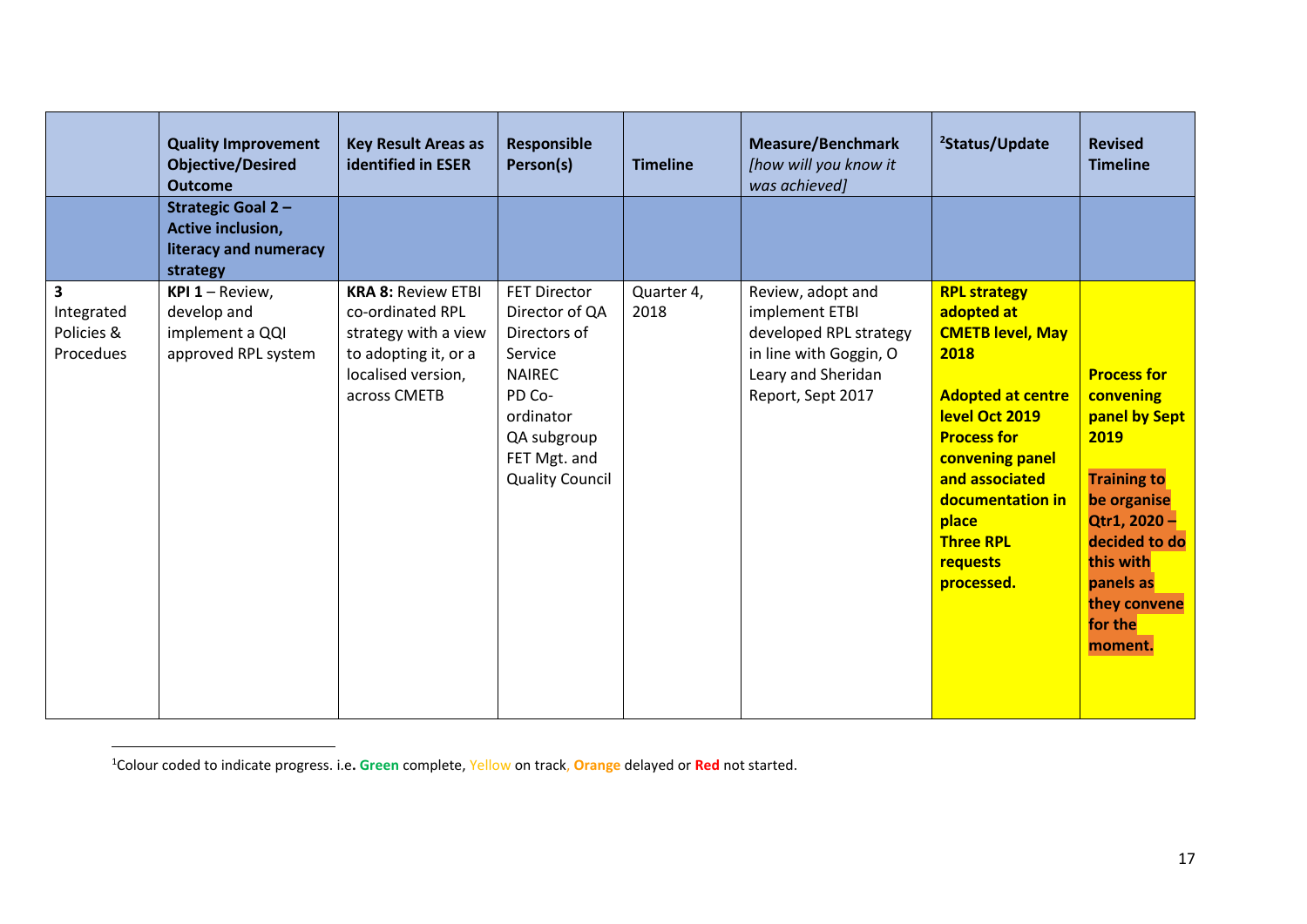| $\overline{\mathbf{4}}$ | KPI 2- Support and   | <b>KRA 9:</b>     | <b>FET Director</b> | Quarter 1- | Published programme of      | <b>Programmes</b>       | N/A |
|-------------------------|----------------------|-------------------|---------------------|------------|-----------------------------|-------------------------|-----|
| Planning and            | enable staff through | Development and   | FET Co-             | ongoing    | PD opportunities            | through FESS and        |     |
| management              | <b>CPD</b>           | roll out of CMETB | ordinator           |            | Numbers of staff availing   | <b>CMETB made</b>       |     |
| of                      |                      | PD strategy       | Heads of            |            | of PD reported on a         | available to staff      |     |
| programmes              |                      |                   | Service             |            | Quarterly basis to          |                         |     |
| &                       |                      |                   |                     |            | Teaching, Learning &        | <b>Quarterly</b>        |     |
| $\overline{2}$          |                      |                   |                     |            | <b>Assessment Committee</b> | reporting               |     |
| <b>MIS Tools</b>        |                      |                   |                     |            | (To be Programme PDI        | delivered from PD       |     |
|                         |                      |                   |                     |            | subgroup under new          | co-ordinator            |     |
|                         |                      |                   |                     |            | structures for March        | through PDI             |     |
|                         |                      |                   |                     |            | 2019                        | committee and at        |     |
|                         |                      |                   |                     |            |                             | <b>FET Briefings</b>    |     |
|                         |                      |                   |                     |            |                             |                         |     |
|                         |                      |                   |                     |            |                             | <b>ICT TEL Action</b>   |     |
|                         |                      |                   |                     |            |                             | <b>Group set up to</b>  |     |
|                         |                      |                   |                     |            |                             | review                  |     |
|                         |                      |                   |                     |            |                             | competencies,           |     |
|                         |                      |                   |                     |            |                             | <b>CPD in TEL and</b>   |     |
|                         |                      |                   |                     |            |                             | resources               |     |
|                         |                      |                   |                     |            |                             | available from          |     |
|                         |                      |                   |                     |            |                             | <b>SOLAS and</b>        |     |
|                         |                      |                   |                     |            |                             | elsewhere and           |     |
|                         |                      |                   |                     |            |                             | how best CMETB          |     |
|                         |                      |                   |                     |            |                             | can utilise these.      |     |
|                         |                      |                   |                     |            |                             |                         |     |
|                         |                      |                   |                     |            |                             | <b>Policy and</b>       |     |
|                         |                      |                   |                     |            |                             | procedure for           |     |
|                         |                      |                   |                     |            |                             | accessing funding       |     |
|                         |                      |                   |                     |            |                             | and supports for        |     |
|                         |                      |                   |                     |            |                             | <b>CPD in place,</b>    |     |
|                         |                      |                   |                     |            |                             | <b>Quarter 1, 2019.</b> |     |
|                         |                      |                   |                     |            |                             |                         |     |
|                         |                      |                   |                     |            |                             |                         |     |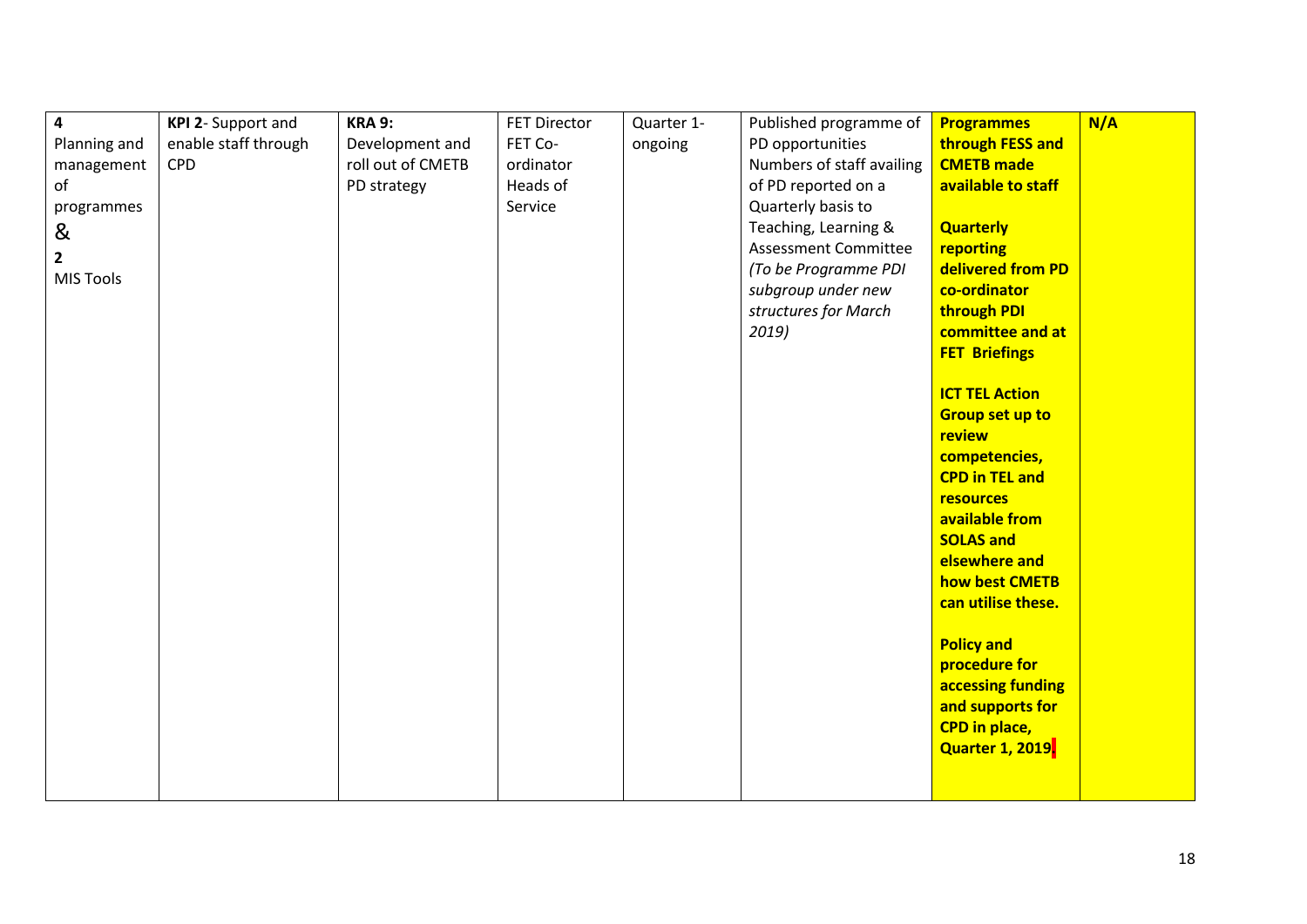|                                                                   | <b>Quality Improvement</b><br><b>Objective/Desired</b><br><b>Outcome</b>                       | <b>Key Result Areas as</b><br><b>identified in ESER</b>                                                                                                            | <b>Responsible</b><br>Person(s)                                                                                                     | <b>Timeline</b>                                             | <b>Measure/Benchmark</b><br>[how will you know it<br>was achieved]                                                                                            | <sup>3</sup> Status/Update                                                                                                                                                         | <b>Revised</b><br><b>Timeline</b>                                                                                                                                                                                       |
|-------------------------------------------------------------------|------------------------------------------------------------------------------------------------|--------------------------------------------------------------------------------------------------------------------------------------------------------------------|-------------------------------------------------------------------------------------------------------------------------------------|-------------------------------------------------------------|---------------------------------------------------------------------------------------------------------------------------------------------------------------|------------------------------------------------------------------------------------------------------------------------------------------------------------------------------------|-------------------------------------------------------------------------------------------------------------------------------------------------------------------------------------------------------------------------|
|                                                                   | <b>Strategic Goal 3-</b><br><b>Quality Provision</b>                                           |                                                                                                                                                                    |                                                                                                                                     |                                                             |                                                                                                                                                               |                                                                                                                                                                                    |                                                                                                                                                                                                                         |
| 3<br>Integrated<br>Policies &<br>Procedures                       | <b>KPI 1</b> - Integration of<br>existing 4 QA<br>Agreements into one<br>overarching agreement | KRA 10: Develop a<br>process for the<br>streamlining of QA<br>agreements                                                                                           | Director of FET<br>Engage outside<br>consultant<br>Director of QA<br>(FET Mgt. and<br><b>Quality Council</b><br>from March<br>2019) | Commence<br>Quarter 2,<br>2018                              | Plan for Integration of<br>QA Agreements into 1<br><b>CMETB Total Quality</b><br>Management<br>Framework                                                      | <b>Process of</b><br>planning agreed<br>February 2019.<br><b>Reconsidered in</b><br>light of feedback<br>from other ETBs<br>who are further<br>along the<br>integration<br>process | To be<br>reviewed in<br>association<br>with QA<br><b>Subgroup</b>                                                                                                                                                       |
| $\overline{\mathbf{3}}$<br>Integrated<br>Policies &<br>Procedures |                                                                                                | <b>KRA 11: Commence</b><br>the integration of<br>policies and<br>procedures on a<br>policy by policy and<br>procedure by<br>procedure basis<br>across all services | <b>FET Director</b><br>External<br>Consultant<br>Director of QA<br>Heads of<br><b>Services</b>                                      | Commence<br>Quarter 2.<br>Complete by<br>Quarter 3,<br>2019 | All new policies and<br>procedures applying to<br>the CMETB Total Quality<br><b>Assurance Framework</b><br>developed and<br>published on a public<br>website. | <b>Procedures *9</b><br>approved at<br><b>CMETB level;</b><br>8 adopted at<br>service level                                                                                        | This is a<br>much larger<br>piece of work<br>than initially<br>anticipated.<br>It is<br>envisaged<br>that all of<br>these policies<br>will be<br>agreed at<br>service level<br>by quarter 2,<br><b>2020 and</b><br>that |

<sup>1</sup>Colour coded to indicate progress. i.e**. Green** complete, Yellow on track, **Orange** delayed or **Red** not started.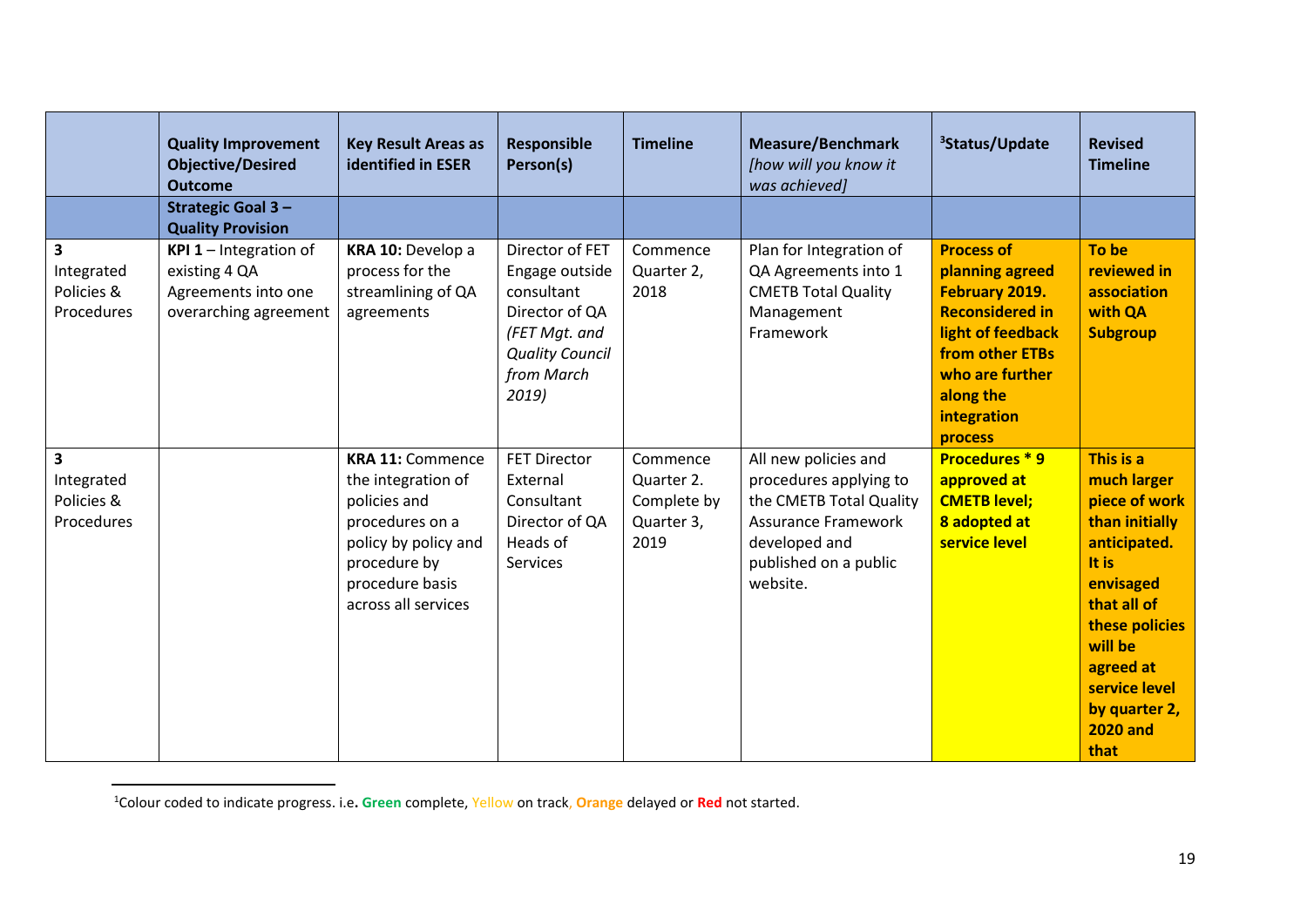|                                                                   |                                                                                                                                                      |                                                                                                                                                    |                                |                                                                                              |                                                                                                               | procedures<br>will be<br><b>introduced</b><br>and adopted<br>incrementally<br>from then on<br>through to<br><b>December</b><br>2020                                     |
|-------------------------------------------------------------------|------------------------------------------------------------------------------------------------------------------------------------------------------|----------------------------------------------------------------------------------------------------------------------------------------------------|--------------------------------|----------------------------------------------------------------------------------------------|---------------------------------------------------------------------------------------------------------------|-------------------------------------------------------------------------------------------------------------------------------------------------------------------------|
| $\overline{\mathbf{3}}$<br>Integrated<br>Policies &<br>Procedures | KRA 12: Review QA<br>procedures and<br>policies with respect<br>to Training Services                                                                 | Training<br>Manager<br>QA Officer                                                                                                                  | Commence<br>Quarter 1,<br>2018 | New agreed CMETB<br><b>Training Services Quality</b><br>Framework and Plan                   | <b>Not yet</b><br>commenced                                                                                   | <b>This work will</b><br>be<br>predicated<br>on the<br>success of<br><b>KRA 11,</b><br><b>Quarter 3,</b><br>2020                                                        |
| $\overline{\mathbf{3}}$<br>Integrated<br>Policies &<br>Procedures | KRA 13: Ensure all<br>non QQI<br>certification<br>delivered in FET<br>Centres is mapped<br>into CMETB Total<br><b>Quality Assurance</b><br>Framework | Heads of<br>Centre<br>QA Officer<br>Director of QA<br>QA, Active<br>Inclusion and<br>Reporting<br>Committee<br>(QA Subgroup<br>from March<br>2019) | Commence<br>Quarter 2,<br>2018 | Identify all non QQI<br><b>Quality Agreements</b><br>Review and agree an<br>integration plan | <b>City and Guilds</b><br>invited to provide<br><b>IQA training</b><br>which will assist<br>with this process | <b>This process</b><br>will be<br>delayed until<br>the<br>substantive<br>part of the<br><b>ETB</b><br>integration<br>work is<br>completed.<br><b>Quarter 4,</b><br>2020 |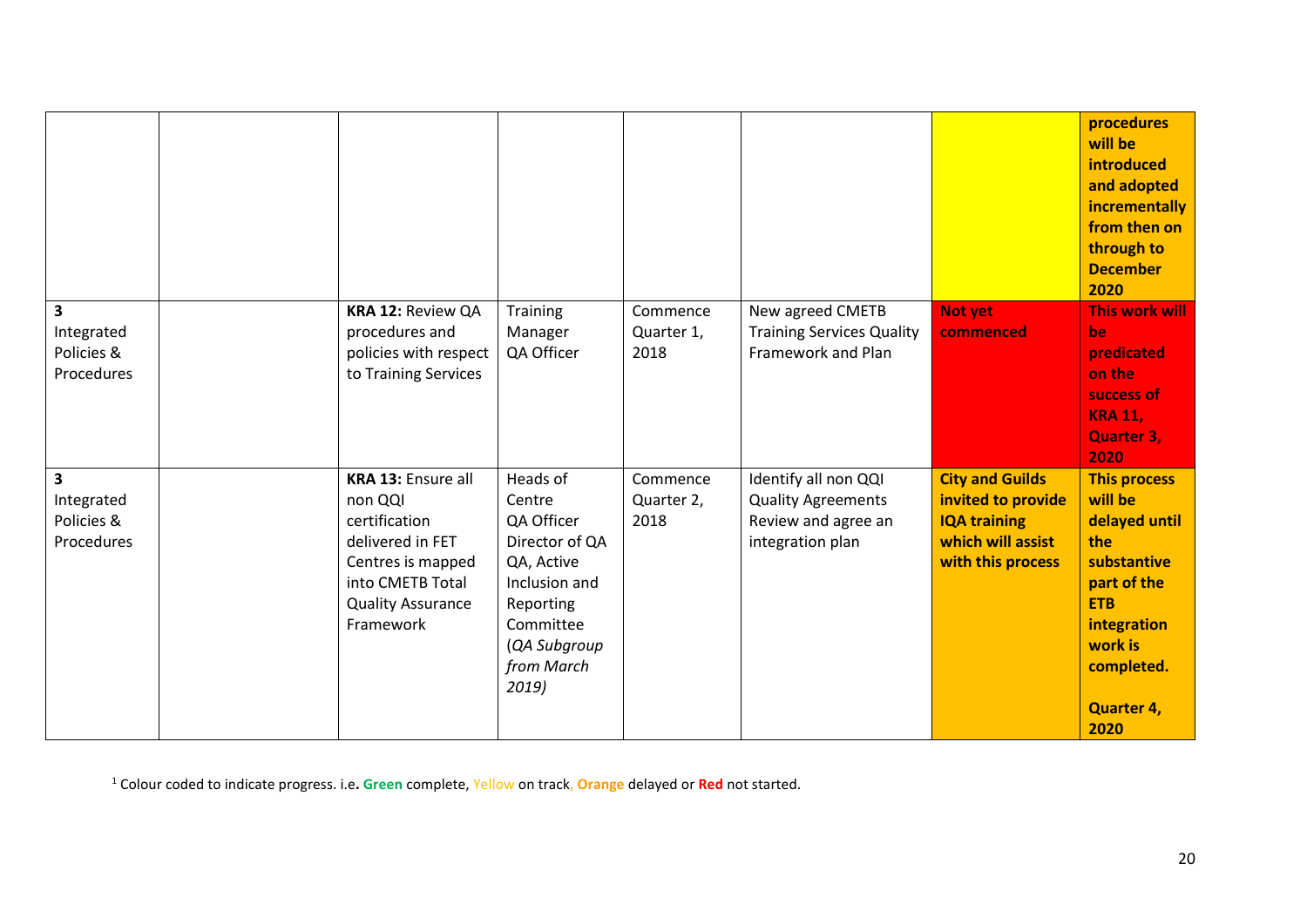|                                                  | <b>Quality Improvement</b><br><b>Objective/Desired</b><br><b>Outcome</b>                                | <b>Key Result Areas as</b><br>identified in ESER                                                                                                                                         | <b>Responsible</b><br>Person(s)                                                                                                                        | <b>Timeline</b>               | <b>Measure/Benchmark</b><br>[how will you know it<br>was achieved]                                             | <sup>4</sup> Status/Update                                                                                                                                                                                                                                   | <b>Revised</b><br><b>Timeline</b> |
|--------------------------------------------------|---------------------------------------------------------------------------------------------------------|------------------------------------------------------------------------------------------------------------------------------------------------------------------------------------------|--------------------------------------------------------------------------------------------------------------------------------------------------------|-------------------------------|----------------------------------------------------------------------------------------------------------------|--------------------------------------------------------------------------------------------------------------------------------------------------------------------------------------------------------------------------------------------------------------|-----------------------------------|
|                                                  | <b>Strategic Goal 3-</b><br><b>Quality Provision</b>                                                    |                                                                                                                                                                                          |                                                                                                                                                        |                               |                                                                                                                |                                                                                                                                                                                                                                                              |                                   |
| 4<br>Planning and<br>management of<br>programmes | KPI 2- Completion of<br>an ESE Report and the<br>development of A<br><b>Quality Improvement</b><br>Plan | KRA 14: Draw out QA<br>specific risks in order<br>to ensure they are<br>considered and<br>integrated into the<br><b>CMETB</b> agreed<br><b>Quality Improvement</b><br>Plan as it evolves | <b>FET Director</b><br>Heads of<br><b>Services</b><br>Director of QA                                                                                   | Quarter 2,<br>2018<br>Ongoing | Identification of QA<br>related risks and their<br>inclusion on CMETB FET<br>risk register                     | <b>Quality assurance</b><br>risk now<br>considered as<br>part of the FET<br><b>Management and</b><br><b>Quality Council</b><br>meetings since<br><b>January 2019</b>                                                                                         | N/A                               |
| 4<br>Planning and<br>management of<br>programmes |                                                                                                         | <b>KRA 15:</b><br>Development and<br>implementation of a<br>TEL Strategy to<br>support Quality<br>Delivery                                                                               | FET Co-<br>ordinator<br>Heads of<br>Services<br>Teaching,<br>Learning &<br>Assessment<br>Committee<br>(To be replaced<br>by Programme<br>PDI subgroup) | Quarter 4,<br>2018<br>Ongoing | <b>CMETB TEL Strategy</b><br>published<br>Implementation plan<br>devised and monitored<br>quarterly thereafter | <b>TEL co-ordinator</b><br>in place and<br>development of<br>2020-24 delivery<br>plan under way;<br><b>TEL delivery as</b><br>part of PD<br>underway in<br><b>Word, Moodle</b><br>etc.<br><b>TEL strategy</b><br>written and to be<br>launched March<br>2020 | N/A                               |

<sup>1</sup> Colour coded to indicate progress. i.e**. Green** complete, Yellow on track, **Orange** delayed or **Red** not started.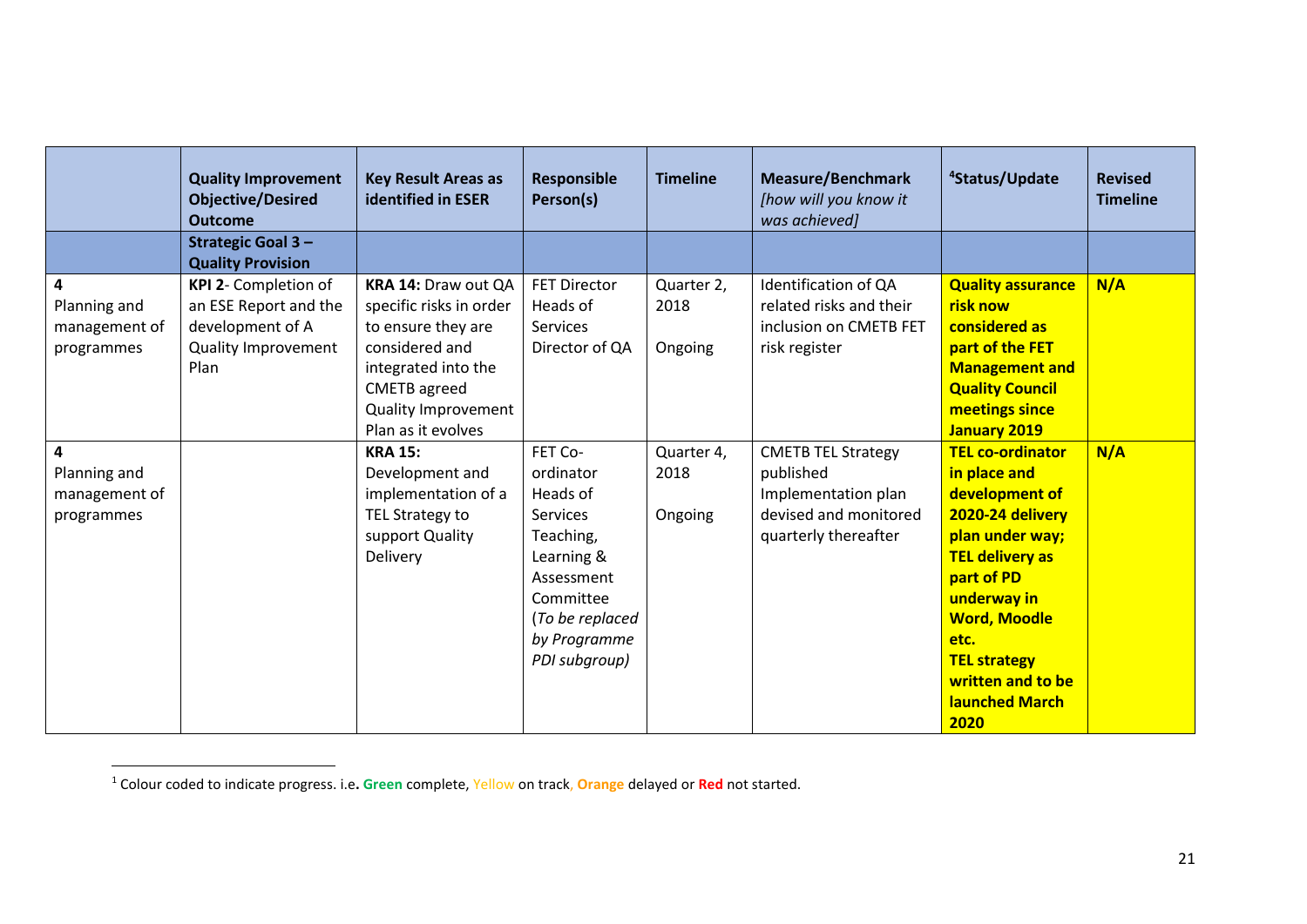|                                                  | <b>Quality Improvement</b><br><b>Objective/Desired</b><br><b>Outcome</b>                                   | <b>Key Result Areas as</b><br>identified in ESER                                                            | Responsible<br>Person(s)                                                  | <b>Timeline</b>    | <b>Measure/Benchmark</b><br>[how will you know it<br>was achieved]                         | <sup>5</sup> Status/Update                                                                                                                                                                                                                                                               | <b>Revised</b><br><b>Timeline</b> |
|--------------------------------------------------|------------------------------------------------------------------------------------------------------------|-------------------------------------------------------------------------------------------------------------|---------------------------------------------------------------------------|--------------------|--------------------------------------------------------------------------------------------|------------------------------------------------------------------------------------------------------------------------------------------------------------------------------------------------------------------------------------------------------------------------------------------|-----------------------------------|
|                                                  | <b>Strategic Goal 4-</b><br><b>Integrated Planning,</b><br><b>Management &amp;</b><br><b>Funding</b>       |                                                                                                             |                                                                           |                    |                                                                                            |                                                                                                                                                                                                                                                                                          |                                   |
| 4<br>Planning and<br>management of<br>programmes | <b>KPI 1</b> - Revise overall<br>FET provision and<br>work towards<br>eliminating<br>duplication & overlap | <b>KRA 16: Quantitative</b><br>metrics to be used to<br>inform Programme<br>Proposal Committee<br>decisions | Director of QA<br>Heads of<br><b>Services</b><br>External<br>Evaluators   | Quarter 1,<br>2018 | <b>Quantitative Metrics on</b><br>programmes being sent<br>to PPC for<br>consideration;    | <b>Sourced and</b><br>implemented a<br>new quantitative<br>tool as used in<br>Lithuania under<br>the auspices of<br><b>SKVC. (Centre for</b><br><b>Quality</b><br><b>Assessment in</b><br><b>Higher Education)</b><br><b>PPC and PAC</b><br>forms revised and<br>updated January<br>2020 | N/A                               |
| 5<br>Consultation and<br>communication<br>&<br>4 |                                                                                                            | <b>KRA 17: Review of</b><br>evidence in support of<br>PPC to include more<br>external subject<br>matter     | Heads of<br><b>Services</b><br>representing<br>those making a<br>proposal | Quarter 2,<br>2018 | Evidence of<br>employer/student<br>engagement in<br>proposals/presented at<br>PPC meetings | <b>Letters of support</b><br>from companies<br>often included in<br><b>PPC submissions;</b>                                                                                                                                                                                              | <b>Quarter 3,</b><br>2020         |

<sup>1</sup> Colour coded to indicate progress. i.e**. Green** complete, Yellow on track, **Orange** delayed or **Red** not started.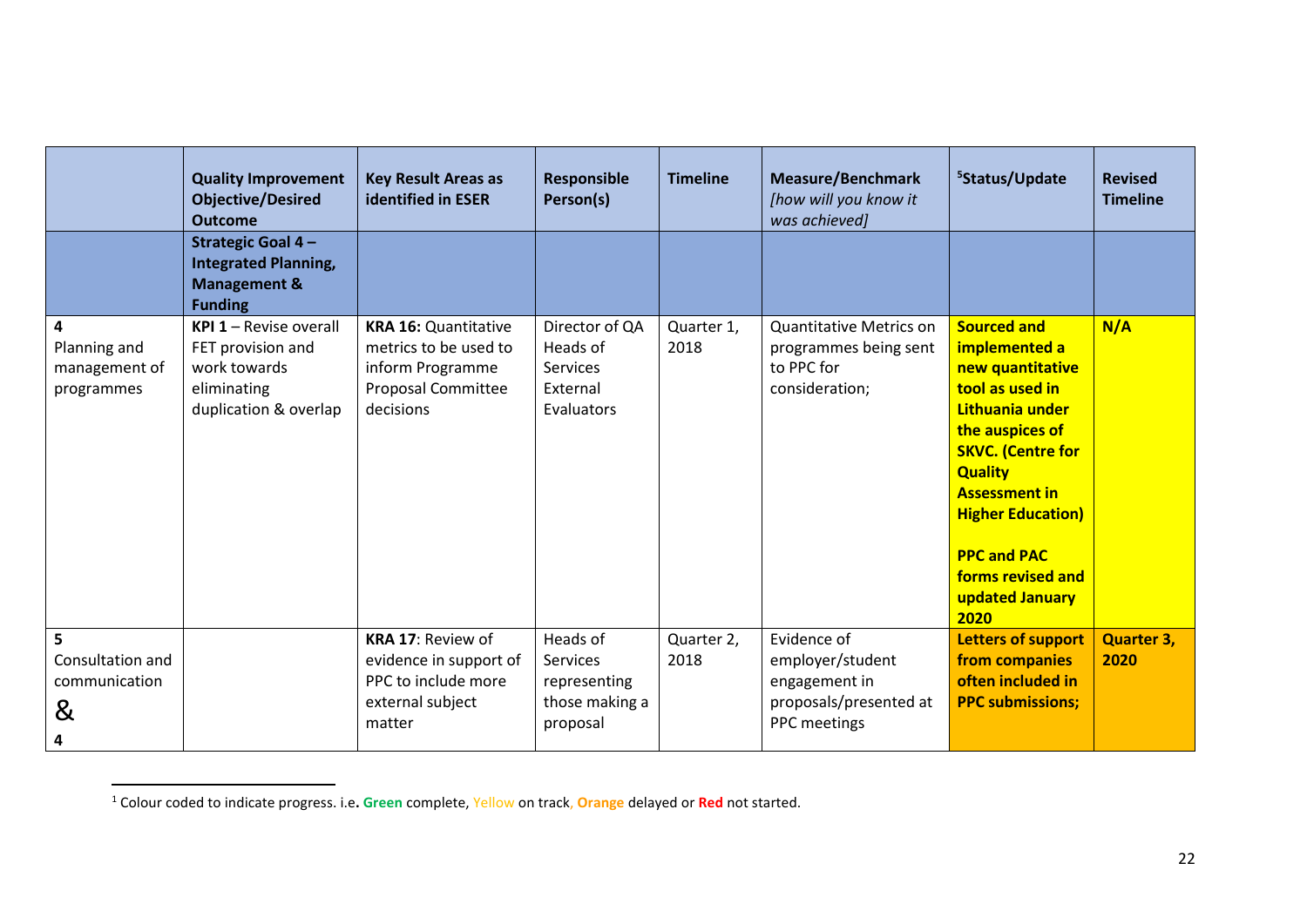| Planning and<br>management of<br>programmes      | experts/employers'<br>endorsements                                                                                                        |                                                                                                |                                   |                                                                                                                                                                        | <b>OSPs required for</b><br><b>Traineeship</b><br>consideration;<br>To be reviewed<br>progressed<br>further                                                                                                                                                                                 |                                                       |
|--------------------------------------------------|-------------------------------------------------------------------------------------------------------------------------------------------|------------------------------------------------------------------------------------------------|-----------------------------------|------------------------------------------------------------------------------------------------------------------------------------------------------------------------|---------------------------------------------------------------------------------------------------------------------------------------------------------------------------------------------------------------------------------------------------------------------------------------------|-------------------------------------------------------|
| 4<br>Planning and<br>management of<br>programmes | <b>KRA 18: Consolidation</b><br>of findings from RAP<br>meetings for review<br>centrally                                                  | QA Officer<br>Heads of<br>Service<br>(QA Subgroup<br>FET Mgt. &<br>Quality<br>Council)         | Quarter 2,<br>2018 and<br>ongoing | <b>CMETB common RAP</b><br>template to be<br>developed and used<br>across all services.                                                                                | <b>RAP reports at</b><br><b>QA Subgroup and</b><br>submitted for<br>ratification at<br><b>CMETB FET</b><br><b>Management &amp;</b><br><b>Quality Council</b><br><b>Meetings since</b><br><b>June 2019</b>                                                                                   | <b>April 2019</b><br>- revised to<br><b>June 2019</b> |
| 4<br>Planning and<br>management of<br>programmes | <b>KRA 19: Continued</b><br>consolidation of<br>findings from EA<br>reports and the<br>development of a<br>process of shared<br>learnings | QA Officer<br>Heads of<br><b>Services</b><br>(QA Subgroup<br>FET Mgt. &<br>Quality<br>Council) | Quarter 1,<br>2018                | Consolidated finding to<br>be shared at QA Active<br>Inclusion and Reporting<br>Committee meetings on<br>a Quarterly basis<br>(From January 2019 to<br>be QA subgroup) | <b>This was delayed</b><br>but was<br>presented in Oct<br>2019 as part of<br>the QA Subgroup.<br>It was agreed at<br>subgroup and<br><b>Quality Council</b><br><b>Level and forms</b><br>part of CMETB<br><b>Terms of</b><br><b>Reference for</b><br><b>Governance</b><br><b>structures</b> | <b>Annually</b>                                       |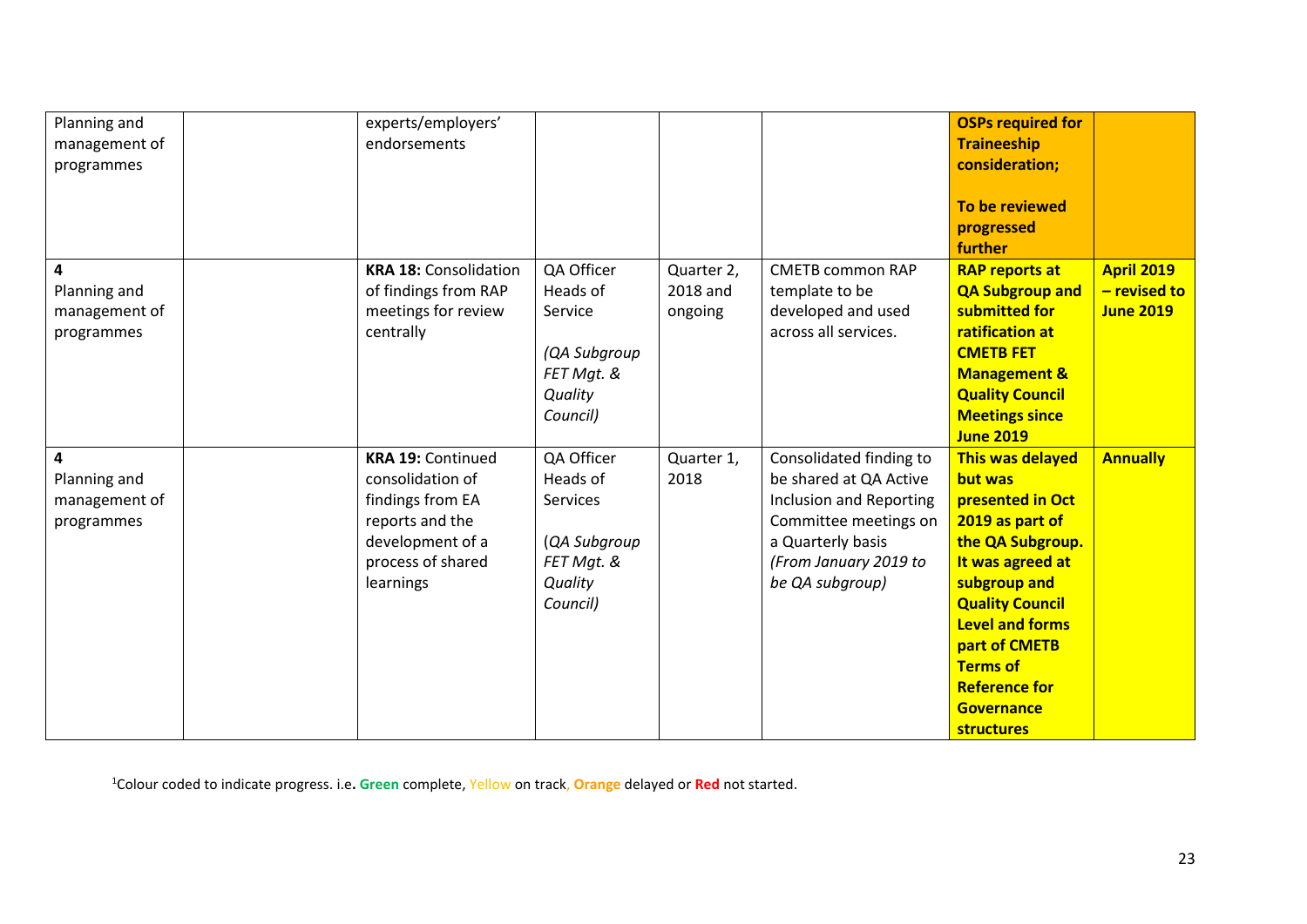|                                                  | <b>Quality Improvement</b><br><b>Objective/Desired</b><br><b>Outcome</b>                             | <b>Key Result Areas</b><br>as identified in<br><b>ESER</b>                                                | <b>Responsible</b><br>Person(s)   | <b>Timeline</b>    | <b>Measure/Benchmark</b><br>[how will you know it<br>was achieved]                         | <sup>6</sup> Status/Update                                                                                                                                                                                                                                                                                                                                                         | <b>Revised</b><br><b>Timeline</b>                         |
|--------------------------------------------------|------------------------------------------------------------------------------------------------------|-----------------------------------------------------------------------------------------------------------|-----------------------------------|--------------------|--------------------------------------------------------------------------------------------|------------------------------------------------------------------------------------------------------------------------------------------------------------------------------------------------------------------------------------------------------------------------------------------------------------------------------------------------------------------------------------|-----------------------------------------------------------|
|                                                  | <b>Strategic Goal 4-</b><br><b>Integrated Planning,</b><br><b>Management &amp;</b><br><b>Funding</b> |                                                                                                           |                                   |                    |                                                                                            |                                                                                                                                                                                                                                                                                                                                                                                    |                                                           |
| 4<br>Planning and<br>management of<br>programmes |                                                                                                      | <b>KRA 20: Conduct a</b><br>review of EA<br>panels in<br>conjunction with<br>integrated ETBI<br>processes | QA Officer<br>Heads of<br>Service | Quarter 3,<br>2018 | Updated panel by<br>subject<br>Supplemented with<br>additional expertise as<br>appropriate | 1.Feedback<br>provided to ETBI<br>2. CMETB QA<br>representation on<br>national panel.<br><b>3.Briefings</b><br>completed<br><b>Training</b><br>scheduled and<br>completed with<br><b>FESS</b><br>4. Staff trained as<br><b>EAs</b><br>5. Staff trained as<br>super users for<br><b>National Database</b><br><b>Management</b><br><b>EA employment</b><br>process agreed<br>with HR | <b>January 2020</b><br>waiting for<br>panel to go<br>live |

<sup>1</sup> This could be colour coded to indicate progress. i.e**. Green** complete,Yellow on track, **Orange** delayed or **Red** not started.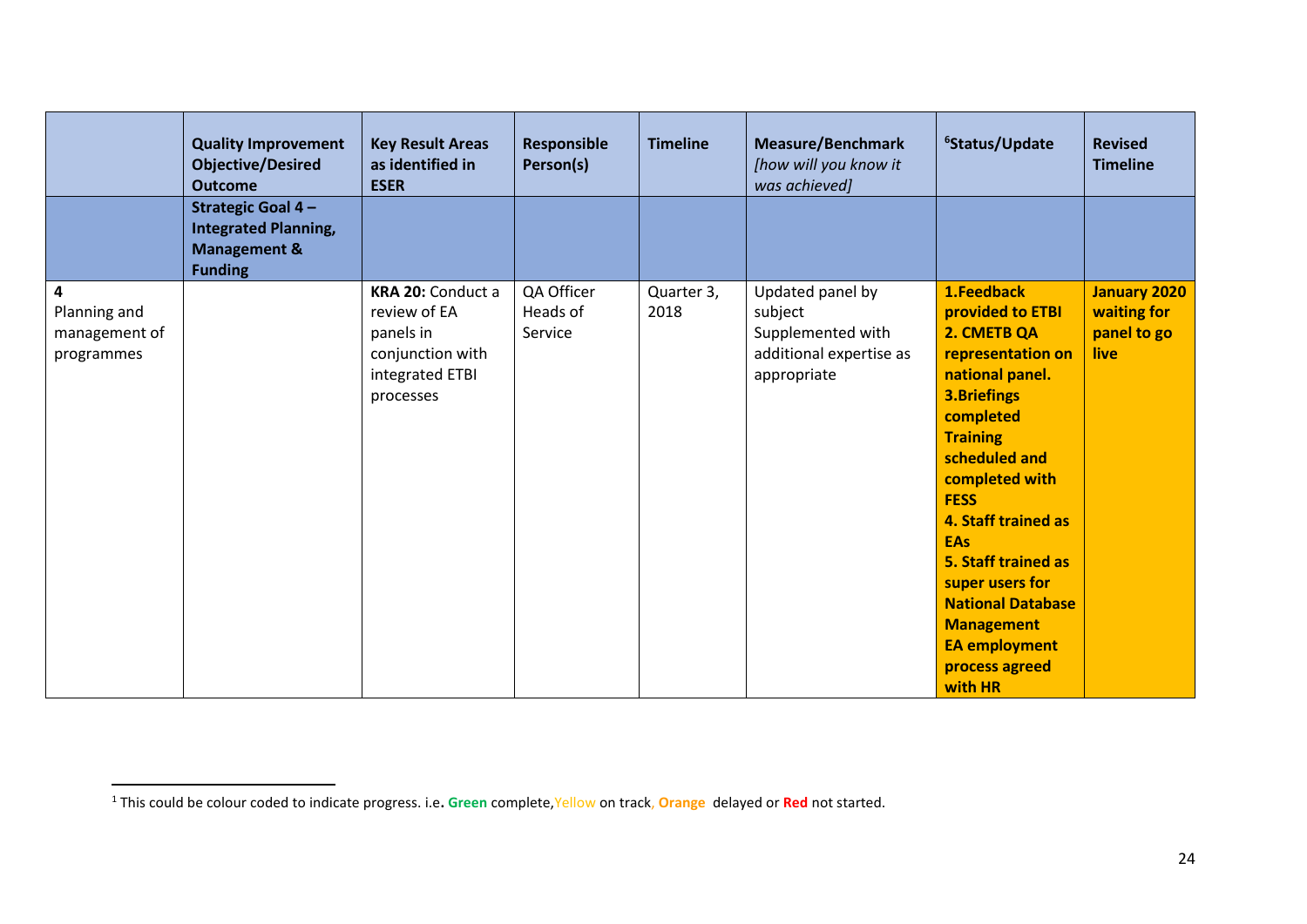| 4<br>Planning and<br>management of<br>programmes | <b>KRA 21: Continue</b><br>to develop the<br>process and<br>grounds for appeal<br>across CMETB                                                                             | Directors of<br>Services<br>Director of QA<br><b>TSO</b><br><b>ETBI</b> working<br>group                               | Quarter 3<br>2018  | Review Grounds of<br>Appeal in conjunction<br>with ETBI published<br>guideline and work to<br>implement in new<br>academic year.                                                     | <b>Process in place</b><br>and working well.                                                                                                                                                                                                                                                                                                                                                                                                                                                     | N/A                                                   |
|--------------------------------------------------|----------------------------------------------------------------------------------------------------------------------------------------------------------------------------|------------------------------------------------------------------------------------------------------------------------|--------------------|--------------------------------------------------------------------------------------------------------------------------------------------------------------------------------------|--------------------------------------------------------------------------------------------------------------------------------------------------------------------------------------------------------------------------------------------------------------------------------------------------------------------------------------------------------------------------------------------------------------------------------------------------------------------------------------------------|-------------------------------------------------------|
| 4<br>Planning and<br>management of<br>programmes | <b>KRA 22: Review</b><br>the key elements<br>informing the<br>learner experience.<br>Identify three<br>priorities and<br>devise an<br>integrated CMETB<br>approach to same | <b>FET Director</b><br>Teaching,<br>Learning and<br>Assessment<br>working group<br>(QA Subgroup<br>from March<br>2019) | Quarter 1,<br>2019 | Top three priorities to<br>be identified via survey<br>monkey;<br>Integrated approach to<br>responding to top three<br>priorities published and<br>associated action plan<br>agreed. | <b>CMETB had 59</b><br><b>learners</b><br>contribute to<br><b>National Further</b><br><b>Education and</b><br><b>Learner Forum</b><br>(NFLF) on 25 <sup>th</sup><br><b>March. This detail</b><br>will assist with<br>identifying<br>priorities.<br><b>CMETB has won</b><br>the SOLAS tender<br>to develop<br><b>Good Practice</b><br><b>Guidelines for</b><br><b>Initial</b><br><b>Assessment of</b><br><b>English</b><br><b>Language</b><br><b>Competency</b><br>for Migrant<br><b>Learners</b> | <b>Quarter 3</b><br>2019<br><b>Quarter 4,</b><br>2019 |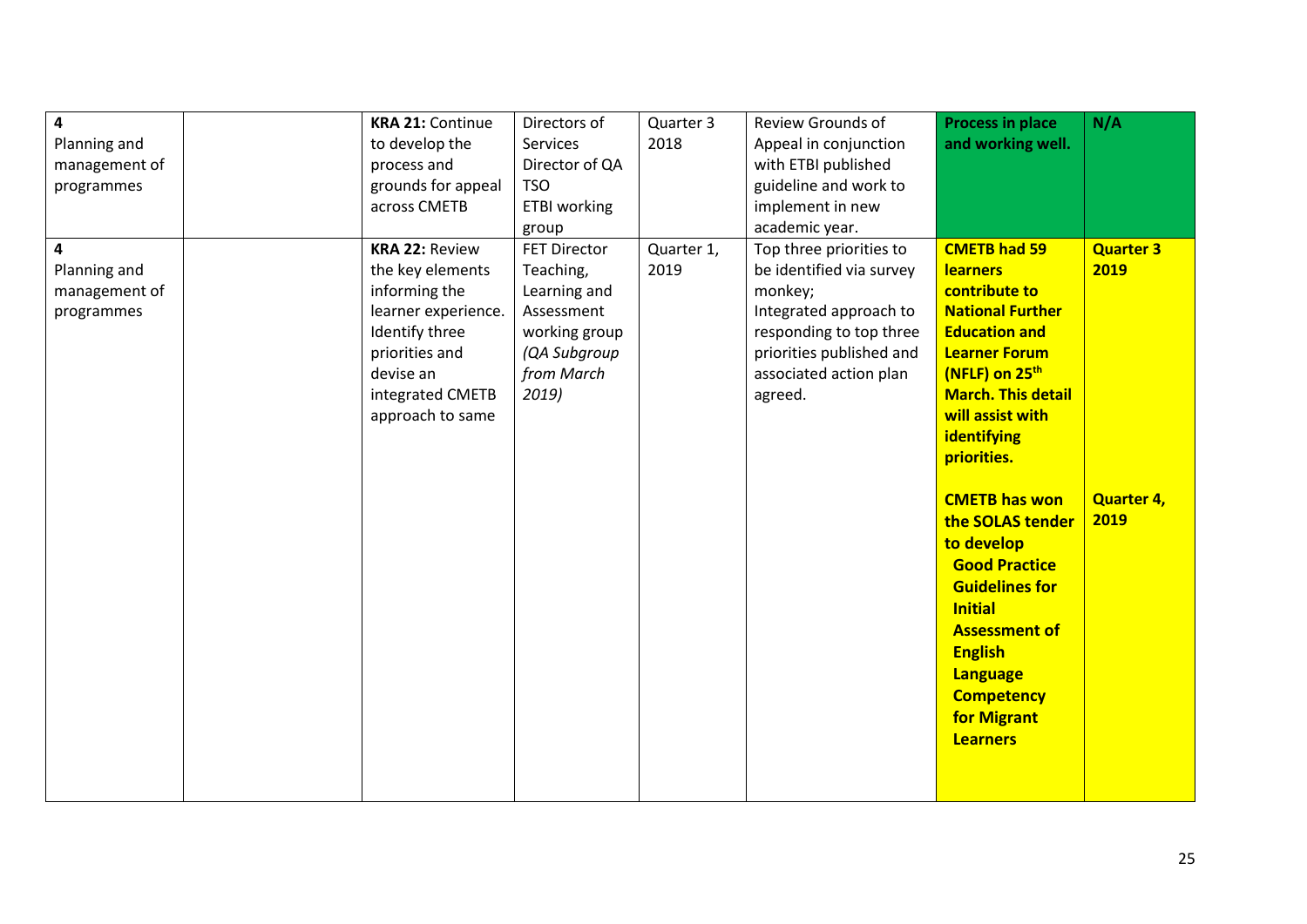|  |  |  |  |  |  | <b>Survey of</b><br><b>Learner</b><br>experience<br>with a view to<br>developing a<br><b>FET wide</b><br>forum and<br><b>Learner</b><br><b>Advisory</b><br><b>Network</b> | To form part<br>of the<br><b>Evaluation</b><br><b>process</b><br><b>March 2020</b> |
|--|--|--|--|--|--|---------------------------------------------------------------------------------------------------------------------------------------------------------------------------|------------------------------------------------------------------------------------|
|--|--|--|--|--|--|---------------------------------------------------------------------------------------------------------------------------------------------------------------------------|------------------------------------------------------------------------------------|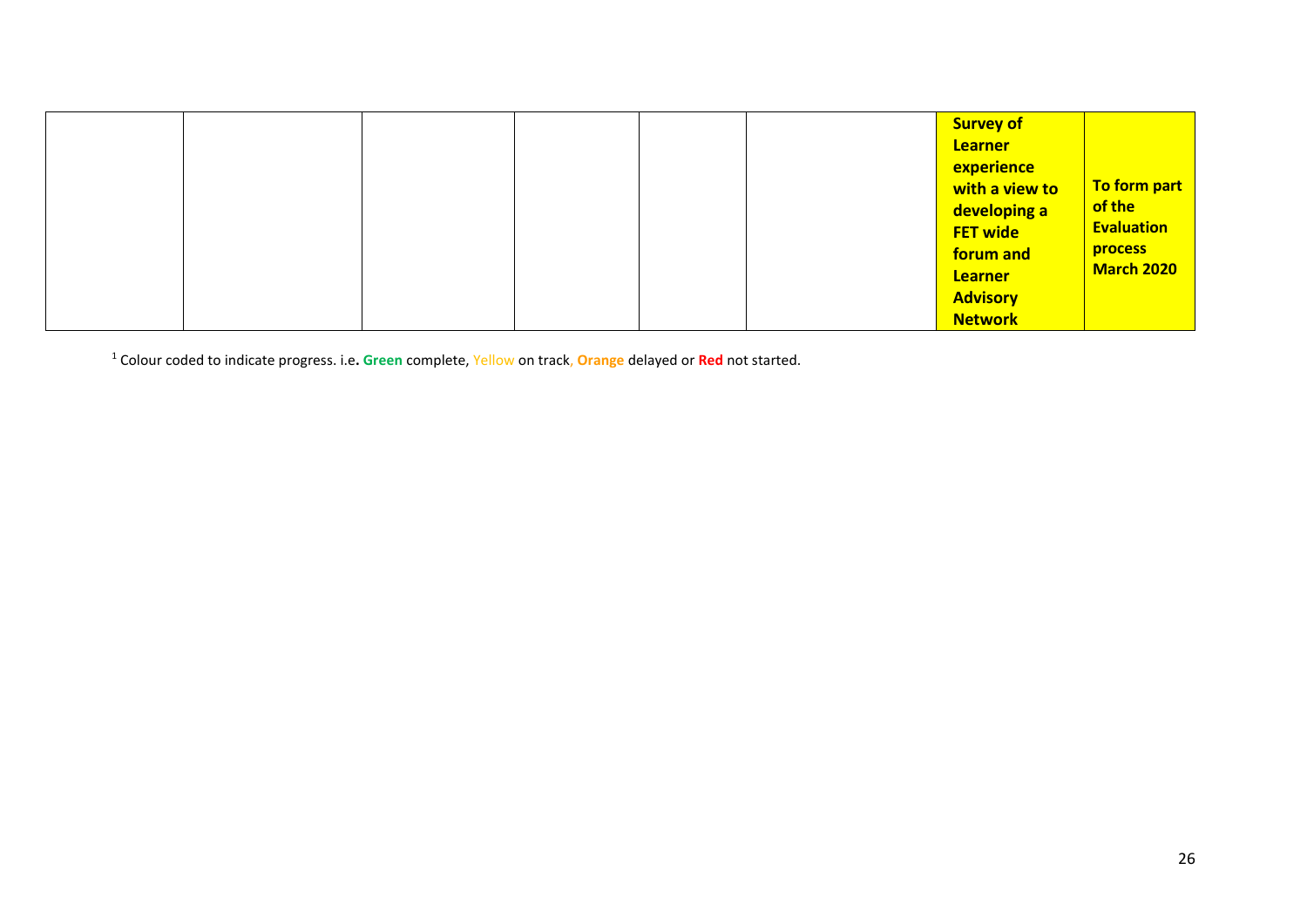|                                                                     | <b>Quality Improvement</b><br><b>Objective/Desired</b><br><b>Outcome</b>                             | <b>Key Result Areas as</b><br><b>identified in ESER</b>                                                                  | <b>Responsible</b><br>Person(s)                                                        | <b>Timeline</b>                                    | <b>Measure/Benchmark</b><br>[how will you know it<br>was achieved]                        | <sup>7</sup> Status/Update                                                                                                                                                                                                                                                                                      | <b>Revised</b><br><b>Timetable</b> |
|---------------------------------------------------------------------|------------------------------------------------------------------------------------------------------|--------------------------------------------------------------------------------------------------------------------------|----------------------------------------------------------------------------------------|----------------------------------------------------|-------------------------------------------------------------------------------------------|-----------------------------------------------------------------------------------------------------------------------------------------------------------------------------------------------------------------------------------------------------------------------------------------------------------------|------------------------------------|
|                                                                     | <b>Strategic Goal 4-</b><br><b>Integrated Planning,</b><br><b>Management &amp;</b><br><b>Funding</b> |                                                                                                                          |                                                                                        |                                                    |                                                                                           |                                                                                                                                                                                                                                                                                                                 |                                    |
| $\overline{\mathbf{3}}$<br>Integrated                               | KPI 2- Manage data<br>infrastructure to                                                              | <b>KRA 23: Conduct a</b><br>review of how                                                                                | <b>FET Director</b><br>PDI working                                                     | Formation of<br>sub-Group                          | Identify key members of<br>staff with systems                                             | <b>PLSS advisory</b><br><b>board formed</b>                                                                                                                                                                                                                                                                     |                                    |
| Policies &<br>Procedures<br>&<br>$\overline{2}$<br><b>MIS Tools</b> | support programme<br>provision, delivery,<br>certification and<br>communication                      | existing data<br>sources may be<br>effectively analysed<br>to inform planning,<br>monitoring, policy<br>development etc. | group formerly<br>the Teaching,<br>Learning &<br>Assessment<br><b>Working</b><br>Group | Quarter 2 and<br>implementation<br>plan Quarter 4. | knowledge;<br>FET planning group to<br>devise terms of<br>reference for this<br>subgroup. | and operating<br>effectively.<br><b>Data from PLSS is</b><br>interrogated and<br><b>reviewed at PDI</b><br>meetings since<br>13 <sup>th</sup> May 2019<br>and used to<br>inform the FET<br><b>Management &amp;</b><br><b>Strategic</b><br>processes<br><b>Integration of</b><br>other systems to<br>be reviewed |                                    |

<sup>1</sup> Colour coded to indicate progress. i.e**. Green** complete, Yellow on track, **Orange** delayed or **Red** not started.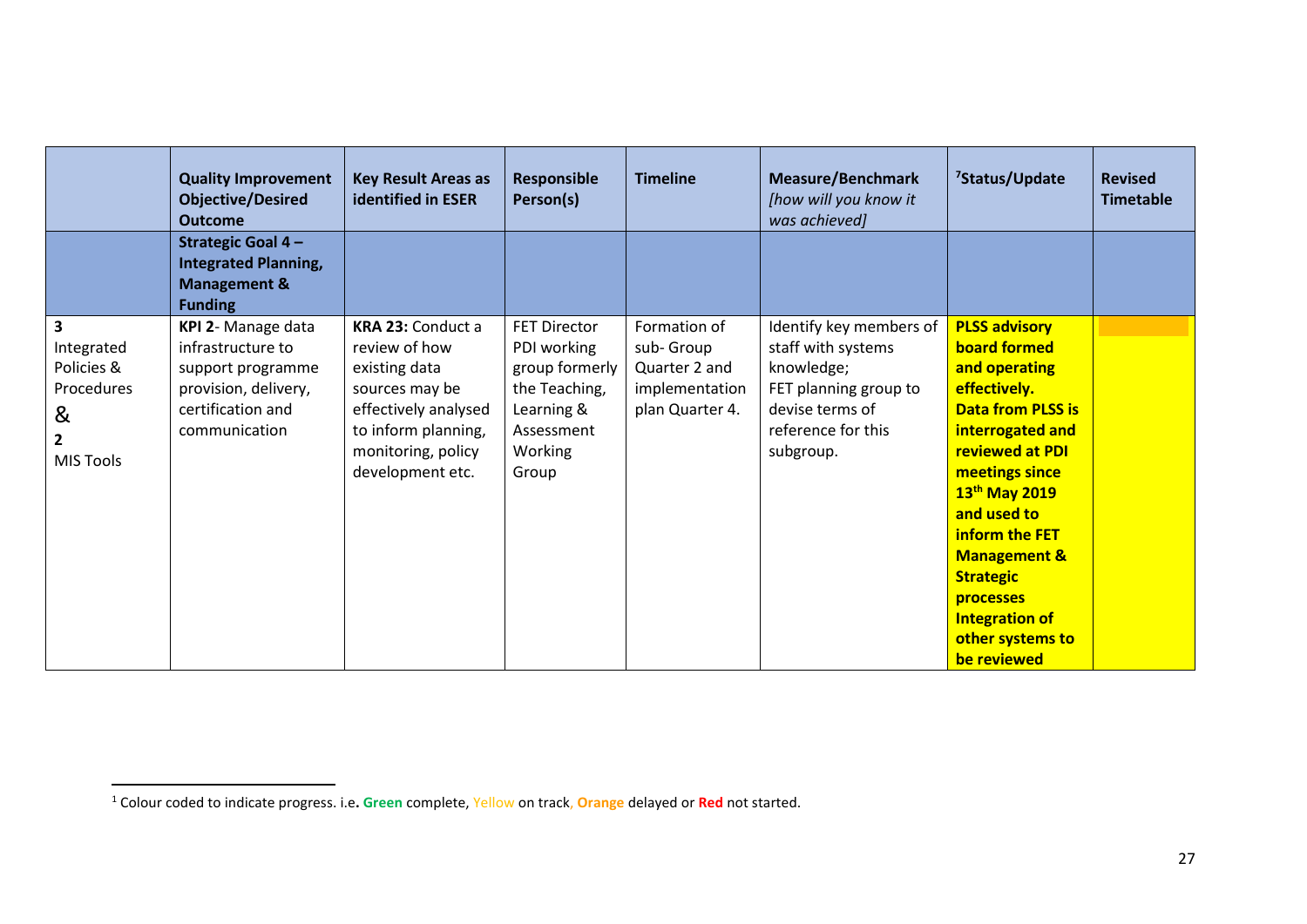| $\overline{\mathbf{3}}$ | KRA 24: Upload            | <b>CMETB Board</b>  | Ongoing from    | Policies available and  | <b>Existing</b>          | <b>Ongoing</b> |
|-------------------------|---------------------------|---------------------|-----------------|-------------------------|--------------------------|----------------|
| Integrated              | common CMETB              | <b>CE</b>           | Quarter 2, 2018 | published on CMETB      | procedures               |                |
| Policies &              | policies and              | <b>FET Director</b> |                 | website                 | published                |                |
| Procedures              | documentation as          | Heads of            |                 |                         |                          |                |
| &                       | they are developed        | Services            |                 |                         | <b>New policies to</b>   |                |
| $\overline{2}$          |                           |                     |                 |                         | be uploaded              |                |
| <b>MIS Tools</b>        |                           |                     |                 |                         | when agreed by           |                |
|                         |                           |                     |                 |                         | all centres              |                |
|                         |                           |                     |                 |                         | <b>New website</b>       |                |
|                         |                           |                     |                 |                         | under review             |                |
| 3                       | <b>KRA 25: Review and</b> | <b>FET Director</b> | Ongoing         | Adoption of procedures  | <b>ETBI Procedures</b>   | <b>Ongoing</b> |
| Integrated              | establish new             | Heads of            | Quarter 3, 2018 | devised by ETBI once    | adopted at               |                |
| Policies &              | procedures and            | <b>Services</b>     |                 | published and revised   | <b>CMETB level;</b>      |                |
| Procedures              | guidelines regarding      | <b>ETBI</b>         |                 | annually and version    |                          |                |
|                         | the retention and         |                     |                 | controlled in line with | <b>Retention of Data</b> |                |
|                         | storage of learner        |                     |                 | same                    | <b>from Applications</b> |                |
|                         | records in line with      |                     |                 |                         | policies updated         |                |
|                         | national policy and       |                     |                 |                         | by Fiona Nugent          |                |
|                         | funding                   |                     |                 |                         | <b>Ongoing issues</b>    |                |
|                         | requirements              |                     |                 |                         | with GDPR                |                |
|                         |                           |                     |                 |                         | requirements.            |                |
|                         |                           |                     |                 |                         | <b>ETBI working</b>      |                |
|                         |                           |                     |                 |                         | group established        |                |
|                         |                           |                     |                 |                         | to provide               |                |
|                         |                           |                     |                 |                         | clarification on         |                |
|                         |                           |                     |                 |                         | areas of                 |                |
|                         |                           |                     |                 |                         | ambiguity                |                |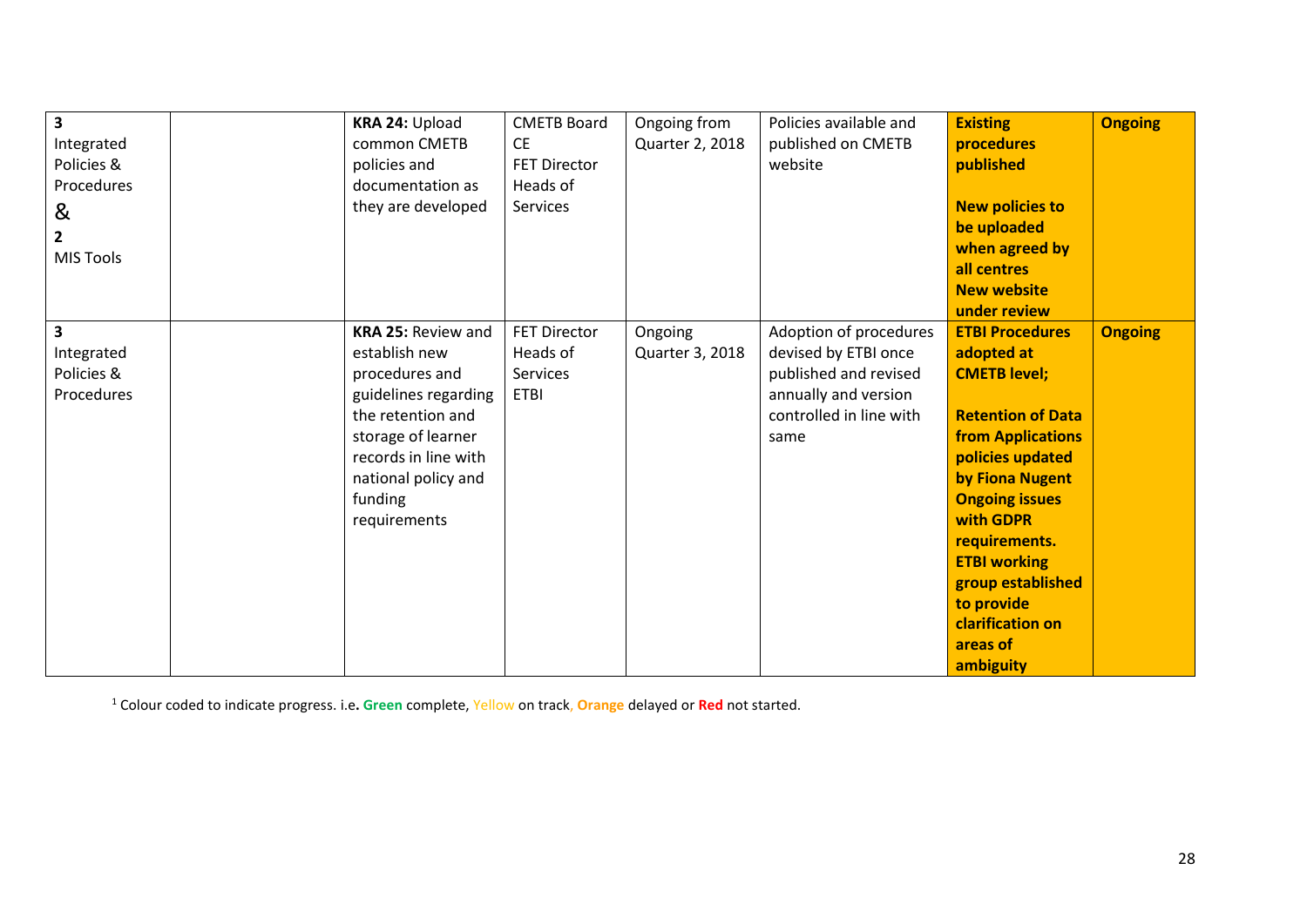|                                                          | <b>Quality Improvement</b><br><b>Objective/Desired</b><br><b>Outcome</b>                                         | <b>Key Result Areas as</b><br><b>identified in ESER</b>                                                                                                          | <b>Responsible</b><br>Person(s)                                                                                                             | <b>Timeline</b>                            | <b>Measure/Benchmark</b><br>[how will you know it<br>was achieved]                                                   | <sup>8</sup> Status/Update                                                                                                                                                                                     | <b>Revised</b><br><b>Timetable</b> |
|----------------------------------------------------------|------------------------------------------------------------------------------------------------------------------|------------------------------------------------------------------------------------------------------------------------------------------------------------------|---------------------------------------------------------------------------------------------------------------------------------------------|--------------------------------------------|----------------------------------------------------------------------------------------------------------------------|----------------------------------------------------------------------------------------------------------------------------------------------------------------------------------------------------------------|------------------------------------|
|                                                          | <b>Strategic Goal 5-</b><br><b>Standing of FET</b>                                                               |                                                                                                                                                                  |                                                                                                                                             |                                            |                                                                                                                      |                                                                                                                                                                                                                |                                    |
| $\mathbf{1}$<br>Governance<br>$\mathbf{1}$<br>Governance | KPI 1-Assist with the<br>integration of quality<br>and governance<br>processes across all<br>FET service centres | KRA 26: Conduct a<br>robust review of<br>existing FET<br>Governance<br>structures and<br>augment as<br>appropriate<br><b>KRA 27: Where</b><br>changes are made - | <b>CE</b><br><b>FET Director</b><br><b>External Consultant</b><br><b>Heads of Services</b><br>Director of FET<br><b>External Consultant</b> | December<br>2018<br>Plus one<br>month from | Completed report with<br>recommendations<br>adopted as relevant.<br>Terms of Reference in<br>line with Best practice | <b>Review</b><br>conducted with<br><b>Trish O Brien</b><br><b>Suggest</b><br>framework<br>presented to SMT<br>meeting<br><b>Draft TORs</b><br>developed and                                                    | N/A<br>N/A                         |
|                                                          |                                                                                                                  | update Terms of<br>Reference<br>accordingly                                                                                                                      | <b>Heads of Services</b>                                                                                                                    | adoption of<br>new<br>structures           | published for each<br>committee. Working<br>group or entity within<br><b>CMETB</b>                                   | being<br>implemented.<br><b>Currently Under</b><br>quarterly review<br>at associated<br>meetings                                                                                                               |                                    |
| $\mathbf{1}$<br>Governance                               |                                                                                                                  | KRA 28: Identify<br>clear lines of<br>governance<br>responsibility<br>across all FET<br>services                                                                 | <b>CE</b><br><b>FET Director</b><br><b>External Consultant</b>                                                                              | Quarter 1,<br>2019                         | Briefing delivered to all<br>relevant staff on<br>Governance and<br>associated<br>responsibility                     | <b>Briefing delivered</b><br>to 4 working<br>groups associated<br>with subgroups<br><b>General briefing</b><br>delivered to FET<br><b>Briefing October</b><br>2018<br><b>Briefing at FET</b><br>Meet May 2019; | N/A                                |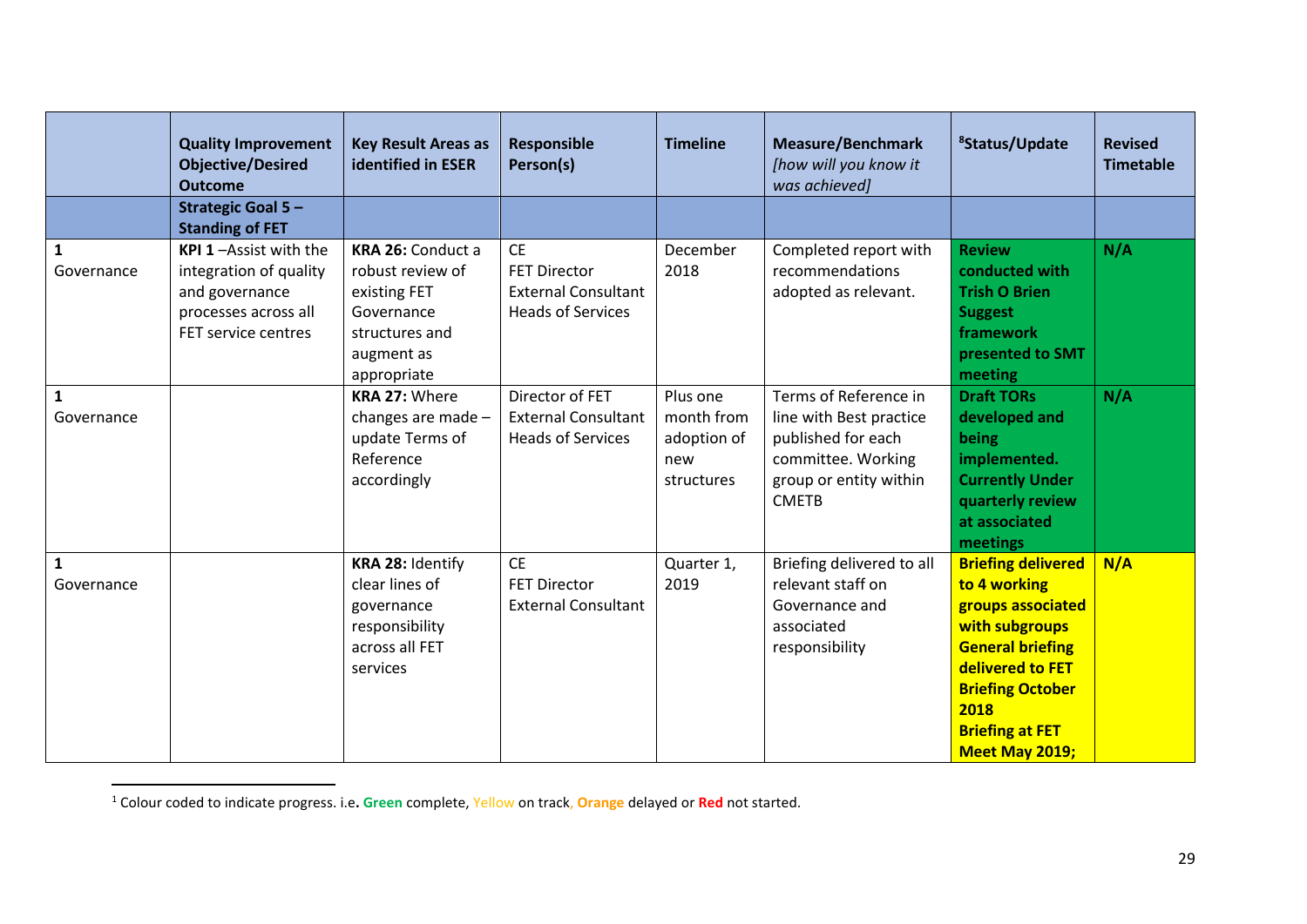|                 |                                                                                                                                                             |                                                                                   |                    |                                                                                                 | <b>Briefing at Oct</b><br><b>FET</b><br><b>Briefings to LTI;</b><br><b>Briefing to Adult</b><br>Ed tutors as part<br>of PD<br><b>Further briefings</b><br>will be used to<br>cascade the<br>message across<br>all services using<br>media such as<br><b>Staff Induction</b><br>training. | <b>Quarter 2,</b><br>2019<br><b>Ongoing</b> |
|-----------------|-------------------------------------------------------------------------------------------------------------------------------------------------------------|-----------------------------------------------------------------------------------|--------------------|-------------------------------------------------------------------------------------------------|------------------------------------------------------------------------------------------------------------------------------------------------------------------------------------------------------------------------------------------------------------------------------------------|---------------------------------------------|
| 1<br>Governance | KRA 29: Conduct a<br>review of<br>membership of<br>working groups and<br>committees to<br>ensure appropriate<br>separation of roles<br>and responsibilities | <b>CE</b><br>FET Director in<br>consultation with<br>Centre<br>Managers/Directors | Quarter 1,<br>2019 | Membership reviewed<br>and amended as<br>required in line with<br>recommended best<br>practice. | <b>Completed and</b><br>now operational<br>for the FET Mgt.<br>& QA Council, QA<br>Subgroup and the<br><b>Programme PDI</b><br>Subgroup                                                                                                                                                  | N/A                                         |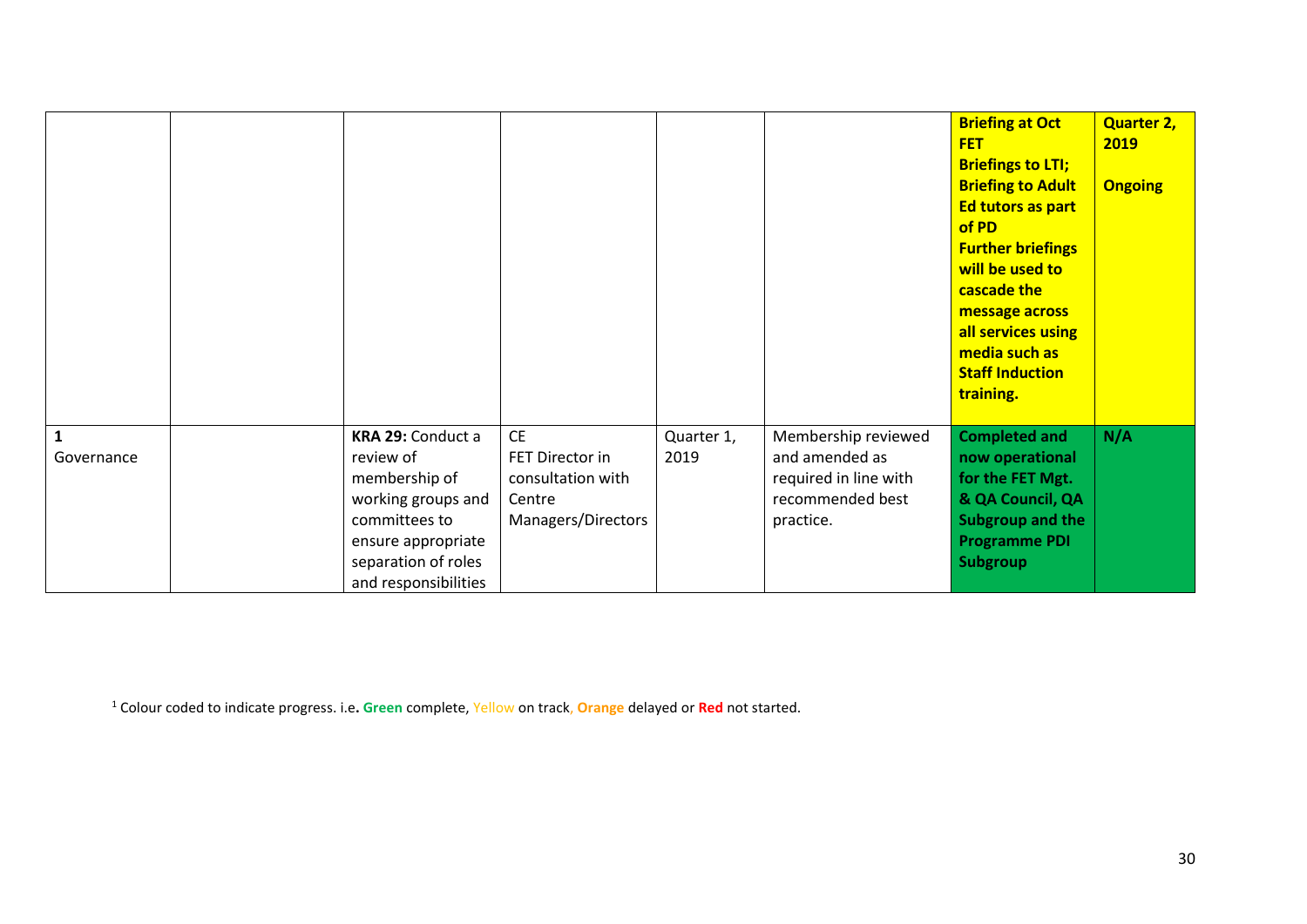|                           | <b>Quality Improvement</b><br><b>Objective/Desired</b><br><b>Outcome</b> | <b>Key Result Areas</b><br>as identified in<br><b>ESER</b>                                                    | <b>Responsible</b><br>Person(s)                            | <b>Timeline</b>    | <b>Measure/Benchmark</b><br>[how will you know it<br>was achieved] | <sup>9</sup> Status/Update                                                                                                                                                                                                                                                                                                       |                                     |
|---------------------------|--------------------------------------------------------------------------|---------------------------------------------------------------------------------------------------------------|------------------------------------------------------------|--------------------|--------------------------------------------------------------------|----------------------------------------------------------------------------------------------------------------------------------------------------------------------------------------------------------------------------------------------------------------------------------------------------------------------------------|-------------------------------------|
|                           | <b>Strategic Goal 5-</b><br><b>Standing of FET</b>                       |                                                                                                               |                                                            |                    |                                                                    |                                                                                                                                                                                                                                                                                                                                  |                                     |
| $\mathbf 1$<br>Governance |                                                                          | KRA 30: Develop<br>integrated<br>procedures for ETB<br>level oversight,<br>including non QQI<br>certification | <b>CE</b><br>Director of FET<br><b>External Consultant</b> | Quarter 2,<br>2019 | Set of procedures,<br>developed, agreed and<br>adopted.            | Internal audit<br>working group<br>established and<br>processes<br>commenced<br>Programmatic<br>audit/review<br>under way of QQI<br>programmes and<br>being internally<br>audited against<br><b>PLSS</b><br><b>City &amp; Guilds</b><br>programmes<br>tracked annually,<br>and cross checked<br>before programme<br>commencement | This is a<br>continuous<br>process. |

<sup>1</sup>Colour coded to indicate progress. i.e**. Green** complete, Yellow on track, **Orange** delayed or **Red** not started.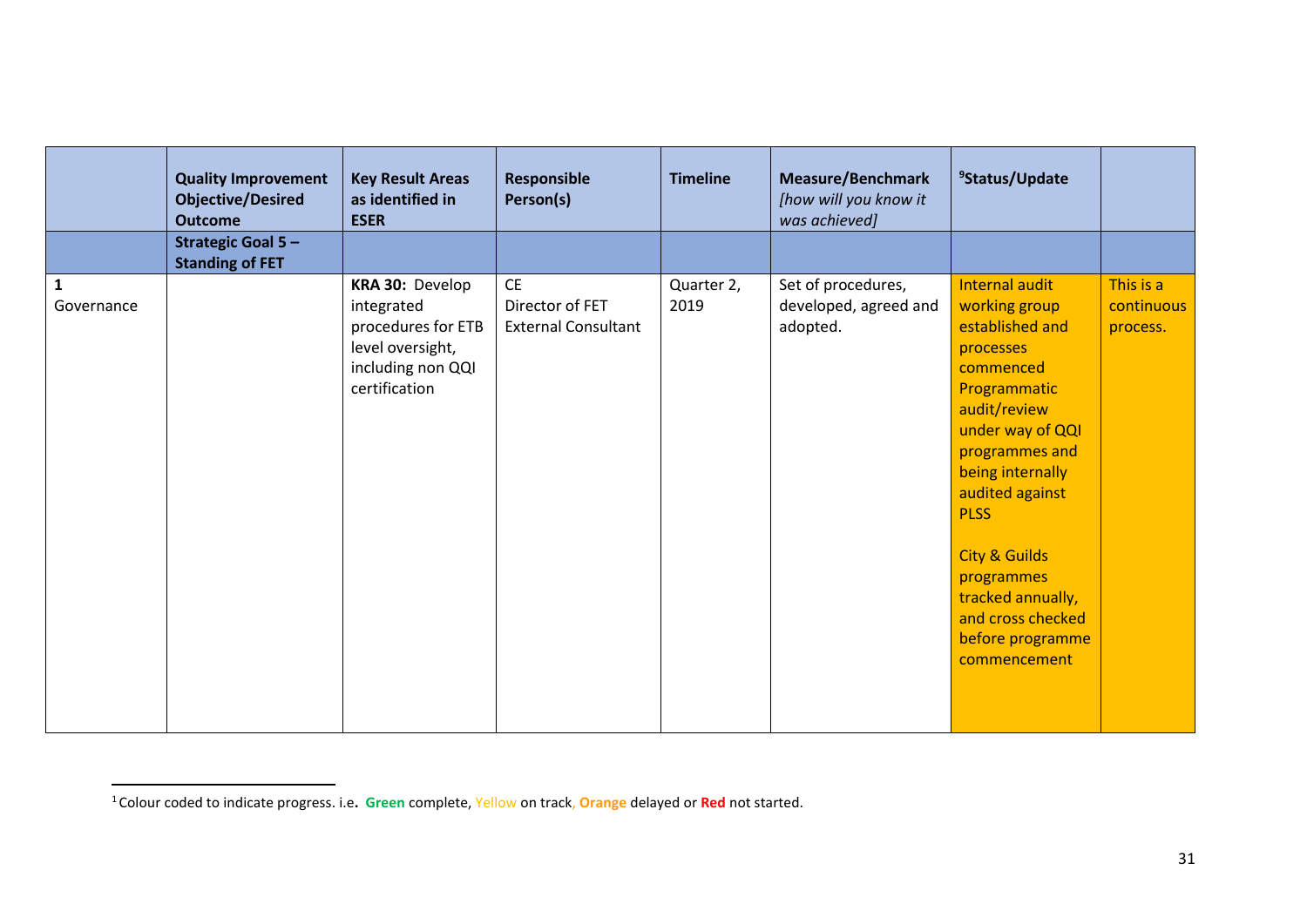<span id="page-31-0"></span>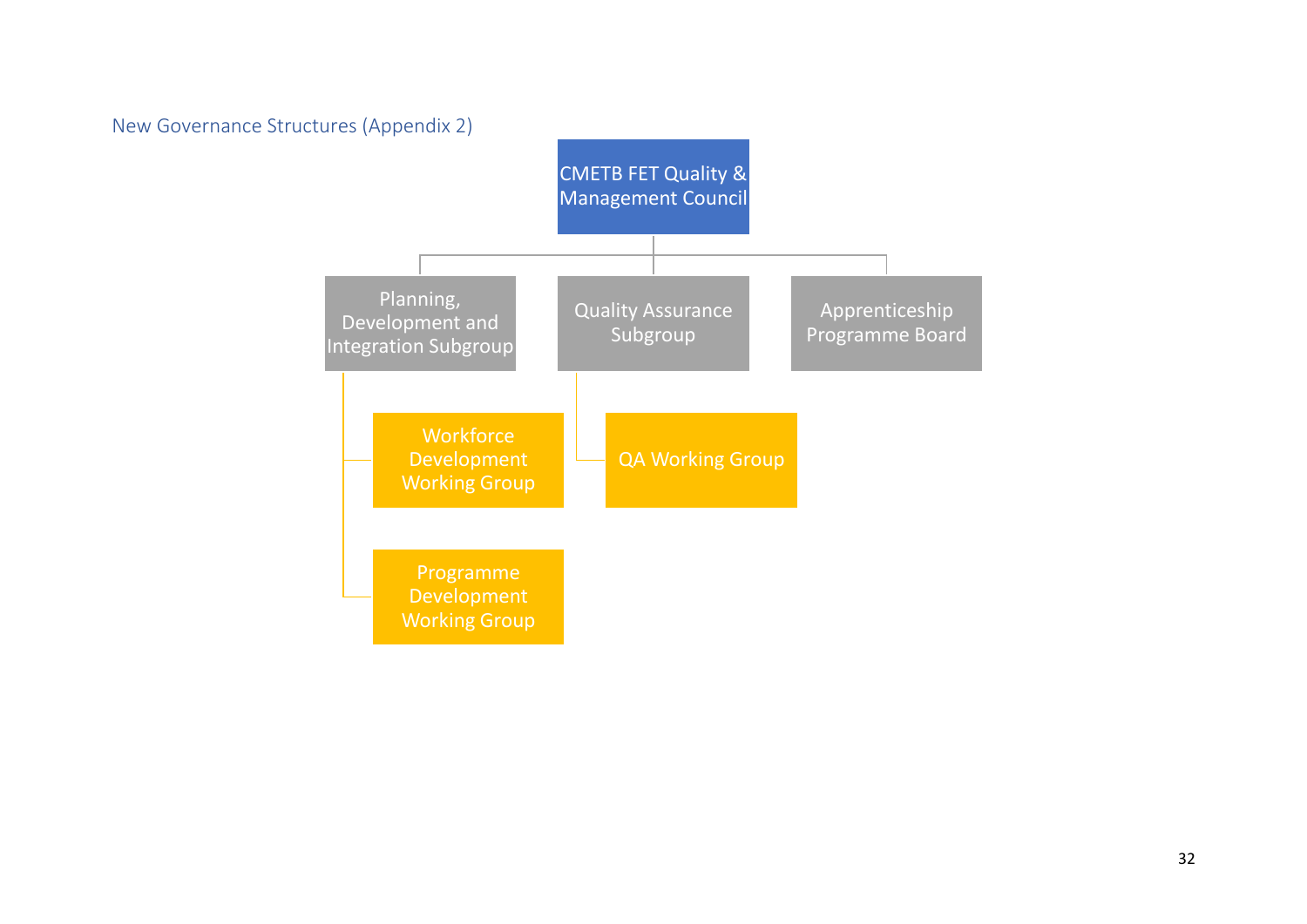

# <span id="page-32-0"></span>Terms of Reference (Appendix 3)

## *CMETB FET QA GOVERNANCE - TERMS OF REFERENCE*

| Governance Unit   | <b>CMETB FET Quality Council</b> |
|-------------------|----------------------------------|
| Document          | Terms of Reference               |
| Approved by/Date  | Chief Executive / xx yy zz       |
| Version           | 1.1                              |
| Due for Review by | 01 January 2019                  |

## **PURPOSE OF CMETB's FET QUALITY COUNCIL**

The purpose of the FET Quality Council at CMETB is to oversee the planning, co-ordination, quality, development and improvement of all aspects of the further education and training offering of CMETB. It protects, maintains and develops the standards of education and training programmes and related activities. In doing so, the CMETB FET Quality Council is ensuring, as far as possible, that all learners receive an equivalent experience.

## **CMETB FET QUALITY COUNCIL TERMS OF REFERENCE**

The Chief Executive (CE) of CMETB, supported by the SMT, has delegated certain governance responsibilities to the CMETB FET Quality Council, as detailed below. The CMETB FET Quality Council is accountable to the CE for carrying out its functions, regardless of whether it forms governance subgroups or working groups to advance these tasks.

The CMETB FET Quality Council is responsible for the following:

#### *Operational matters*

- Agreeing its operating procedures
- Establishing one or more sub-groups of governance, as required, and delegating responsibilities to those groups through defined terms of reference. In the first instance, CMETB will establish a QA Subgroup and a Programme planning, development and implementation subgroup.
- Establishing ad-hoc working groups to assist it in fulfilling its functions, if required
- Receiving recommendations from sub-groups of governance on specified matters to inform its functions
- Receiving annual reports from sub-groups of governance on their activities
- Providing a CMETB FET Quality Council Annual Report to the CE, identifying key decisions and actions taken by the CMETB FET Quality Council and making any recommendations to the CE, as appropriate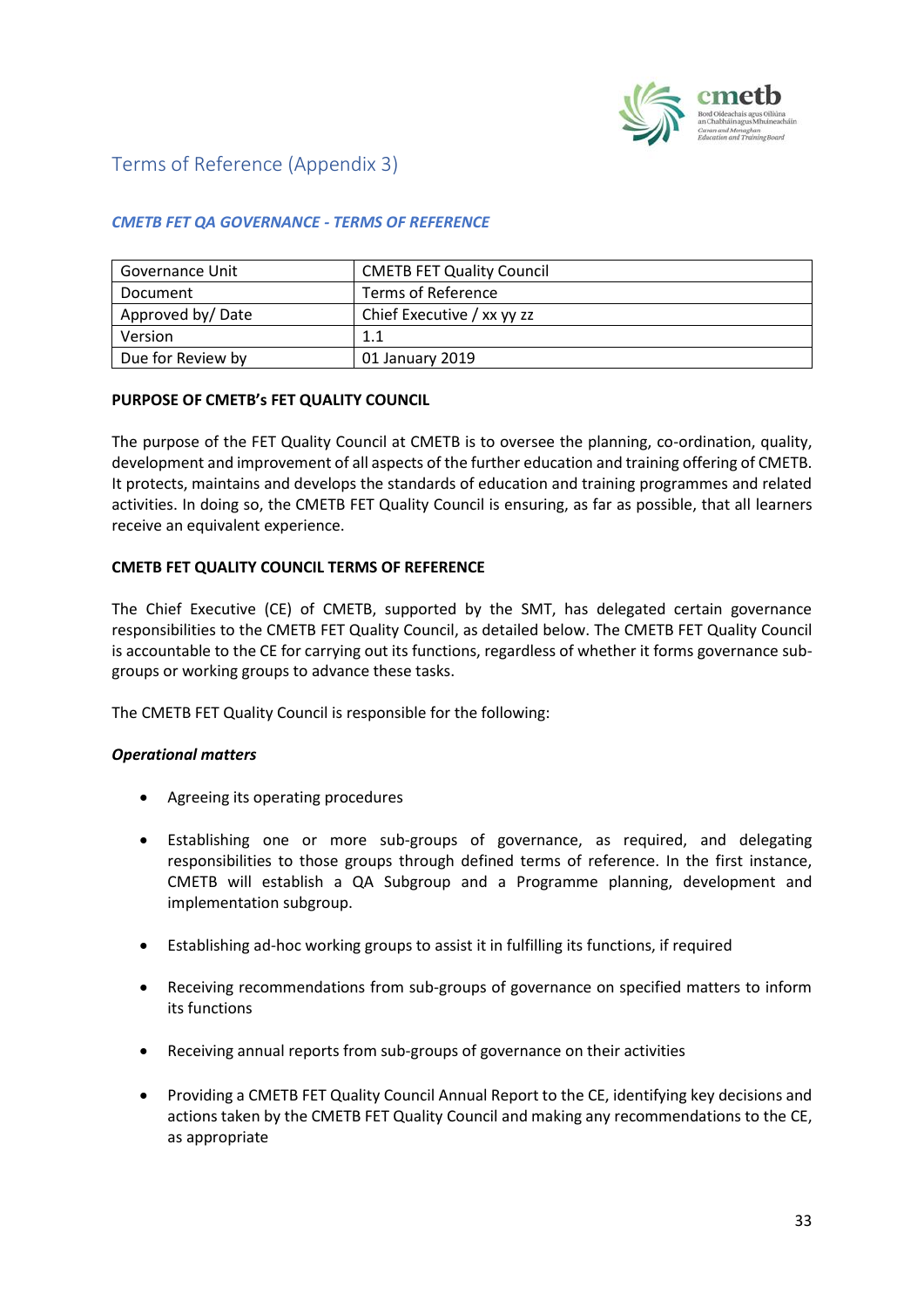- Participating in the review of its terms of reference and formally making recommendations to the CE for amendments and additions, if required
- Reviewing the outcomes of reviews of terms of reference by its sub-groups and making recommendations to the CE as appropriate
- Exercising any other functions, which may be formally delegated to it by the CE.

#### *QA policies and procedures*

- Approving the FET quality assurance policies and procedures of CMETB as recommended by the CMETB FET Quality Council Sub-Group (QA)
- Approving revisions to CMETB FET quality assurance policies and procedures as recommended by the CMETB FET Quality Council Sub-Group (QA)

#### *Programme responsibilities*

- Recommending proposals to the CE, as appropriate, for the development of new programmes that are consistent with the mission and strategy of CMETB, as recommended by the CMETB FET Programme planning, development & implementation subgroup)
- Approving programme documentation prior to its submission to the awarding body for validation, as recommended by the CMETB FET Programme planning, development & implementation subgroup)
- Making recommendations to the CE for the establishment of appropriate structures to support new or existing programmes
- Making recommendations for staff development where it is necessary or desirable for the improved delivery or development of programmes.

#### *Monitoring and Review responsibilities*

- Noting the annual schedule of reviews submitted by the CMETB FET Quality Assurance Sub-Group
- Approving programme and organisational review documentation prior to its submission to the awarding body
- Receiving reports from the CMETB FET Quality Assurance Sub-Group of progress against action plans arising from quality reviews
- Receiving observations arising from programme feedback reports and other internal and external stakeholder reports, as appropriate
- Escalating areas of risk associated with further education and training to the CE.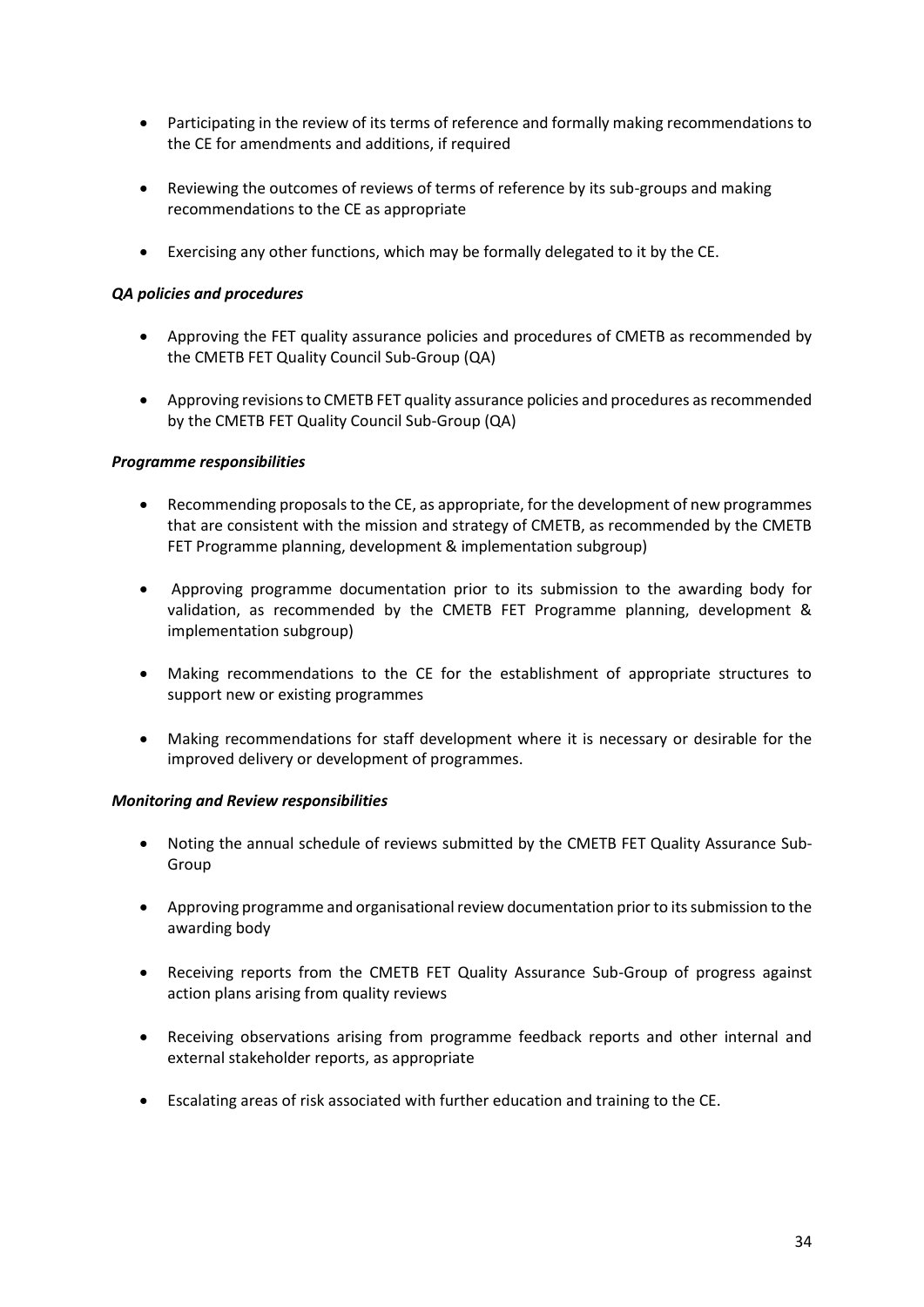## *Assessment responsibilities*

- Ratifying the agreement of persons to act as External Authenticators and External Examiners
- Noting assessment reports received by the CMETB FET Quality Assurance Sub-Group and confirming they are in line with agreed assessment processes and procedures
- Ratifying assessment results and final results presented by the QA Officer (or equivalent) prior to their submission to the awarding body for the purposes of certification.

## *Apprenticeship responsibilities*

To fulfil the governance role for new apprenticeships as coordinating provider, the CMETB FET Quality Council will undertake the following responsibilities:

- Considering reports from the Consortium Steering Group established by the Apprenticeship Council on matters affecting apprenticeship programmes
- Considering reports from programme coordinators on the delivery of programmes
- Receiving named annual and biannual reports from the national Programme Board(s)
- Receiving reports from the ETBI new Apprenticeship QA Monitoring and Enhancement Panel
- Considering proposals from the National Programme Board(s) and from the Consortium Steering Group for new partnerships and for new members of partnerships
- Ensuring that the proposals received from the National Programme Board(s) and from the Consortium Steering Group for new partnerships conform to the requirements of the programme and that suitable Memorandums of Agreement are in place
- Fulfilling any reporting requirements to external authorities on apprenticeship activities.

## **MEMBERSHIP OF the CMETB FET QUALITY COUNCIL**

**Chair:** The Chair is appointed by the Chief Executive and can be internal or external.

**Secretary:** CMETB Director of Quality Assurance, or equivalent staff member designated by the CE.

#### **Ordinary Members:**

- Normally, up to 6 staff members with relevant experience drawn from across CMETB, as the CE determines appropriate.
- 1 representative from the CMETB FET Quality Assurance Sub-Group and 1 from the CMETB FET Programme planning, development & implementation subgroup
- Where applicable, 2 representatives from the National Programme Board(s), one of which is from industry
- 1 learner representative.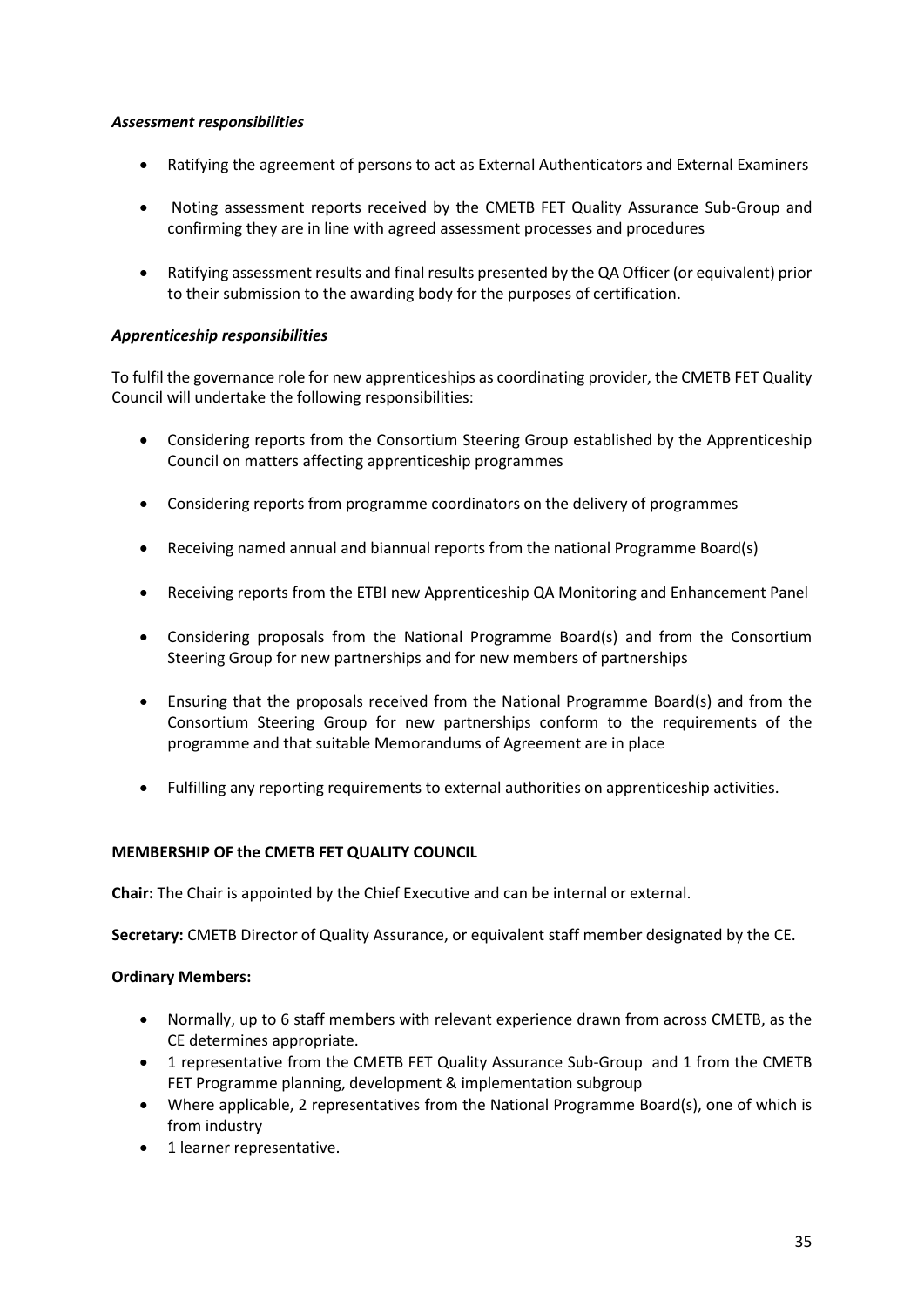## **External Members:**

The Chair of the CMETB FET Quality Council may from time to time recommend to the CE the appointment of external members to the Council. These will be persons who can bring an external perspective to the working of the Council, such as employers or experts in FET or in quality systems. Persons with expertise from other ETBs may also be invited to join the CMETB FET Quality Council for a defined period.

## **Additional Expertise:**

From time to time, the CMETB FET Quality Council may request that its Secretary source specialist expertise to inform its deliberations if necessary.

## **ROLE AND RESPONSIBILTIES OF THE CHAIR**

The responsibilities of the Chair of the CMETB FET Quality Council include:

- Working closely with the Secretary to agree meeting agendas
- Ensuring meetings function efficiently and effectively
- Providing adequate time for discussion of agenda items
- Ensuring that members have been provided with materials in advance of the meeting to support informed decision-making
- Ensuring that a quorum is present before commencing an CMETB FET Quality Council meeting
- Ensuring that decisions are taken in the context of the CMETB FET Quality Council's remit and that they are recorded.

## **ROLE AND RESPONSIBILITIES OF THE SECRETARY**

The Secretary of the CMETB FET Quality Council is a full member of the Council. his/her responsibilities include:

- Agreeing a schedule of meetings with the Chair in consultation with the Council members and having regard to the business of the CMETB FET Quality Council and the meeting dates of the sub-groups reporting into the CMETB FET Quality Council
- Convening meetings of the CMETB FET Quality Council and determining the agenda of the meetings, in consultation with the Chair
- Circulating the agendas for meetings and associated documentation and reports for review by CMETB FET Quality Council members
- Liaising with the secretaries of the sub-groups reporting into the CMETB FET Quality Council to manage a smooth flow of information
- Preparing draft minutes of meetings and circulating these to members
- Ensuring that the decisions of the CMETB FET Quality Council are made known to the appropriate individuals /governance units
- Reporting to the Chair and the CMETB FET Quality Council on the implementation of the decisions of the FET Quality Council
- Ensuring that membership terms are managed, and new member induction / briefing provided.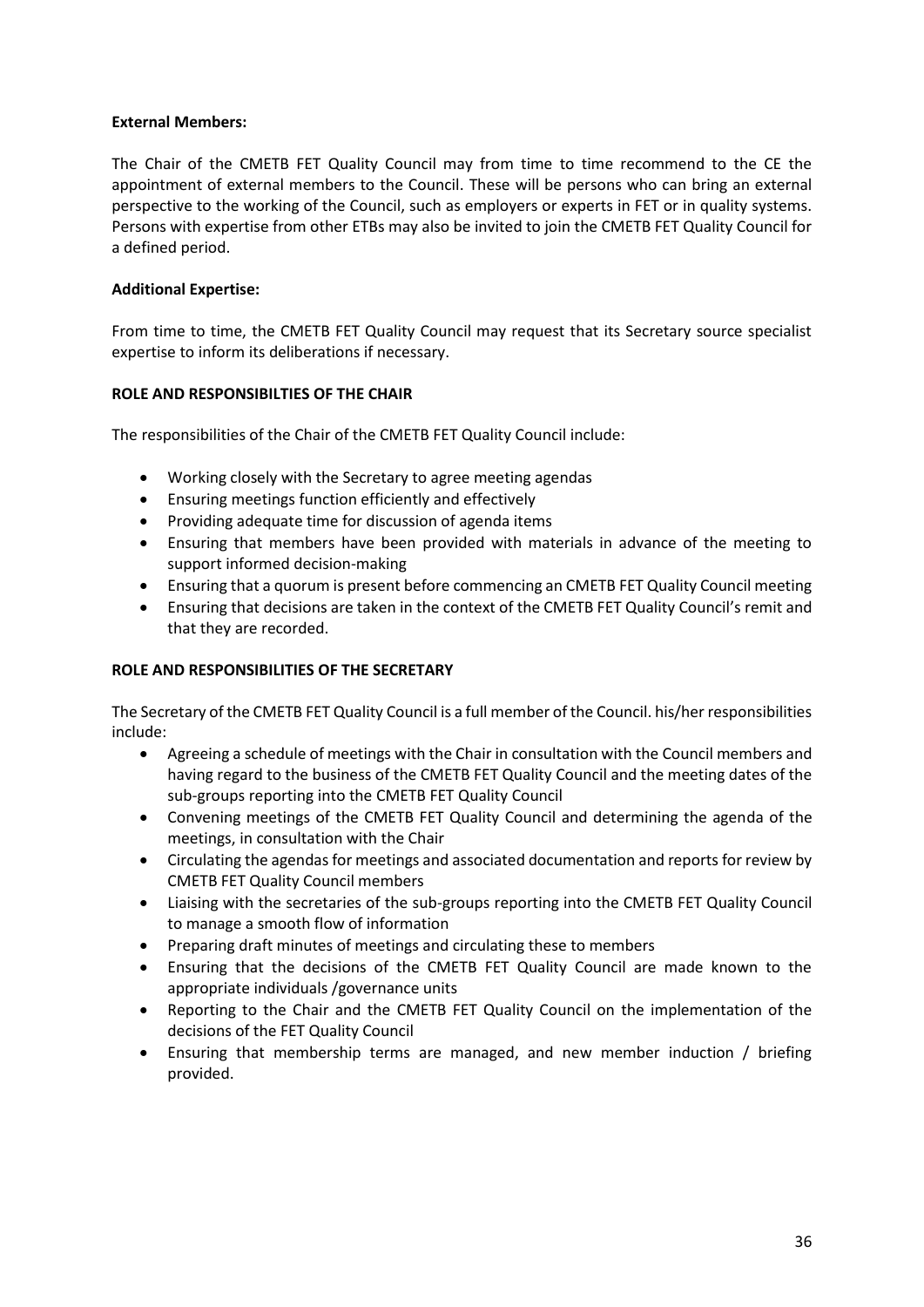#### **OPERATING PROCEDURES**

- The CMETB FET Quality Council will meet at least 4 times a year (it is recommended that it meets 6 times in its first year)
- In order for a quorum to be established, 50% of members + 1 additional member must be in attendance
- The meeting agenda and supporting documentation must be circulated to members at least one week in advance of a scheduled meeting and external members may be invited to present agenda items
- Decisions are made by consensus or by the exercise of a vote if necessary; the Chair has the deciding vote in the event of a split decision
- Meeting outcomes are recorded and circulated in draft form within 2 weeks of a meeting
- The minutes of meetings are approved at the beginning of the subsequent meeting of the CMETB FET Quality Council
- In some cases, at the discretion of the Chair, an incorporeal meeting of the CMETB FET Quality Council may be held where reports can be circulated virtually and accepted by the CMETB FET Quality Council without the FET Quality Council having to meet.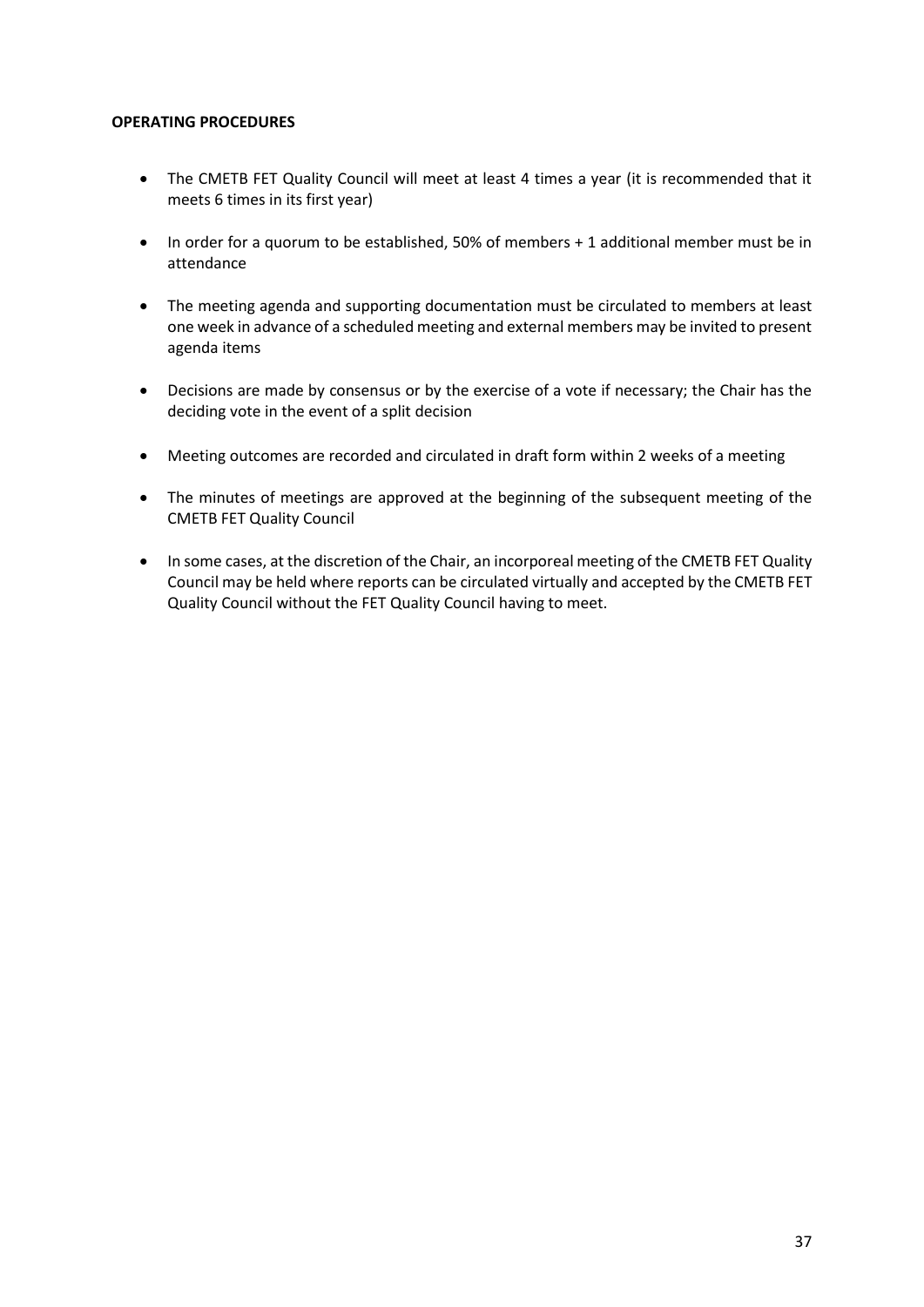

## *CMETB FET QUALITY COUNCIL SUB-GROUP (Quality Assurance) TERMS OF REFERENCE*

| Governance Unit   | FET Quality Council Sub-Group (Quality Assurance) |
|-------------------|---------------------------------------------------|
| Document          | Terms of Reference                                |
| Approved by/Date  | <b>CMETB FET Quality Council</b><br>XX VV ZZ      |
| Version           | 1.1                                               |
| Due for Review by | 01 January 2019                                   |

## **PURPOSE OF THE CMETB FET QUALITY COUNCIL SUB-GROUP (Quality Assurance)**

The purpose of the CMETB FET Quality Assurance Sub-group is to fulfil the role and responsibilities delegated to it by the CMETB FET Quality Council, for the development, oversight, planning, coordination and improvement of quality assurance policies, procedures, and processes. In doing so, it assists the CMETB FET Quality Council in protecting, maintaining and developing the standards of education and training programmes and the related activities of CMETB.

#### **CMETB FET QUALITY ASSURANCE SUB-GROUP TERMS OF REFERENCE**

The CMETB FET Quality Council has delegated certain governance responsibilities to the CMETB FET Quality Assurance sub-group, as detailed below. The CMETB FET Quality Assurance Sub-Group is accountable to the CMETB FET Quality Council for carrying out its functions, regardless of whether governance sub-groups or working groups are formed to advance these tasks.

The CMETB FET Quality Assurance Sub-Group is responsible for the following:

#### *Operational matters*

- Agreeing its operating procedures in consultation with the Chair and Secretary of the CMETB FET Quality Council
- Establishing sub-groups or working groups to advance QA-related matters, if required
- Making recommendations to the CMETB FET Quality Council to inform its decision-making and in line with its terms of reference
- Preparing an Annual Report for the CMETB FET Quality Council on key decisions and actions taken, and making any recommendations to the CMETB FET Quality Council, as appropriate
- Participating in the review of its terms of reference and formally making recommendations to the CMETB FET Quality Council as appropriate
- Exercising any other functions, which may be formally delegated to it by the CMETB FET Quality Council.
- Supporting the implementation of the relevant CMETB FET actions outlined in the 2016-2020 CMETB Strategy Statement.
- Acting as a forum for the exchange of ideas, information and best practice in Quality Assurance.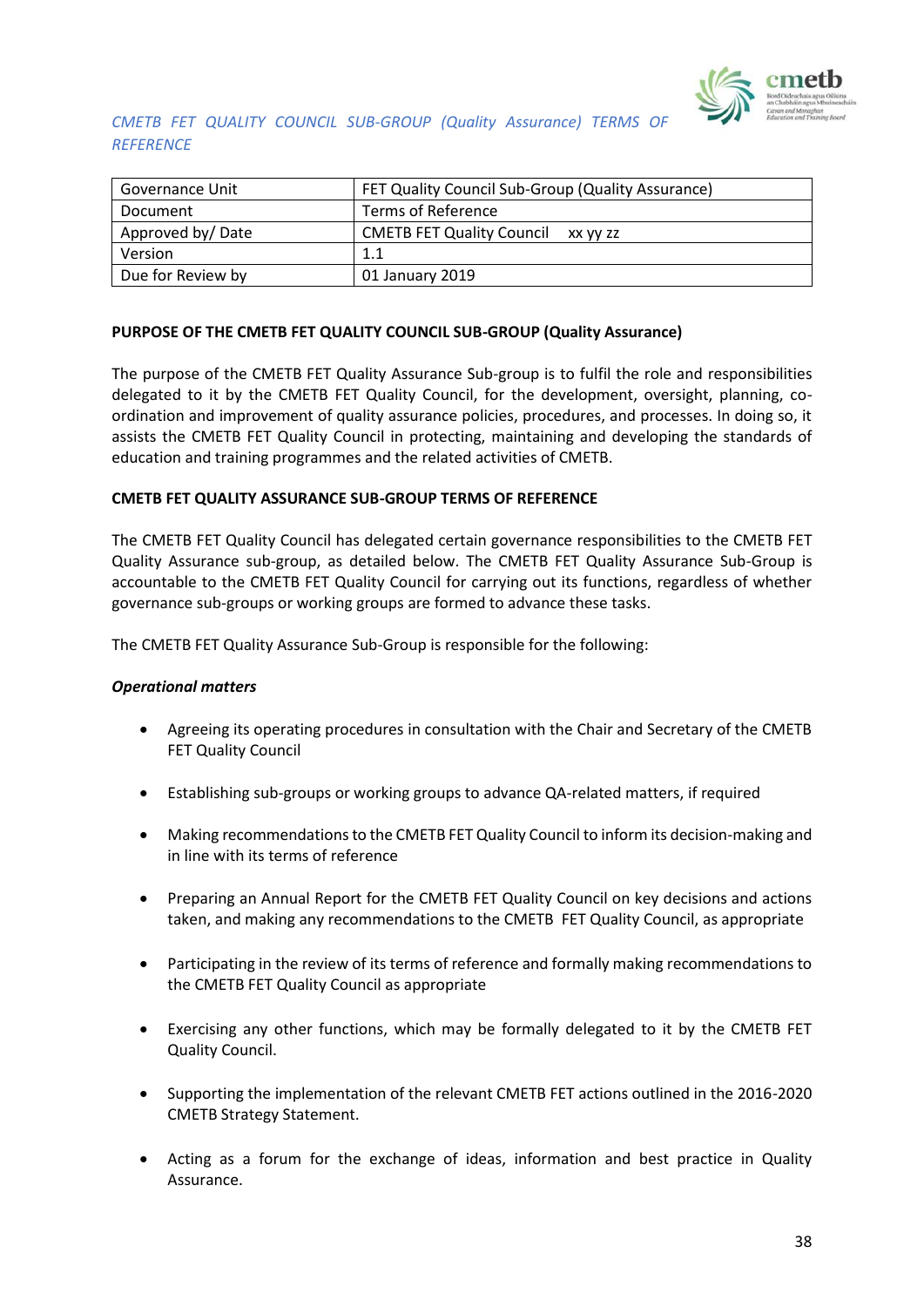- Identifying potential collaborative projects and working to implement these
- Providing a collective response to calls for submissions, applications, etc
- Supporting the implementation of Technology Enhanced Learning within assessment in CMETB
- Promoting assessment practices in CMETB and raising the awareness of quality FET provision in CMETB

## *QA Policies and Procedures*

- Approving a schedule for review, amendment and development of quality assurance policies and procedures and submitting this to the CMETB FET Quality Council for noting
- Reviewing and commenting upon draft quality assurance policies and procedures
- Recommending quality assurance policies and procedures to the CMETB FET Quality Council for approval
- Recommending revisions to quality assurance policies and procedures to the CMETB FET Quality Council for approval
- Working to enhance practices in Quality Assurance, Active Inclusion and Reporting
- Supporting the implementation of the relevant QQI / SOLAS / DES initiatives / Policies & Programmes
- Working to develop policies and enhance practices in assessment

## *Monitoring and review responsibilities*

- Approving a schedule for quality reviews and submitting this to the CMETB FET Quality Council for noting
- Reviewing and commenting upon the quality review schedule and submitting this to the CMETB FET Quality Council for noting
- Making recommendations to the CMETB FET Quality Council for the approval of programme and other quality review documentation and outcomes that is required to be submitted to an awarding body
- Receiving reports on follow-up on actions arising from quality reviews and reporting to the CMETB FET Quality Council on issues or recommendations arising
- Receiving reports on significant and common issues arising through monitoring processes and reporting to the CMETB FET Quality Council on any recommendations arising
- Escalating identified areas of risk to the CMETB FET Quality Council.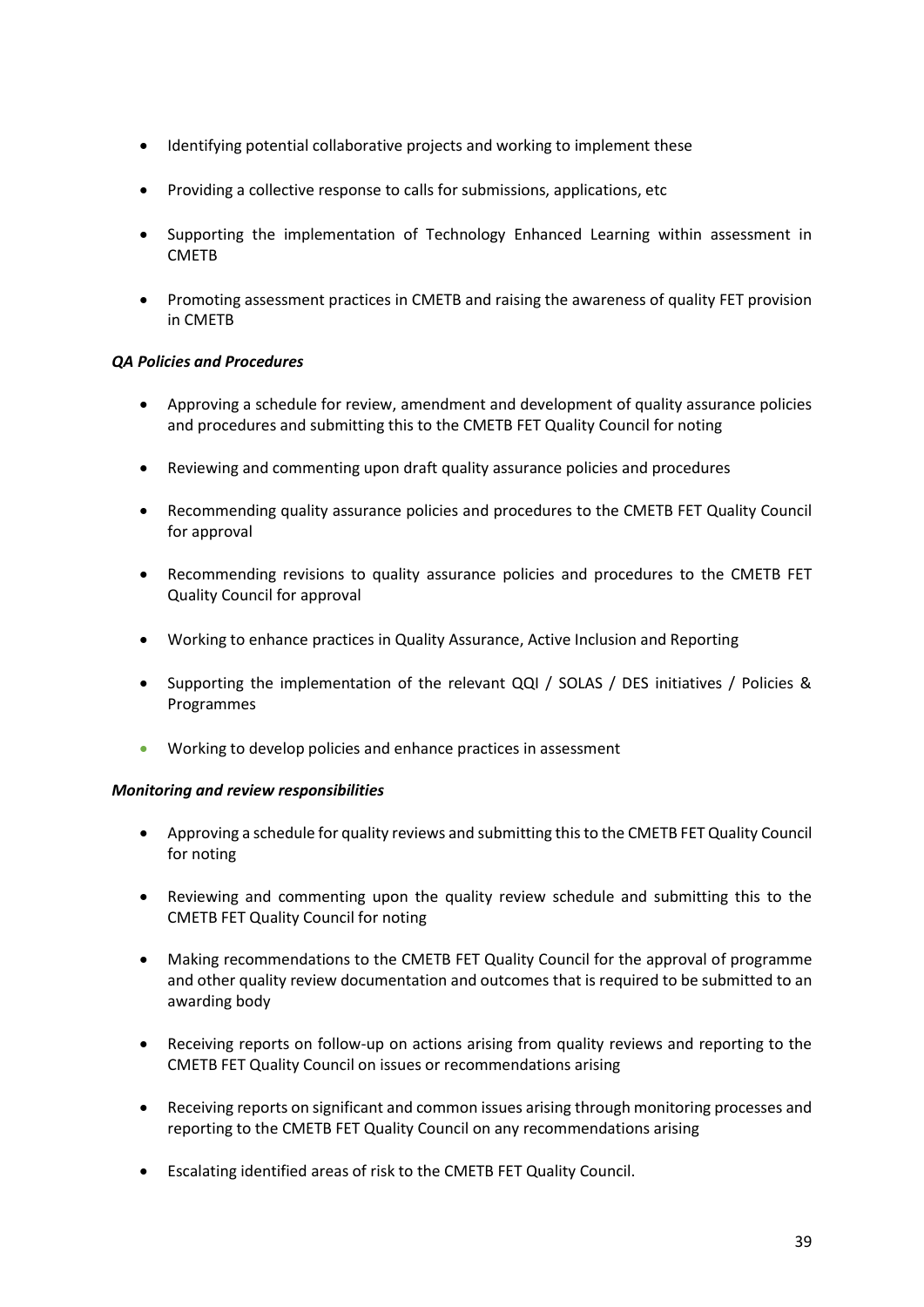## *Assessment Responsibilities*

- Agreeing individuals to act as External Authenticators and submitting details to the FET Quality Council for ratification
- Receiving reports on the outcomes of assessment appeals processes
- Receiving and considering quantitative and qualitative analysis reports from Results Approval Panels and making any recommendations arising to the FET Quality Council on teaching, learning and/or assessment matters
- Reviewing analyses of Internal Authenticators and External Authenticators reports and making recommendations to the FET Quality Council
- As part of programme reviews, questioning the effectiveness of assessment strategies being implemented for validated programmes.

## **MEMBERSHIP OF THE CMETB FET QUALITY ASSURANCE SUB-GROUP**

**Chair:** The Chair is appointed by the Chief Executive and can be internal or external.

**Secretary:** The Secretary is appointed by the CE and should be an individual capable of liaising closely with the Secretary of the CMETB FET Quality Council and with any sub-groups of governance that are reporting to the CMETB FET Quality Assurance Sub-Group, or other groups providing information to inform the CMETB FET Quality Assurance Sub-Group.

## **Ordinary Members:**

- Normally, up to 6 staff members with relevant experience drawn from across CMETB, as the CE determines appropriate
- 1 representative from the CMETB FET Quality Council
- 1 learner representative
- 1 representative from any subsequent QA Working Group

#### **External Members:**

The Chair of the CMETB FET Quality Assurance Sub-Group may from time to time recommend to the Chair of the CMETB FET Quality Council the appointment of external members to the sub-group.

#### **Additional Expertise:**

From time to time, the CMETB FET Quality Assurance Sub-Group may request that its Secretary source specialist expertise to inform its deliberations if necessary.

#### **ROLE AND RESPONSIBILTIES OF THE CHAIR**

The responsibilities of the Chair of the CMETB FET Quality Assurance Sub-Group include:

- Working closely with the Secretary to agree meeting agendas
- Ensuring meetings function efficiently and effectively
- Providing adequate time for discussion of agenda items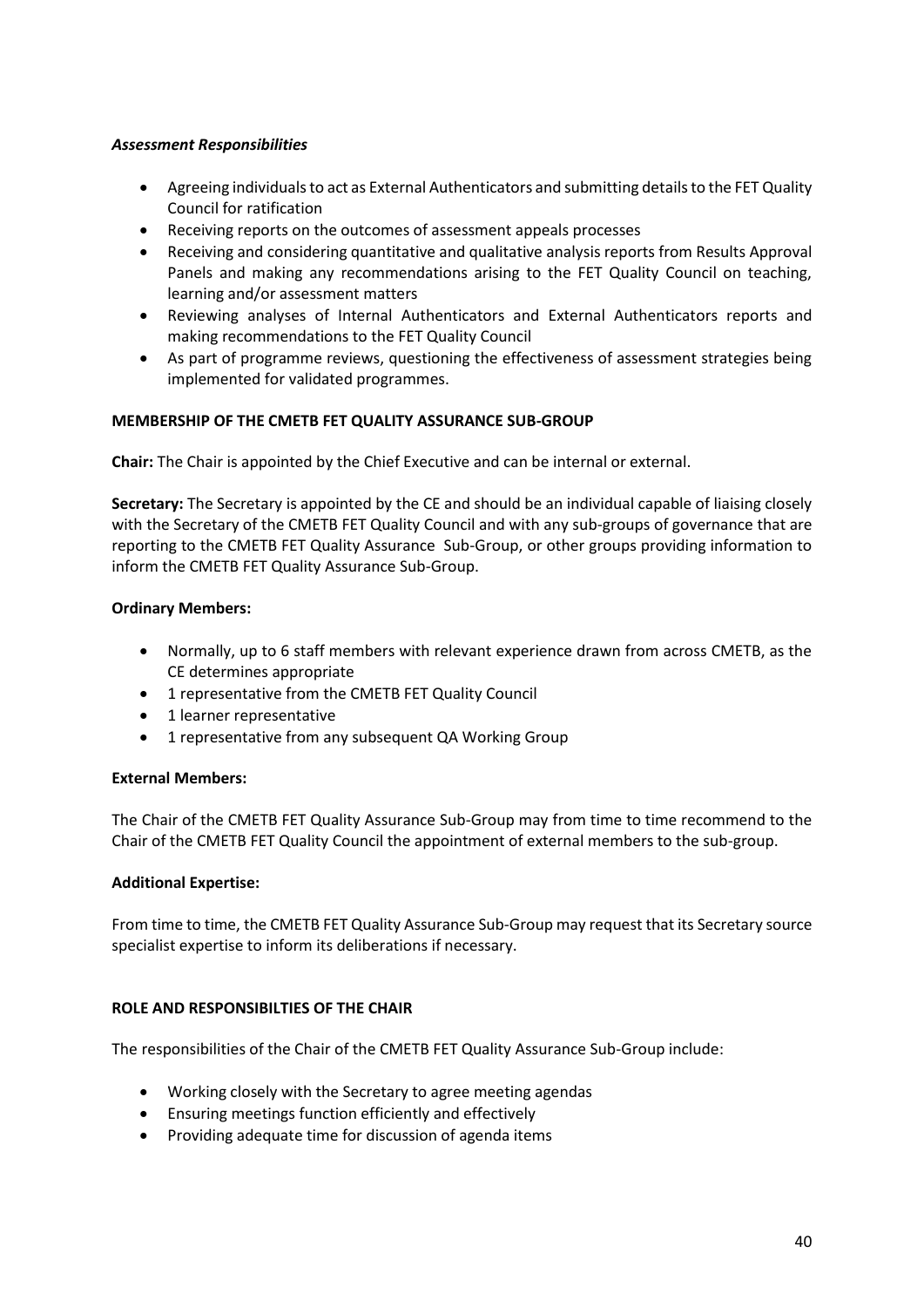- Ensuring that members have been provided with materials in advance of the meeting to support informed decision-making ensuring that a quorum is present before commencing a CMETB FET Quality Assurance Sub-Group meeting
- Ensuring that decisions are taken in the context of the remit of the CMETB FET Quality Assurance Sub-Group and that they are recorded.

## **ROLE AND RESPONSIBILITIES OF THE SECRETARY**

The Secretary is a full member of the CMETB FET Quality Assurance Sub-Group. his/her responsibilities include:

- Agreeing a schedule of meetings with the Chair in consultation with members and having regard to the business of the CMETB FET Quality Assurance Sub-Group and the meeting dates of the CMETB FET Quality Council
- Convening meetings of the CMETB FET Quality Assurance Sub-Group and determining the agenda of the meetings, in consultation with the Chair
- Circulating the agendas for meetings and associated documentation and reports for review by FET Quality Council Sub-Group (QA) members
- Liaising with the Secretary of the of the CMETB FET Quality Council, and with the secretaries of any governance units reporting into the CMETB FET Quality Assurance Sub-Group, to manage a smooth flow of information
- Preparing draft minutes of meetings and circulating these to members
- Ensuring that the decisions of the CMETB FET Quality Assurance Sub-Group are made known to the appropriate individuals / governance units
- Reporting to the Chair on the implementation of the decisions of the CMETB FET Quality Assurance Sub-Group
- Ensuring that membership terms are managed, and new member induction / briefing provided.

## **OPERATING PROCEDURES**

- The CMETB FET Quality Assurance Sub-Group will meet at least 6 times a year (it is recommended that it meets 8 times in its first year . The purpose of this subgroup is to review the consolidation of the following development and adoption of integrated Quality Assurance policies and procedures, reviewing the consolidated results of Results Approval Process, Learner Appeals, Programme Approval Process, External Authentication matters, Quality Improvement Planning and Continuous Professional Development.
- In order for a quorum to be established, 50% of members + 1 additional member must be in attendance
- The meeting agenda and supporting documentation must be circulated to members at least one week in advance of a scheduled meeting and external members may be invited to present agenda items
- Decisions are made by consensus or by the exercise of a vote if necessary; the Chair has the deciding vote in the event of a split decision
- Meeting outcomes are recorded and circulated in draft form within 2 weeks of a meeting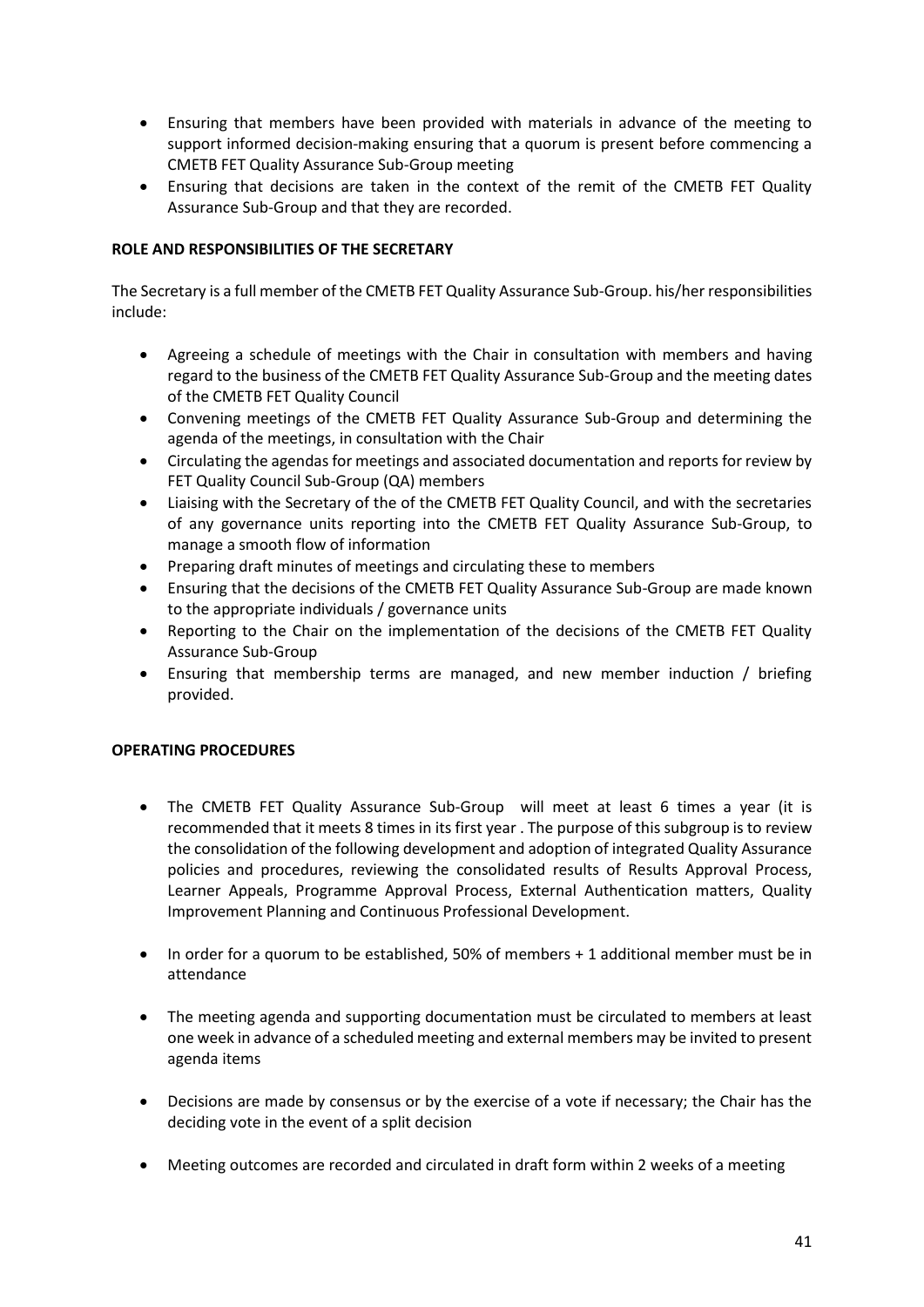- The minutes of meetings are approved at the beginning of the subsequent meeting of the CMETB FET Quality Assurance Sub-Group
- Confirmed minutes are submitted for noting to the next meeting of the CMETB FET Quality Council
- In some cases, at the discretion of the Chair, an incorporeal meeting of the CMETB FET Quality Assurance Sub-Group may be held where reports can be circulated virtually and accepted by members without the CMETB FET Quality Assurance Sub-Group having to meet.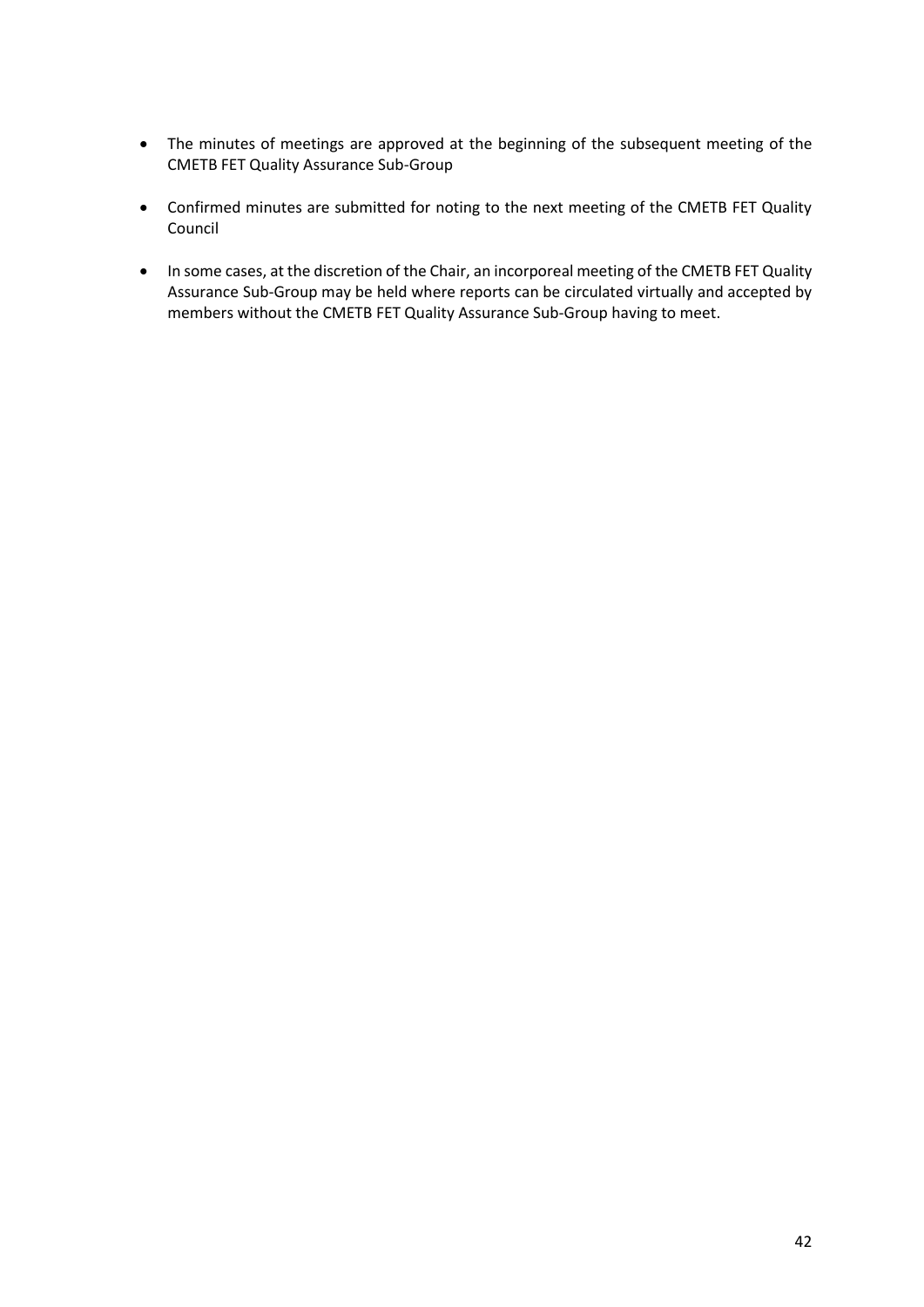

*CMETB FET QUALITY COUNCIL SUB GROUP (PROGRAMME PLANNING, DEVELOPMENT & INTEGRATIO) - Terms of Reference* 

| Governance Unit   |                                   |  |                            | CMATB FET QUALITY COUNCIL SUBGROUP | (Planning, |
|-------------------|-----------------------------------|--|----------------------------|------------------------------------|------------|
|                   |                                   |  | Development & Integration) |                                    |            |
| Document          | <b>Terms of Reference</b>         |  |                            |                                    |            |
| Approved by/Date  | <b>CMETB FET Quality Council]</b> |  |                            |                                    |            |
|                   | Xx yy zz                          |  |                            |                                    |            |
| Version           | 1.1                               |  |                            |                                    |            |
| Due for Review by | 01 January 2019                   |  |                            |                                    |            |

#### **PURPOSE OF THE CMETB FET PROGRAMME PLANNING, DEVELOPMENT & INTEGRATION SUBGROUP**

The purpose of the CMETB FET Programme Planning, Development & Integration subgroup is to fulfil the role and responsibilities delegated to it by the CMETB FET Quality Council, for the oversight, planning, co-ordination, development and quality of the programmes of CMETB. In doing so, it assists the CMETB FET Quality Council in protecting, maintaining and developing the standards of education and training programmes, and learner achievement, and the related activities of the ETB. The CMETB FET Programme Planning, Development & Integration subgroup is overseeing all programme developments, however, its role and responsibilities below do not apply directly to apprenticeship programmes, unless otherwise specified. Governance of apprenticeship programmes is managed by the National Programme Board(s) and reports are provided to the CMETB FET Programme Planning, Development & Integration subgroup

#### **CMETB FET PLANNING, DEVELOPMENT & INTEGRATION SUBGROUP TERMS OF REFERENCE**

The FET Quality Council of CMETB has delegated certain governance responsibilities to the FET Quality Council Sub-Group – Programme Planning, Development & Integration Subgroup, as detailed below. This subgroup is accountable to the CMETB FET Quality Council for carrying out its functions, regardless of whether governance sub-groups or working groups are formed to advance these tasks. The CMETB FET Programme Planning, Development & Integration subgroup is responsible for the following:

#### *Operational matters*

- Agreeing its operating procedures in consultation with the Chair and Secretary of the CMETB FET Quality Council
- Establishing sub-groups or working groups to advance programme-related matters, if required
- Making recommendations to the CMETB FET Quality Council to inform its decision-making and in line with its terms of reference.
- Preparing an Annual Report for the CMETB FET Quality Council on key decisions and actions taken, and making any recommendations to the FET Quality Council, as appropriate
- Participating in the review of its terms of reference and formally making recommendations to the CMETB FET Quality Council as appropriate
- Exercising any other functions, which may be formally delegated to it by the CMETB FET Quality Council.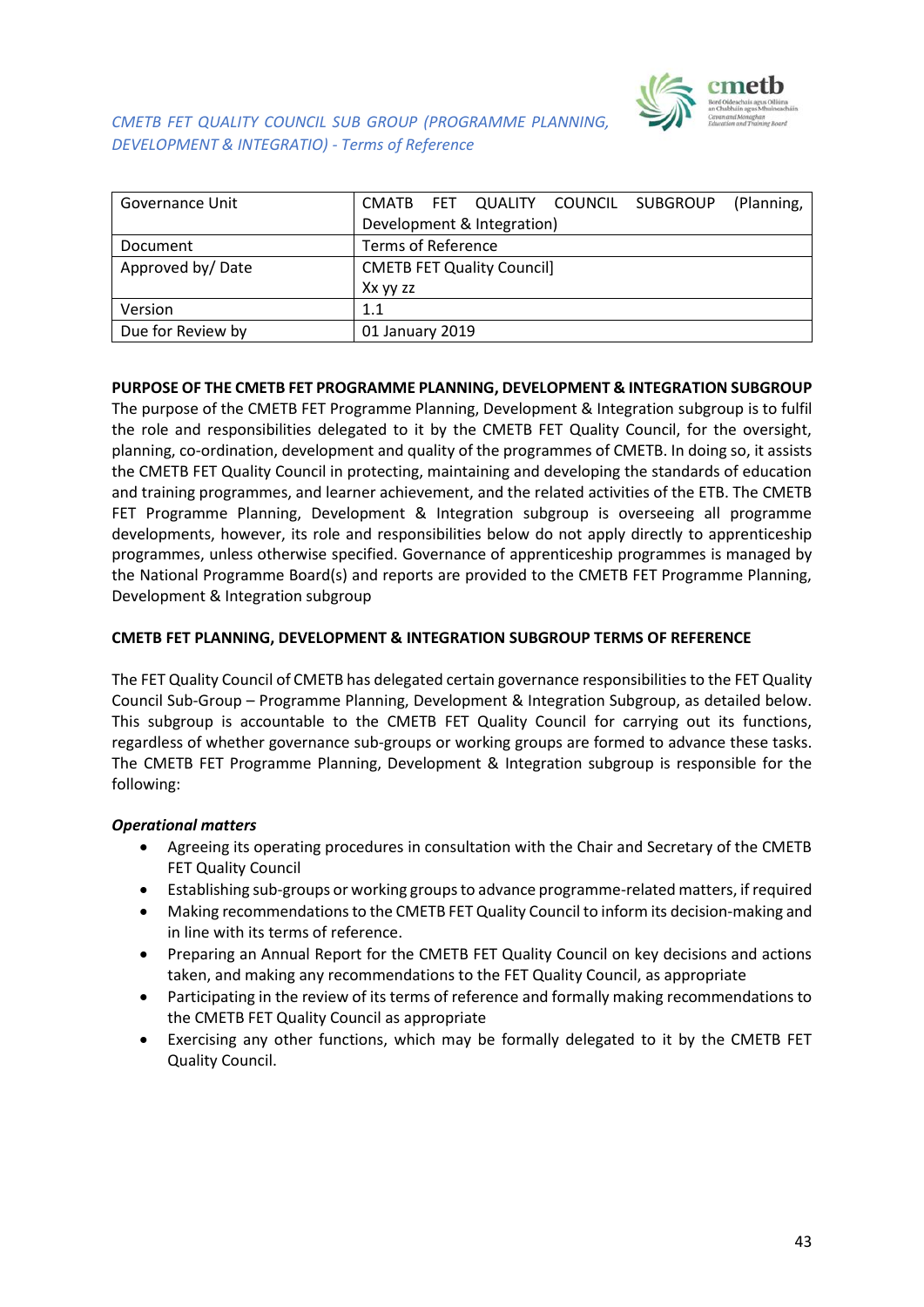- Supporting the implementation of the relevant FET actions outlined in the 2016-2020 CMETB Strategy Statement
- Acting as a forum for the exchange of ideas, information and best practice
- Identifying potential collaborative projects and working to implement these
- Working to develop policies and enhance practices in Teaching and Learning practices
- Promoting Teaching and Learning practices in CMETB and raising the awareness of quality FET provision in CMETB

## *Programme development responsibilities*

- Reviewing proposals for the development of new programmes and making recommendations to the CMETB FET Quality Council
- Approving the appointment of the Programme Development Working Group to develop draft programme documentation
- Reviewing and commenting upon draft programme validation documentation submitted by the Programme Development Working Group
- Recommending programme validation documentation to the CMET FET Quality Council for approval and making recommendations to the CMETB FET Quality Council for submission to the awarding body
- Reviewing proposals for the provision of newly validated or existing programmes and making recommendations to the CMETB FET Quality Council
- Making recommendations to the CMETB FET Quality Council for the establishment of appropriate structures to support new or existing programmes
- Approving the assignment of the Programme Development Working Group to implement minor modifications and additions to programmes, where these do not affect module outcomes
- Approving modified programme documentation submitted by the Programme Development Working Group.
- Providing a collective response to calls for submissions, applications etc

## *Apprenticeship responsibilities*

- Receiving reports from the National Programme Board(s) on its activities (other than when CMETB is co-ordinating Provider. These reports will go directly from the Apprenticeship Board to the CMETB FET Quality Council).
- Noting proposals from the National Programme Board(s) to the CMETB FET Quality Council for new apprenticeship partnerships and for new members of partnerships
- Noting annual and biannual specified reports provided by the National Programme Board(s) to the CMETB FET Quality Council for approval.

## *Programme review*

• Implementing programme modifications arising from programme review processes, as requested by the CMETB FET Quality Council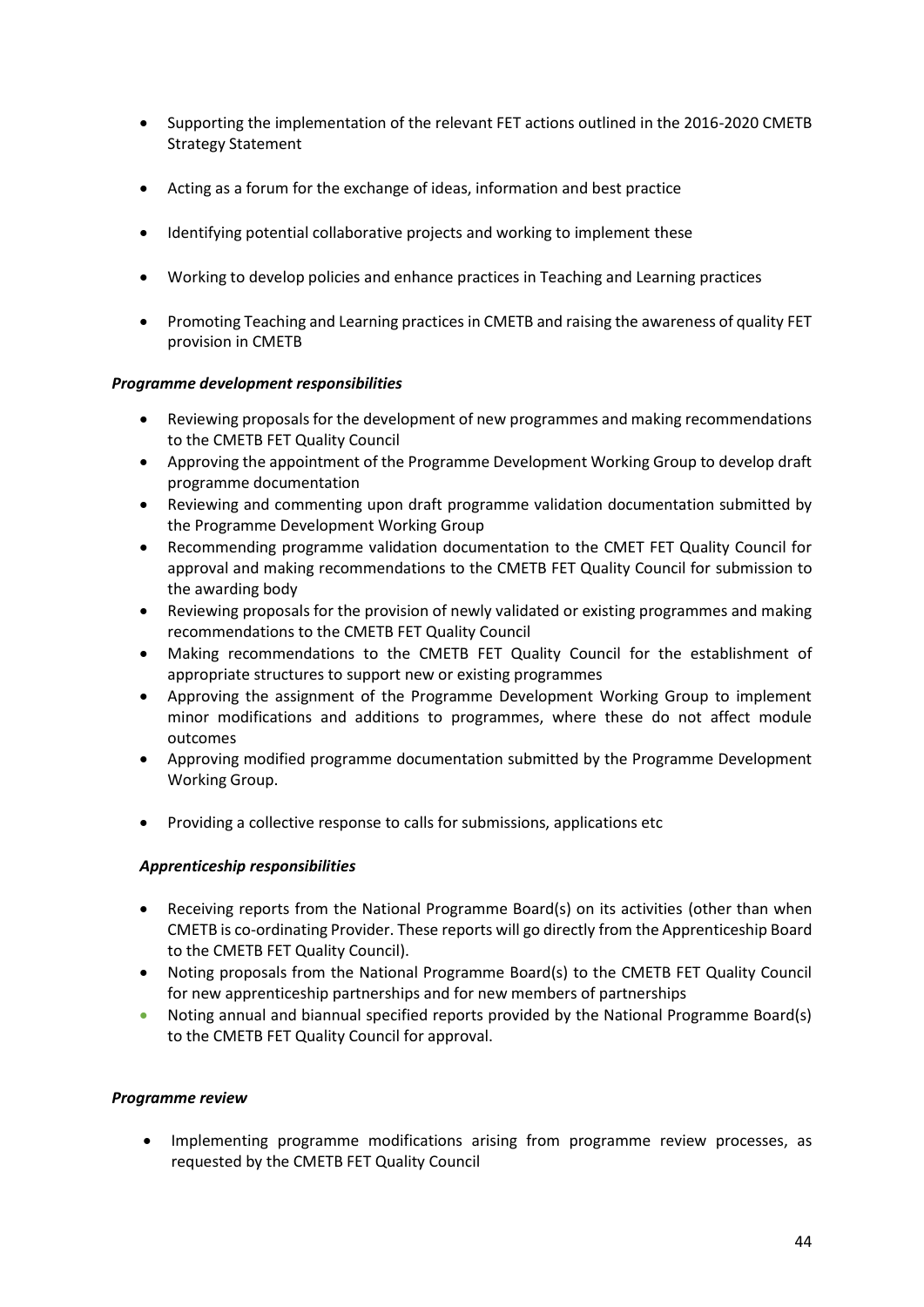- Submitting draft programme revisions to the CMETB FET Quality Council for ratification
- Implementing feedback on programme revisions received from the CMETB FET Quality Council or Quality Assurance subgroup, if relevant, prior to its resubmission.
- Identifying skills/ training gaps and shortages in programme delivery
- Identifying overlap / duplication in programme delivery and working to address this

## *Workforce Planning and Development will become a working group of Planning, Development &* **Integration Subgroup**

- **Supporting the implementation of the SOLAS Workforce Development Framework**
- **Identifying and prioritising local, regional and national skills needs**
- **Working to develop policies and procedures regarding workforce development**

#### **MEMBERSHIP OF THE PROGRAMME PLANNING, DEVELOPMENT & INTEGRATION SUBGROUP**

The membership of the FET Quality Council Sub-Group (Programme Planning, Development & Integration) is designed to enable professional colleagues to collectively contribute to the oversight, planning, coordination, development and quality of the ETB's education and training programmes.

**Chair:** The Chair is appointed by the Chief Executive and can be internal or external.

#### **Secretary:**

The Secretary should be appointed by the CE and an individual capable of liaising closely with the Secretary of the CMETB FET Quality Council and with any sub-groups of governance that are reporting to the CMETB FET Quality Council Sub-Group (Programme Planning, Development & Integration), or other groups providing information to inform the FET Quality Council Sub-Group (Programme Planning, Development & Integration).

#### **Ordinary Members:**

- Normally, up to 6 staff members with relevant experience drawn from across the ETB, as the CE determines appropriate
- 1 representative from the CMETB FET Quality Council
- 1 learner representative
- 1 industry representative
- 1 representative from the Programme Development

**External Members:** The Chair of the CMETB FET Quality Council Sub-Group (Planning, Development & Integration) may from time to time recommend to the Chair of the CMETB FET Quality Council the appointment of external members to the sub-group.

**Additional Expertise**: From time to time, the CMETB FET Quality Council Sub-Group (Planning, Development & Integration subgroup) may request that its Secretary source specialist expertise to inform its deliberations if necessary.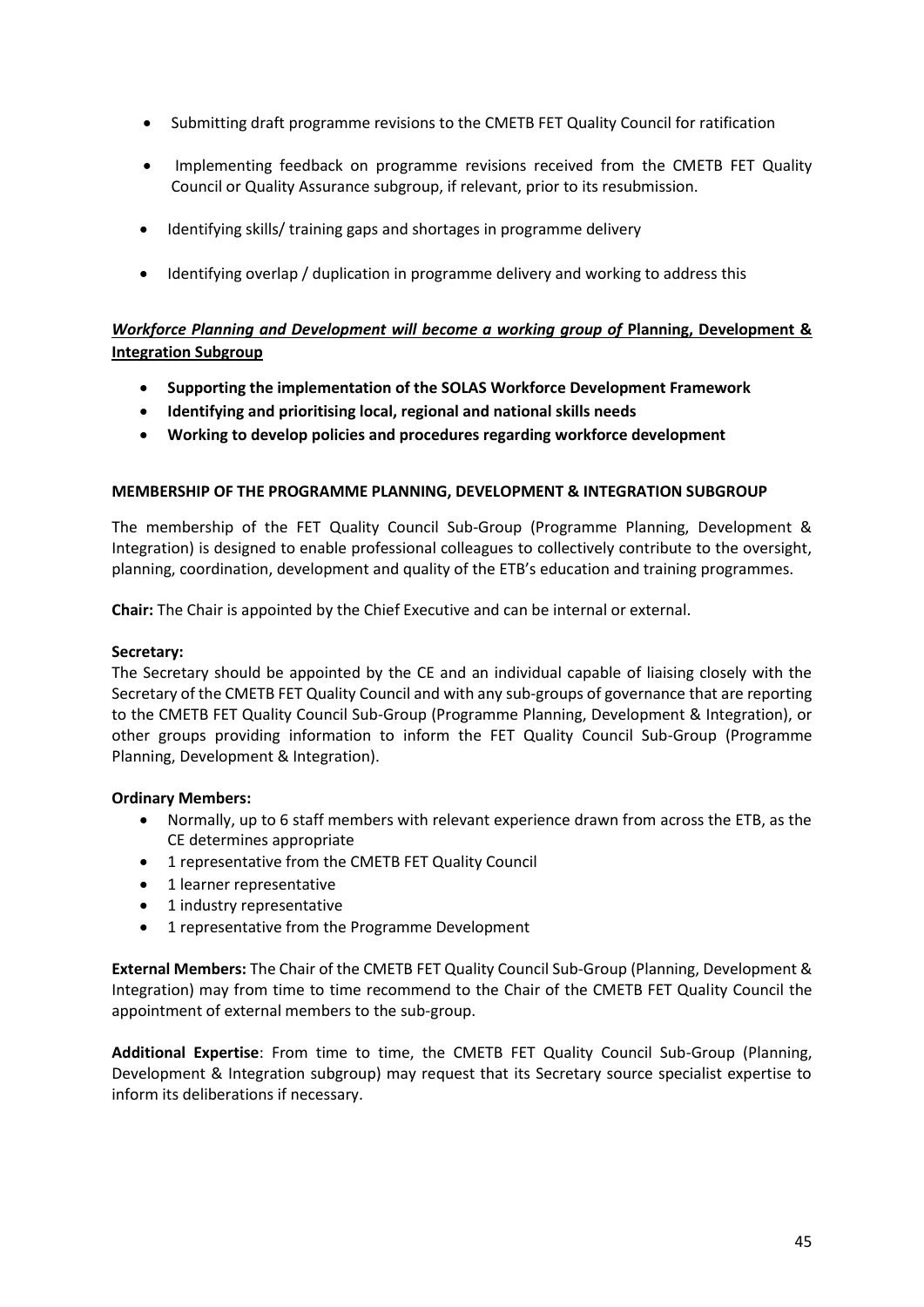#### **ROLE AND RESPONSIBILTIES OF THE CHAIR**

The responsibilities of the Chair of the CMETB FET Quality Council Sub-Group (Planning, Development & Implementation) include:

- working closely with the Secretary to agree meeting agendas
- ensuring meetings function efficiently and effectively
- providing adequate time for discussion of agenda items
- ensuring that members have been provided with materials in advance of the meeting to support informed decision-making
- ensuring that a quorum is present before commencing a CMETB FET Quality Council Sub-Group (Programme Planning, Development & Implementation) meeting
- ensuring that decisions are taken in the context of the CMETB FET Quality Council Sub-Group (Programme Planning, Development & Implementation) remit and that they are recorded.

## **ROLE AND RESPONSIBILITIES OF THE SECRETARY**

The Secretary is a full member of the CMETB FET Quality Council Sub-Group (Programme Planning, Development & Implementation). His/her responsibilities include:

- agreeing a schedule of meetings with the Chair in consultation with members and having regard to the business of the CMETB FET Quality Council Sub-Group (Programme Planning, Development & Integration) and the meeting dates of the CMETB FET Quality Council
- convening meetings of the CMETB FET Quality Council Sub-Group (Programme Planning, Development & Implementation) and determining the agenda of the meetings, in consultation with the Chair
- circulating the agendas for meetings and associated documentation and reports for review by CMETB FET Quality Council Sub-Group (Programme Planning, Development & Integration) members
- liaising with the Secretary of the of the CMETB FET Quality Council, and with the secretaries of governance units reporting into the CMETB FET Quality Council Sub-Group (Programme Planning, Development & Implementation), to manage a smooth flow of information
- preparing draft minutes of meetings and circulating these to members
- ensuring that the decisions of the CMETB FET Quality Council Sub-Group (Programme Planning, Development & Integration) are made known to the appropriate individuals / governance units
- reporting to the Chair on the implementation of the decisions of the CMETB FET Quality Council Sub-Group (Programme Planning, Development & Implementation)
- ensuring that membership terms are managed, and new member induction / briefing provided.

## **OPERATING PROCEDURES**

- The CMETB FET Quality Council Sub-Group (Programme Planning, Development & Integration) will meet at least 4 times a year (it is recommended that it meets 6 times in its first year)
- In order for a quorum to be established, 50% of members + 1 additional member must be in attendance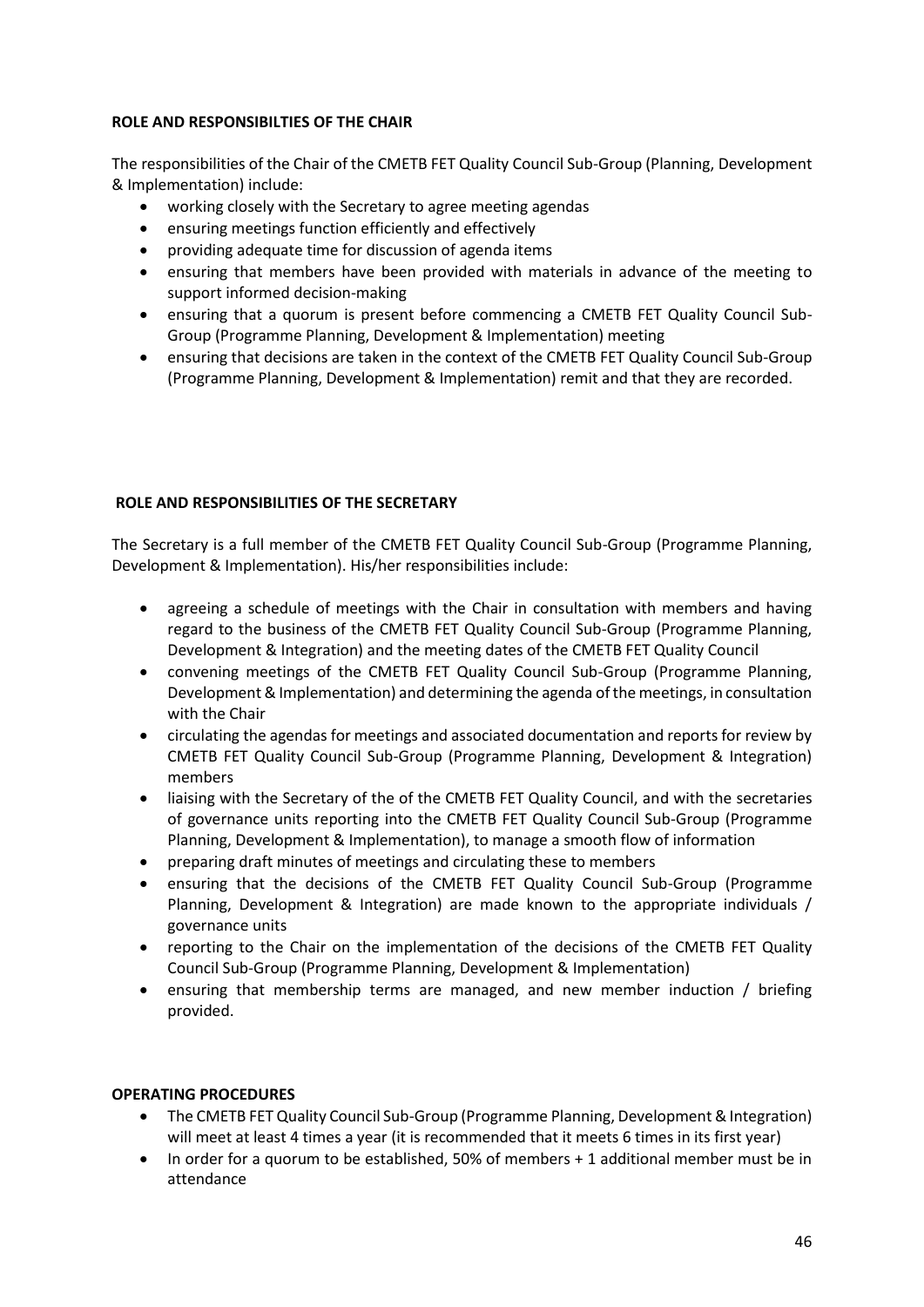- The meeting agenda and supporting documentation must be circulated to members at least one week in advance of a scheduled meeting and external members may be invited to present agenda items
- Decisions are made by consensus or by the exercise of a vote if necessary; the Chair has the deciding vote in the event of a split decision
- Meeting outcomes are recorded and circulated in draft form within 2 weeks of a meeting
- The minutes of meetings are approved at the beginning of the subsequent meeting of the CMETB FET Quality Council Sub-Group (Programme Planning, Development & Integration)
- Confirmed minutes are submitted for noting to the next meeting of the CMETB FET Quality Council
- In some cases, at the discretion of the Chair, an incorporeal meeting of the CMETB FET Quality Council Sub-Group (Programme Planning, Development & Integration) may be held where reports can be circulated virtually and accepted by members without the CMETB FET Quality Council Sub-Group (Programme Planning, Development & Integration) having to meet.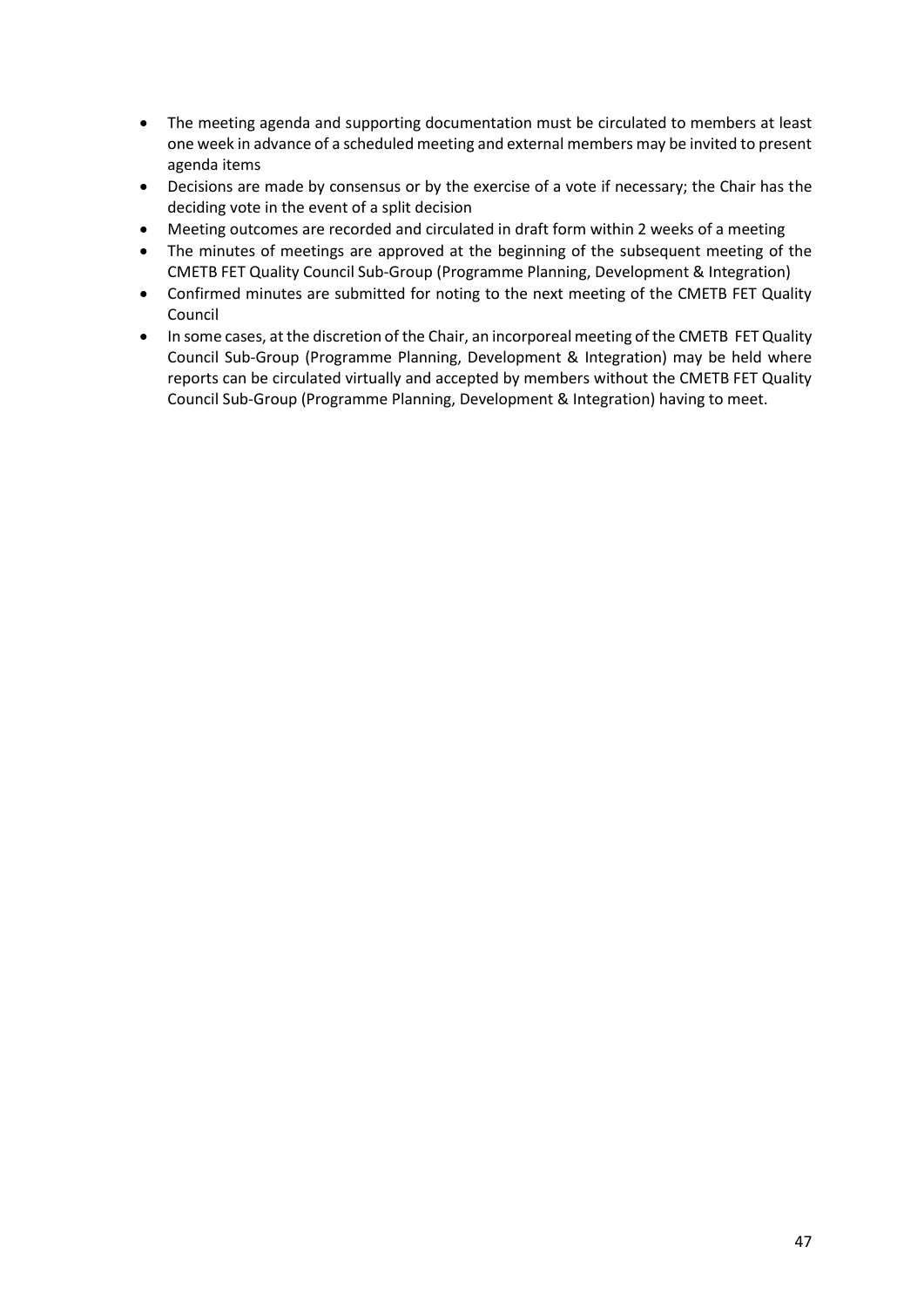# <span id="page-47-0"></span>Schedule of Meetings 2020 (Appendix 4)

|          | Proposed Meetings Timetable 2020         |                      |                                             |                       |                         |                     |
|----------|------------------------------------------|----------------------|---------------------------------------------|-----------------------|-------------------------|---------------------|
|          | <b>PDI Subgroup &amp;</b><br><b>IPPC</b> |                      | QA Subgroup & PAC FET Mgt & Quality Council | <b>QBS Submission</b> | <b>Results</b>          | <b>Certificates</b> |
| Period 1 | Thurs 23rd Jan                           | Tues 4th Feb         | Mon 10th Feb                                | Wed 12th Feb          | Sun 16th Feb            | lThurs 27th Feb     |
| Period 2 | lTues 24th Mar                           | <b>Thurs 2nd Apr</b> | Mon 3rd Apr                                 | Sun 12th April        | <b>Thurs 16th April</b> | Thurs 7th May       |
| Period 3 | Mon18th May                              | Mon 8th June         | Wed 10th June                               | lFri 12th June        | Tues 16th June          | Thurs 16th July     |
| Period 4 | Wed 22nd July                            | <b>Wed 5th Aug</b>   | Fri 7th Aug                                 | Wed 12th Aug          | Sun 16th Aug            | Thurs 3rd Sept      |
| Period 5 | Mon 14th Sept                            | Mon 28th Sept        | Mon 5th Oct                                 | Mon 12th Oct          | Fri 16th Oct            | Thurs 12th Nov      |
| Period 6 | Mon 16th Nov                             | Mon 30th Nov         | Mon 7th Dec                                 | Sat 12th Dec          | Wed 16th Dec            | Mon 14th Jan 2021   |
|          | version 3 20122019                       |                      |                                             |                       |                         |                     |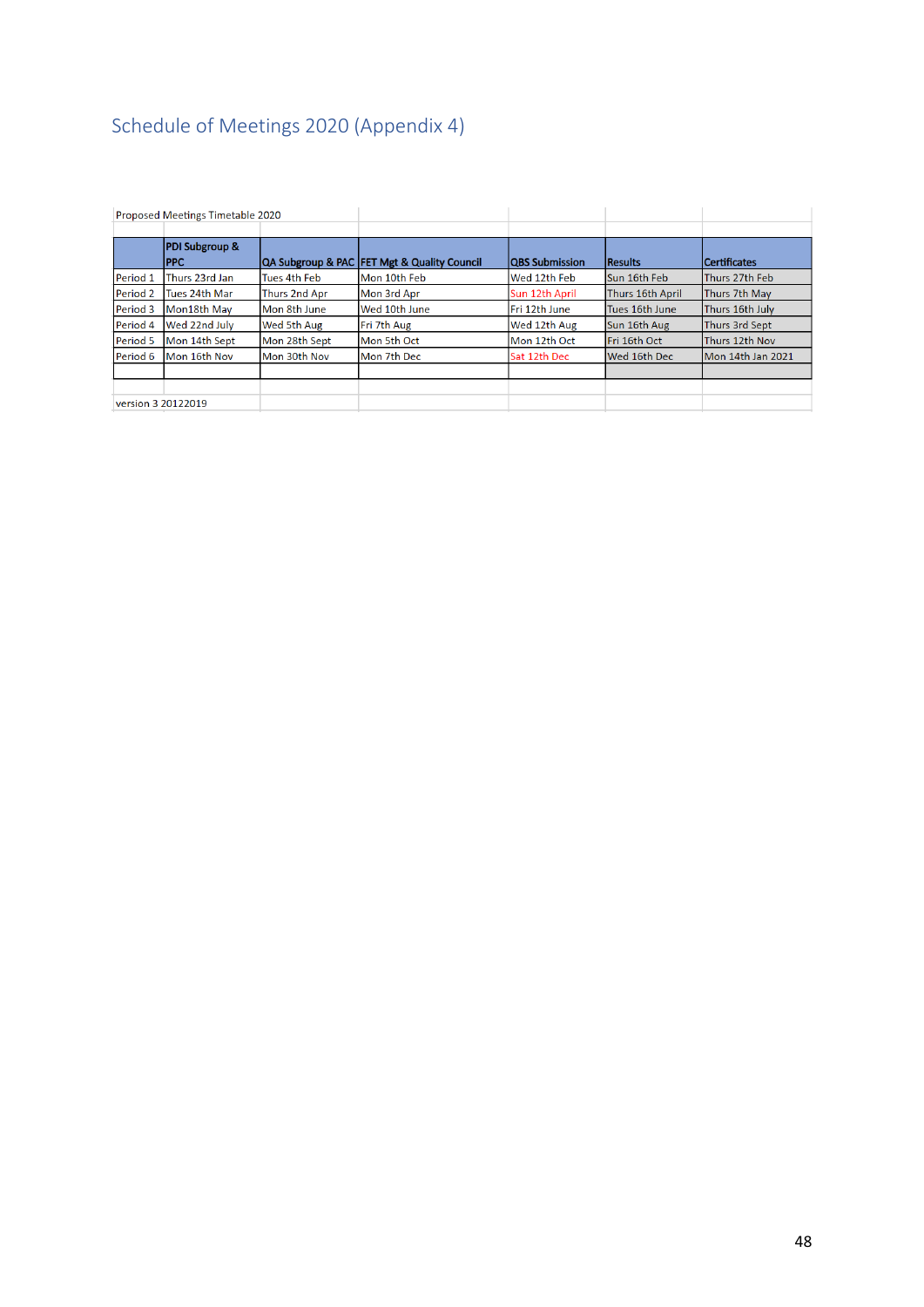# <span id="page-48-0"></span>*CMETB – Professional Development (PD) Access and Support*

## *Overview*

Professional Development is an important activity for CMETB and its employees. The importance of this activity is highlighted nationally through the FET Professional Development Strategy. This identifies seven key themes to which FET PD should be aligned:

- 1. Technology Enhanced Learning
- 2. Quality Assurance
- 3. Vocational Upskilling & Reskilling
- 4. Management Training
- 5. Enterprise Engagement
- 6. ICT
- 7. Working with and Supporting FET Learners.

CMETB organises and promotes PD that is aligned to these themes  $\&$  its organisational strategy and is of direct benefit to staff in their work. CMETB also acknowledges the value of PD which staff undertake outside of the organisation. The PD Support Scheme aims to facilitate staff to undertake certified PD, which will benefit them in their work. It comprehends and supersedes previous arrangements in this regard. Currently, this Scheme applies to CMETB employees working in FET services or in the delivery of supporting administrative services.

It should be noted that decisions relating to professional development provision and funding are subject to budgetary constraints. Budgets for PD are agreed annually in line with CMETB's PD plan and may change as the year progresses.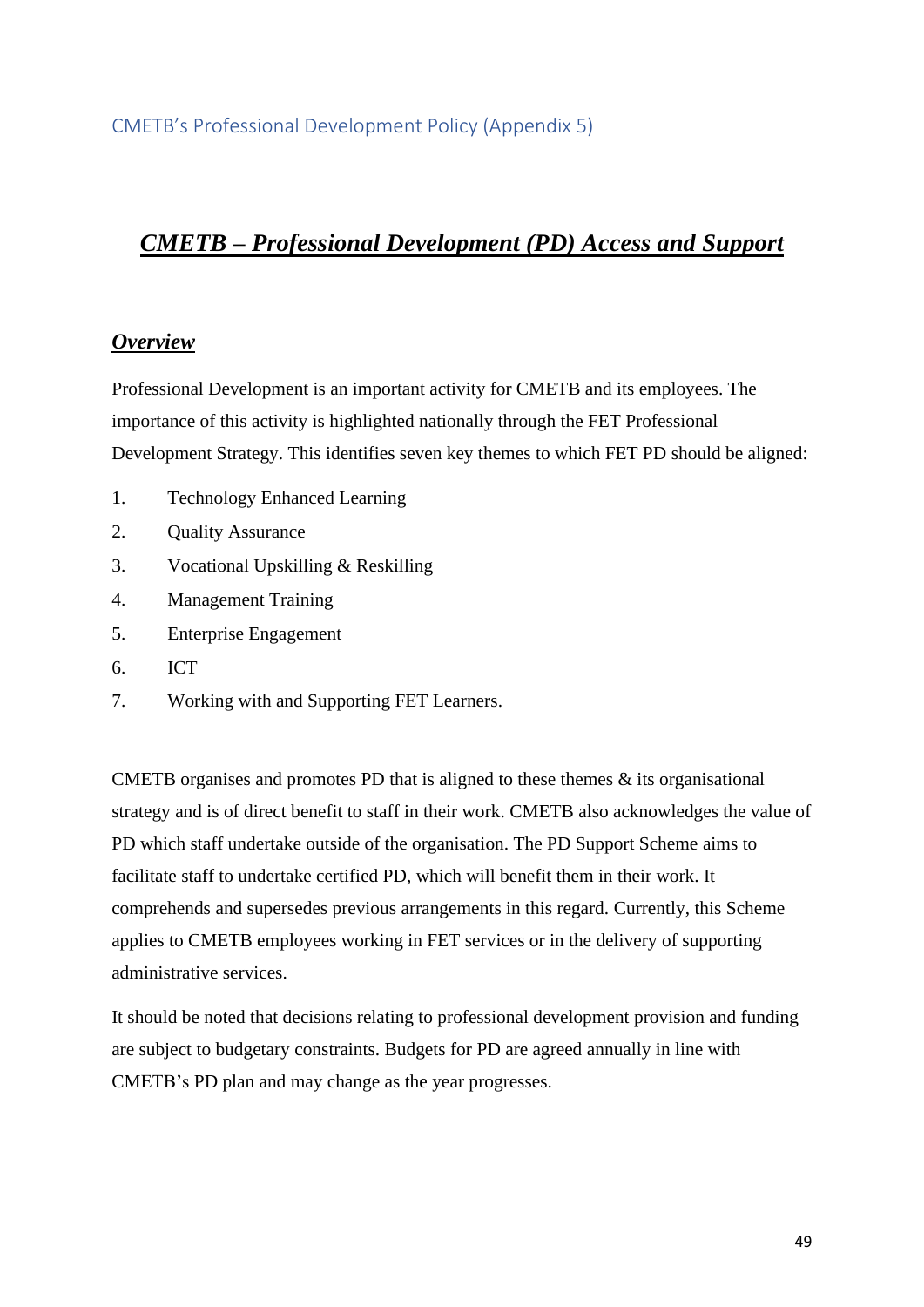# *1. Forms of PD*

There are different forms of PD and access routes, as set out below:

| <b>Type of PD</b>                           | <b>Access Route</b>                               |
|---------------------------------------------|---------------------------------------------------|
| PD organised directly by CMETB - short      | $\triangleright$ PD Co-ordinator advises staff of |
| programmes, typically uncertified, e.g.     | these programmes                                  |
| Social Media training, Moodle training,     | Following agreement with line<br>➤                |
|                                             | manager, staff register & attend                  |
|                                             | accordingly                                       |
|                                             | Programme typically undertaken<br>➤               |
|                                             | during working hours and travel &                 |
|                                             | subsistence (where applicable) are                |
|                                             | paid at CPD rate                                  |
| PD organised by other relevant bodies, e.g. | PD Co-ordinator & Centre / Service<br>➤           |
| FESS-typically short uncertified            | Managers advise staff of these                    |
| programmes                                  | programmes                                        |
|                                             | Following agreement with line                     |
|                                             | manager, staff register & attend                  |
|                                             | accordingly                                       |
|                                             | Programme typically undertaken<br>➤               |
|                                             | during working hours and travel &                 |
|                                             | subsistence (where applicable) are                |
|                                             | paid at CPD rate                                  |
| Certified PD programmes developed by        | CMETB is allocated a number of<br>➤               |
| Solas in conjunction with NUIG, NCI, etc    | places on these programmes by                     |
| typically longer-term programmes certified  | Solas                                             |
| at Levels $7/8$ , e.g. TEL                  | CMETB informs staff of programme<br>➤             |
|                                             | and level of financial support                    |
|                                             | available for this                                |
|                                             | CMETB seeks expressions of<br>➤                   |
|                                             | interest (EoIs) from staff                        |
|                                             | EoIs are appraised and participants               |
|                                             | selected                                          |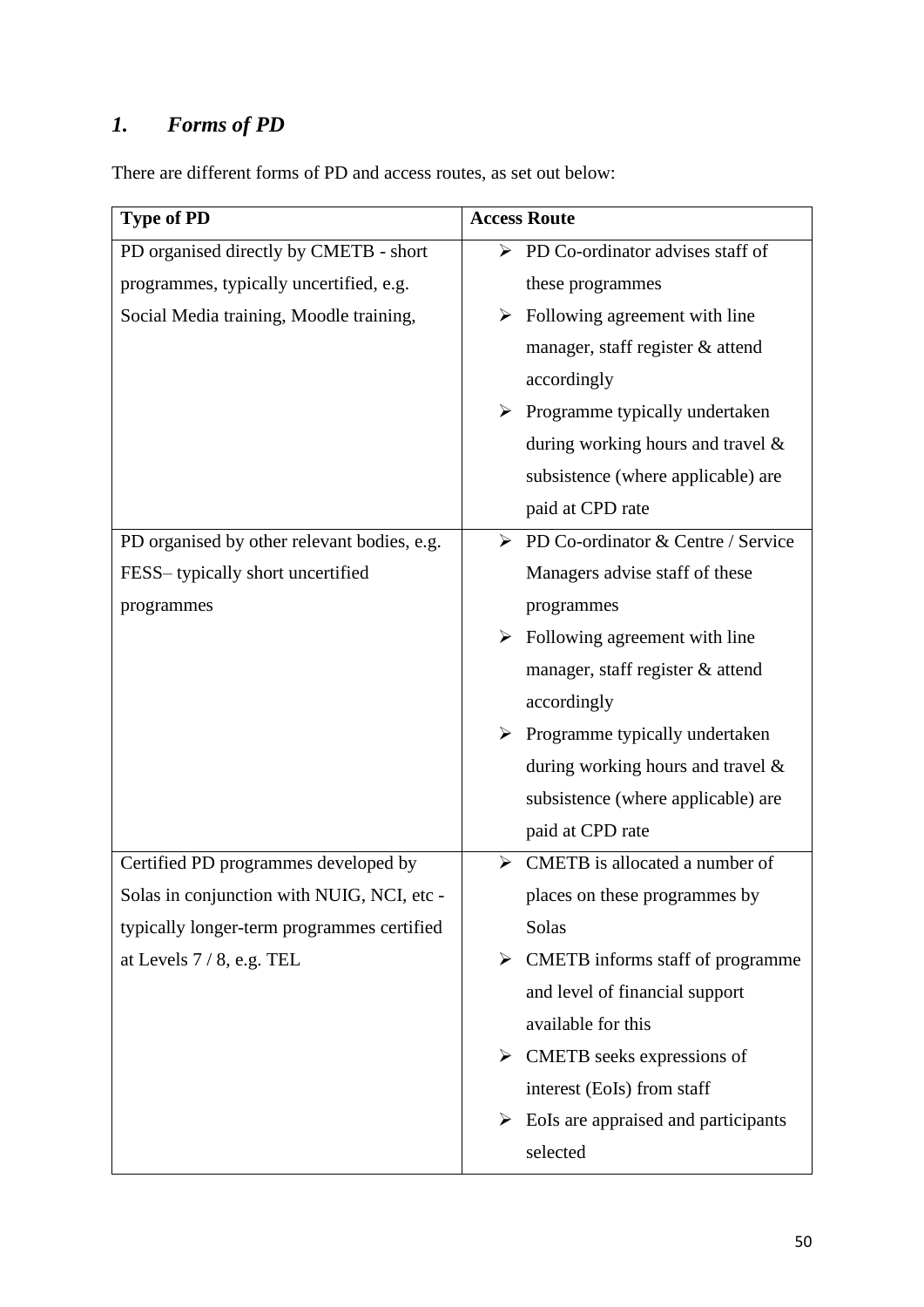|                                            | Participants register and pay for<br>$\blacktriangleright$ |
|--------------------------------------------|------------------------------------------------------------|
|                                            | programme                                                  |
|                                            | Programme typically undertaken<br>➤                        |
|                                            | during working hours and travel $\&$                       |
|                                            | subsistence (where applicable) are                         |
|                                            | paid at CPD rate                                           |
|                                            | $\triangleright$ Participant recoups payment from          |
|                                            | CMETB (at level agreed pre-                                |
|                                            | registration) following successful                         |
|                                            | completion of programme and                                |
|                                            | attainment of the award                                    |
|                                            | Reimbursement terms apply (see<br>➤                        |
|                                            | Point 3)                                                   |
|                                            | Individual may be required to train /<br>➤                 |
|                                            | brief colleagues on learning from the                      |
|                                            | programme                                                  |
| PD identified by CMETB that is considered  | CMETB and staff member identify<br>$\blacktriangleright$   |
| essential for staff member to undertake in | and agree essential PD programme                           |
| order to fulfil his / her role effectively | and level of financial support for this                    |
|                                            | CMETB / Staff member register                              |
|                                            | Programme may be undertaken                                |
|                                            | during working hours and travel $\&$                       |
|                                            | subsistence (where applicable) are                         |
|                                            | paid at CPD rate                                           |
|                                            | Reimbursement terms apply (see<br>➤                        |
|                                            | Point 3)                                                   |
|                                            | Individual may be required to train /<br>➤                 |
|                                            | brief colleagues on learning from the                      |
|                                            | programme                                                  |
| PD identified by the employee which he/she | Individual registers for and attends<br>➤                  |
| undertakes independently                   | programme independently                                    |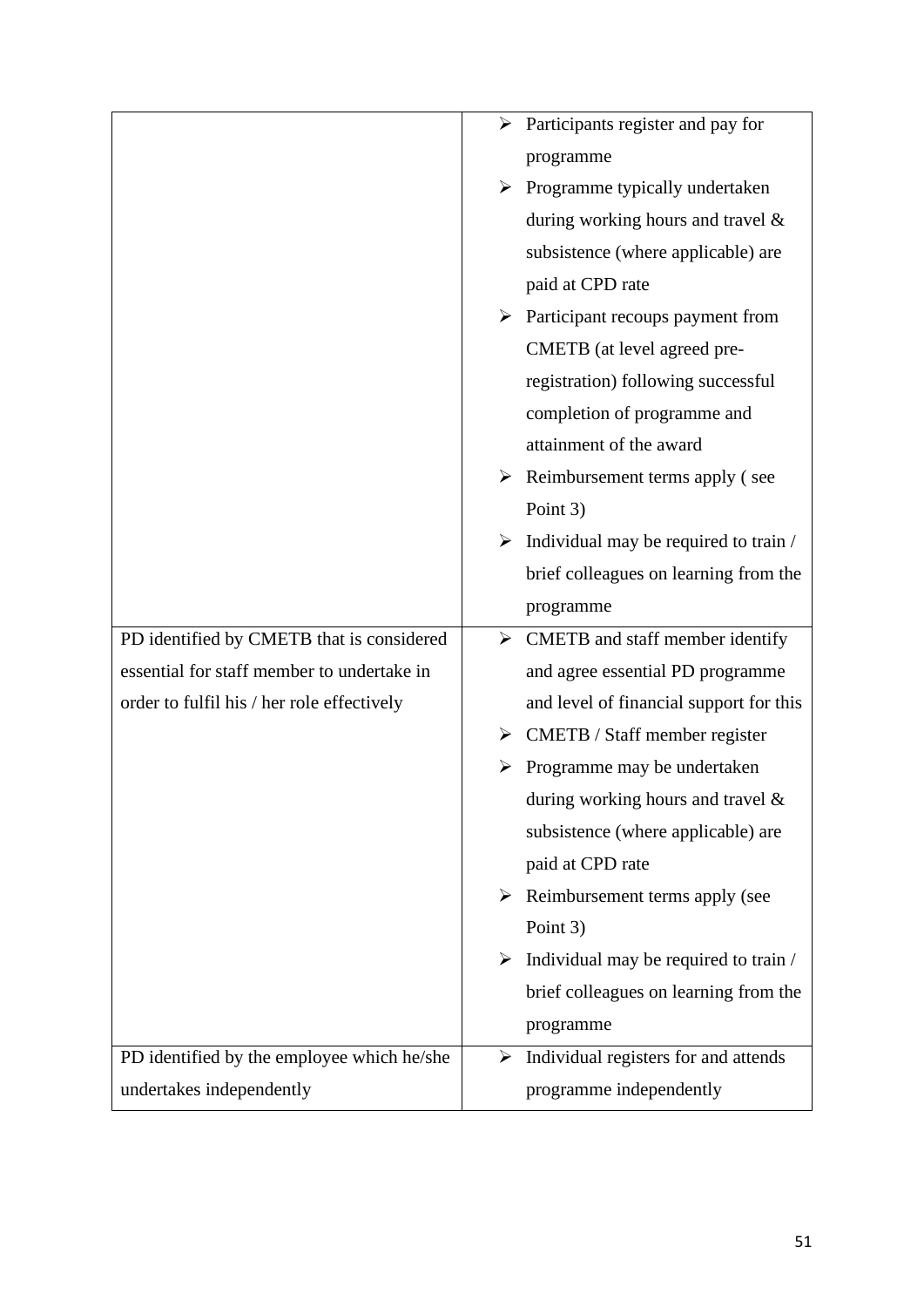| Financial contribution, where<br>➤              |
|-------------------------------------------------|
| approved, may be made by CMETB                  |
| as per terms of PD Support Scheme               |
| $\triangleright$ Reimbursement terms apply (see |
| Point 3)                                        |
| Programme undertaken in<br>➤                    |
| individual's own time and travel and            |
| subsistence payment does not apply              |
|                                                 |

## *2. PD Support Scheme*

The PD Support Scheme is primarily designed for PD, which the employee identifies and undertakes outside of CMETB and which leads to a recognised award (e.g. QQI or other professional awarding bodies as appropriate) at or above Level 6. It may be supported within the context of the FET Professional Development Strategy, but is not essential to the fulfilment of current job requirements. This PD may carry benefit to the organisation in terms of expanding the employee's skills and knowledge relevant to his/her work within the ETB, allowing potential for a higher level of performance and greater flexibility or adaptability in taking on other/additional duties and tasks.

Under the Scheme, CMETB may provide partial reimbursement of fees following successful completion of the programme and attainment of the award. Employees will be invited to apply to this Scheme at a fixed point in the year, subject to budget availability.

The PD Support Scheme is underpinned by the below guiding principles:

- Employees must be employed directly by CMETB and have a minimum of three years continuous service to be eligible for financial support;
- Employees will only receive funding for one course at a time;
- Support can only be applied for in respect of programmes above and including Level 6 on the NFQ;
- Employees who have previously received funding from the ETB for a similar course at the same or lower level will not be eligible for funding;
- Employees will not be funded for another certified course at Diploma / Degree /Masters /Doctorate level within a 2-year period of completion of their previous certified course;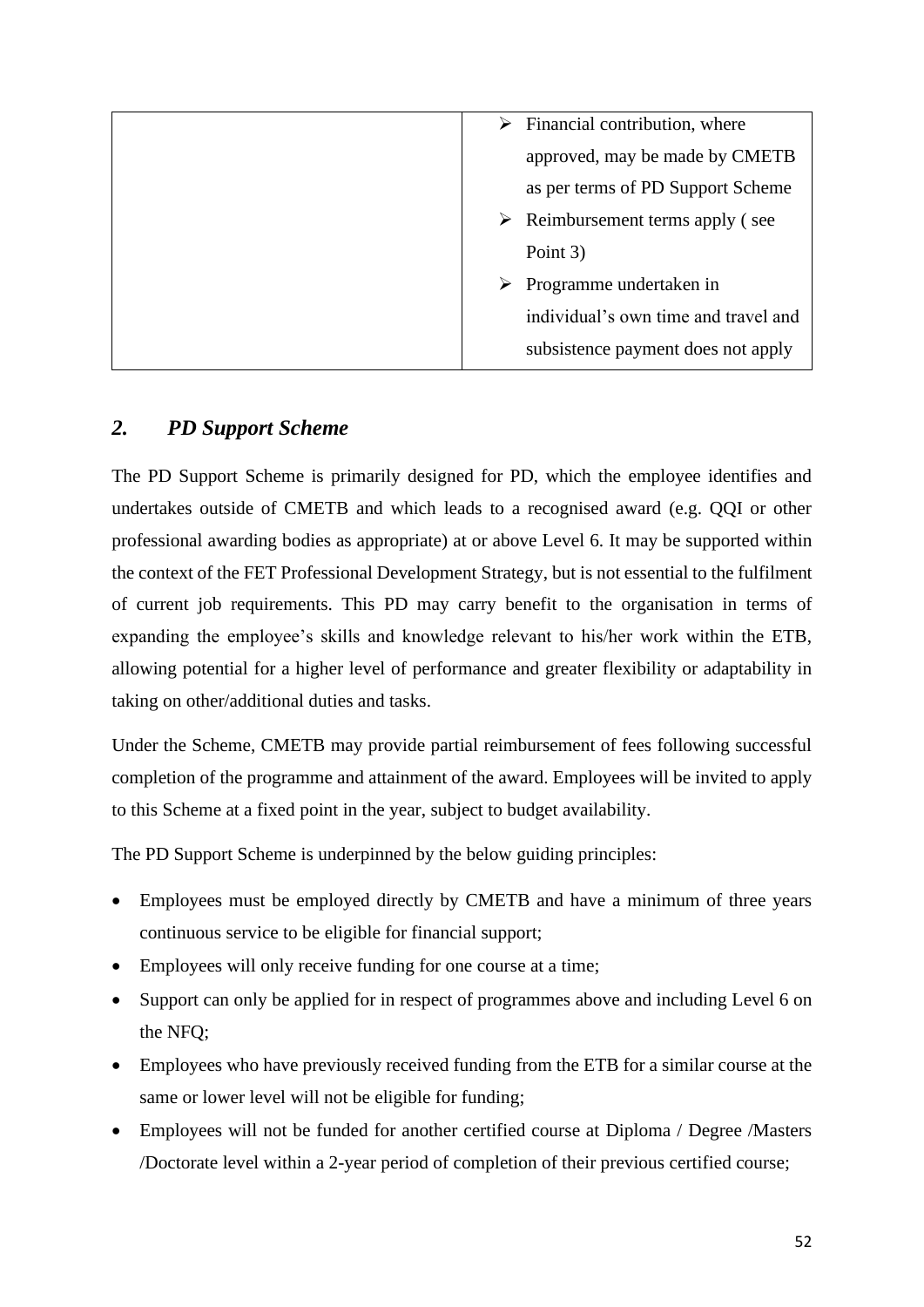- Applications for support will be evaluated and scored against a number of weighted criteria including, but not limited to, nature of employment (full / part time), alignment with seven FET PD themes, relevance to role, level of programme  $\&$  result obtained
- The evaluation and score will determine the level of funding to be provided

Where PD is to be supported under the Scheme, the below criteria and obligations will apply:

## **The Employee**

- Undertakes the programme in his / her own time
- Successfully completes the programme and attains the award
- May apply for study / exam leave as per terms of relevant circular letter (e.g. CL 45/82)
- Makes a partial financial contribution to the overall financial cost.
- Remains with the ETB for a minimum of two years after successful completion or reimburses the ETB in accordance with rules for reimbursement ( Point 3).
- Self-finances any repeats required (exams or course)
- Submits the relevant application to the scheme by the set deadline
- Provides written confirmation of the successful completion of the course, attendance, certified transcripts and original receipts for any monies paid in respect of the course before the approved funding can be issued
- Accepts terms and conditions attached to the scheme
- Is familiar and compliant with Revenue Guidelines in respect of relief for tuition fees particularly where fees / portion of fees are paid by the employer
- Is compliant with relevant circulars and regulations
- Is compliant (if applicable) with Teaching Council regulations
- Is not eligible to apply for support under the Teacher Refund Scheme run by the Marino Institute of Education on behalf of the Department of Education and Skills

## **CMETB:**

• Convenes a PD appraisal committee comprising representation from FET and HR management to evaluate the applications according to established weighted criteria and agree the level of support / contribution to be provided